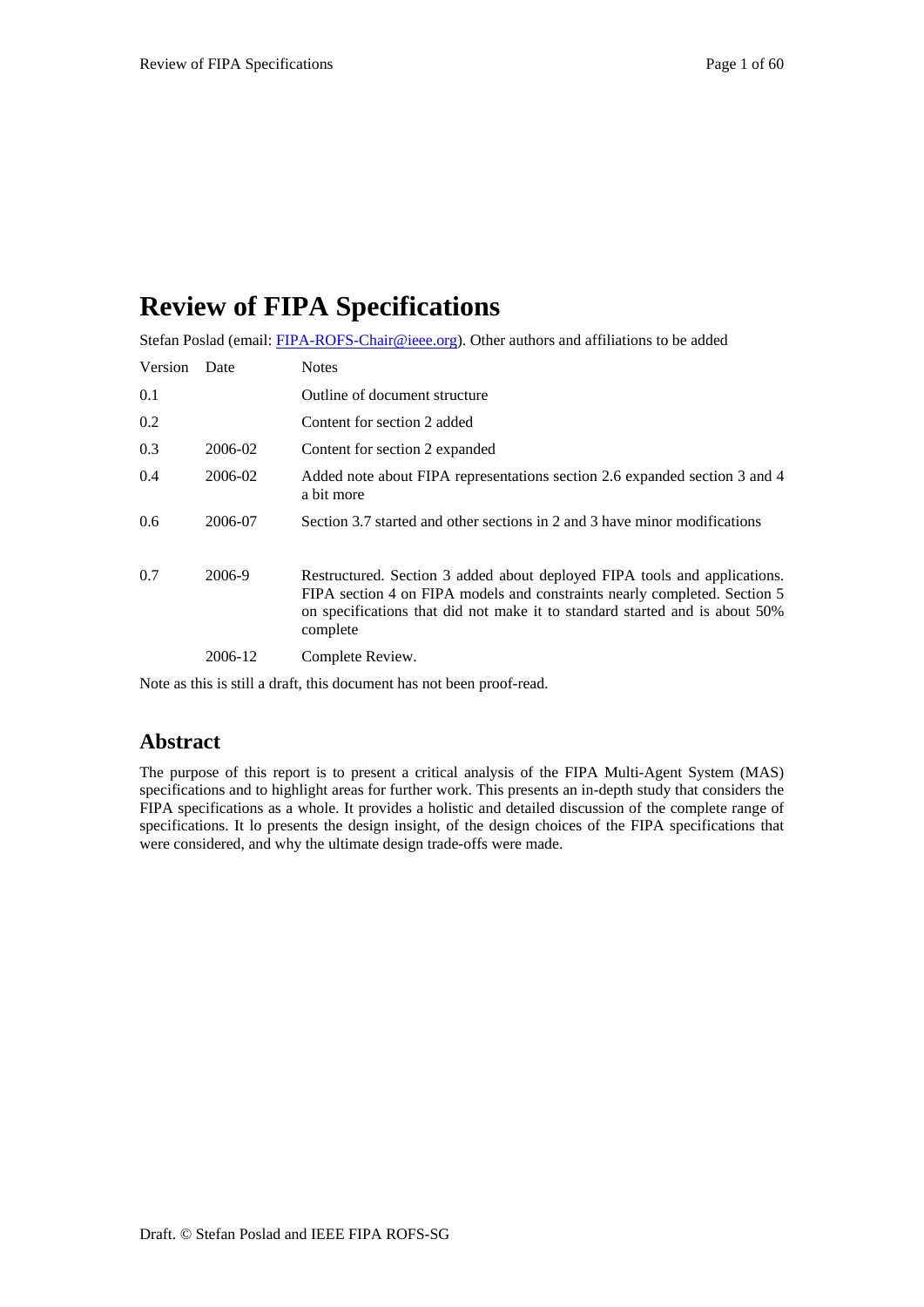# **Table of Contents**

| 1 |               |                                                                                            |  |
|---|---------------|--------------------------------------------------------------------------------------------|--|
|   | 1.1           |                                                                                            |  |
|   | 1.2           |                                                                                            |  |
|   | 1.2.1         |                                                                                            |  |
|   | 1.2.2         |                                                                                            |  |
|   | 1.2.3         |                                                                                            |  |
|   | 1.3           |                                                                                            |  |
|   |               |                                                                                            |  |
|   | 1.4           |                                                                                            |  |
|   | 1.5           |                                                                                            |  |
|   | 1.5.1         |                                                                                            |  |
|   | 1.5.2         |                                                                                            |  |
|   | $1.6^{\circ}$ |                                                                                            |  |
|   | 1.7           |                                                                                            |  |
|   | 1.7.1         |                                                                                            |  |
|   | 1.7.2         |                                                                                            |  |
|   | 1.7.3         |                                                                                            |  |
|   | 1.8           |                                                                                            |  |
|   | 1.9           |                                                                                            |  |
|   |               |                                                                                            |  |
| 2 |               |                                                                                            |  |
|   | 2.1           |                                                                                            |  |
|   | 2.2           |                                                                                            |  |
|   | 2.2.1         |                                                                                            |  |
|   | 2.2.2         |                                                                                            |  |
|   | 2.2.3         |                                                                                            |  |
|   | 2.3           |                                                                                            |  |
|   | 2.3.1         |                                                                                            |  |
|   | 2.3.2         | How toolkits deal with the ACL semantics and other theoretical properties 42               |  |
|   | 2.4           |                                                                                            |  |
| 3 |               |                                                                                            |  |
|   | 3.1           |                                                                                            |  |
|   |               |                                                                                            |  |
|   | 3.2           |                                                                                            |  |
|   | 3.2.1         |                                                                                            |  |
|   | 3.2.2         |                                                                                            |  |
|   | 3.2.3         |                                                                                            |  |
|   | 3.2.4         |                                                                                            |  |
|   | 3.2.5         |                                                                                            |  |
|   | $3.3 -$       |                                                                                            |  |
|   | 3.3.1         |                                                                                            |  |
|   | 3.3.2         |                                                                                            |  |
|   | 3.3.3         |                                                                                            |  |
|   | 3.3.4         |                                                                                            |  |
|   |               |                                                                                            |  |
|   | 3.4           |                                                                                            |  |
| 4 |               | Uncompleted FIPA specifications and Candidates for future FIPA Standard specifications  49 |  |
|   | 4.1           |                                                                                            |  |
|   | 4.1.1         |                                                                                            |  |
|   | 4.1.2         |                                                                                            |  |
|   | 4.2           |                                                                                            |  |
|   | 4.2.1         |                                                                                            |  |
|   |               |                                                                                            |  |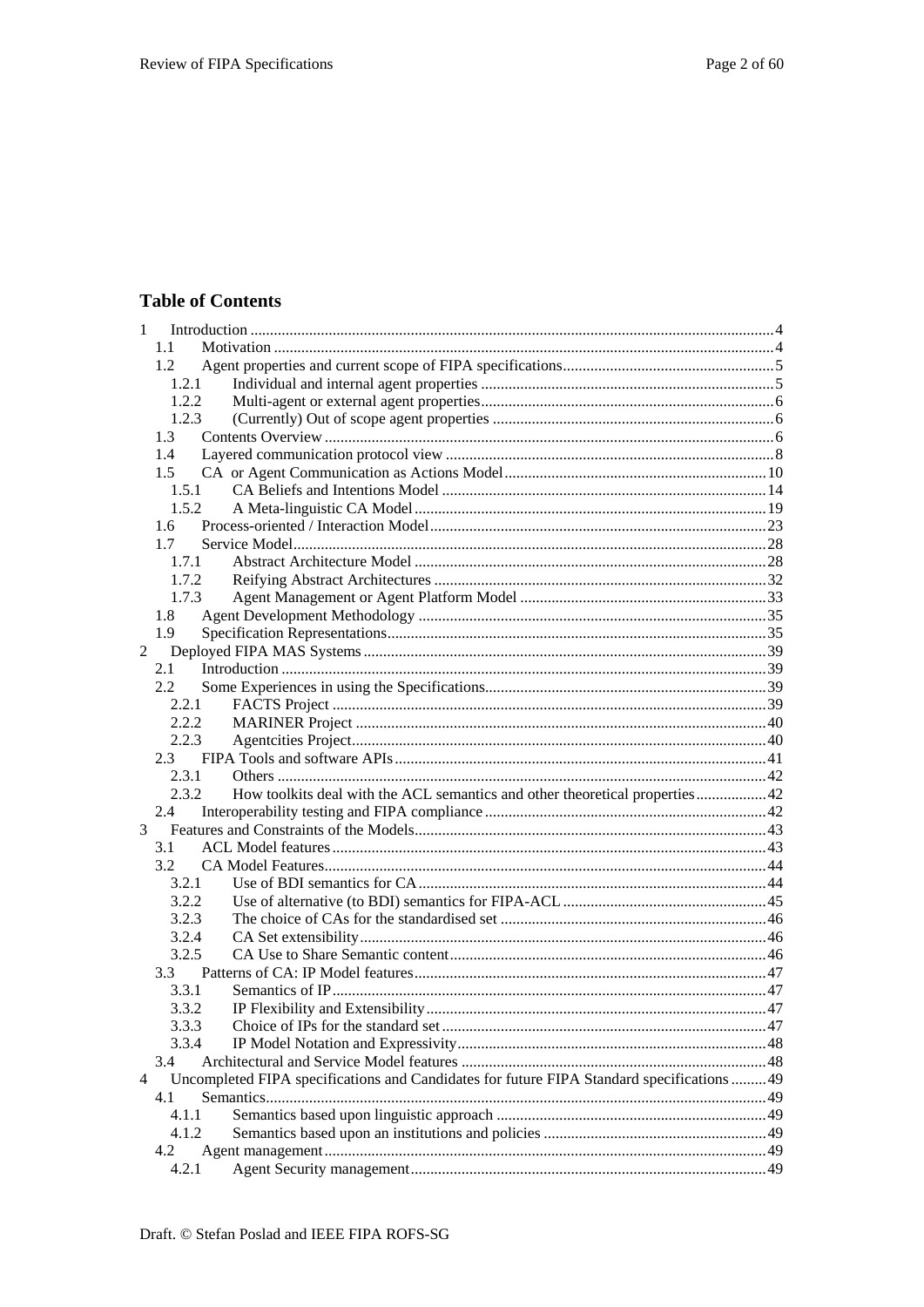| 4.2.2 |                                                                                  |  |
|-------|----------------------------------------------------------------------------------|--|
| 4.3   |                                                                                  |  |
| 4.3.1 |                                                                                  |  |
| 4.3.2 |                                                                                  |  |
| 4.3.3 | Features and Limitations of the old FIPA MA model and suggested improvements  51 |  |
| 4.4   |                                                                                  |  |
| 4.4.1 |                                                                                  |  |
| 4.4.2 |                                                                                  |  |
| 4.4.3 | Features and Limitations of the old FIPA UC model and suggested improvements  53 |  |
| 4.5   |                                                                                  |  |
| 4.5.1 |                                                                                  |  |
| 4.5.2 |                                                                                  |  |
| 4.5.3 | Features and Limitations of the old FIPA HAI model and suggested improvements55  |  |
| 4.6   |                                                                                  |  |
|       |                                                                                  |  |
| 5.1   |                                                                                  |  |
| 5.2   |                                                                                  |  |
| 5.3   |                                                                                  |  |
| 5.4   |                                                                                  |  |
| რ —   |                                                                                  |  |
| 6.1   |                                                                                  |  |
| 6.2   |                                                                                  |  |
| 6.3   |                                                                                  |  |
| 6.4   |                                                                                  |  |
| 7     |                                                                                  |  |
|       |                                                                                  |  |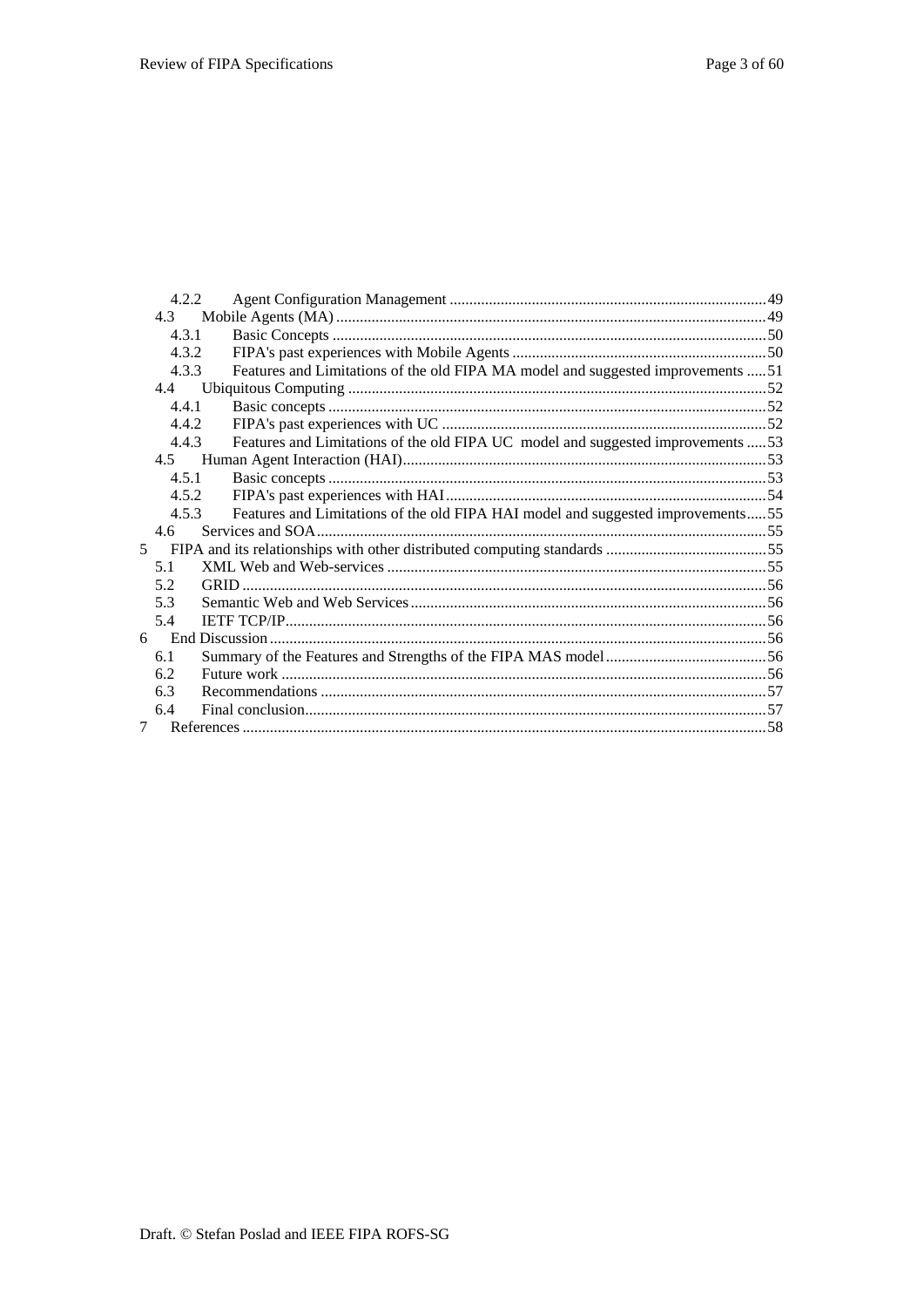# **1 Introduction**

### **1.1 Motivation**

FIPA was established in 1996 as an international non-profit association of companies that agreed to share efforts to produce standard specifications of generic agent technologies that were: produced in a timely fashion, internationally agreed and usable across a large number of applications so that a high level of interoperability across applications is achieved. Since then, FIPA has counted more than 60 members from more than 20 different countries-worldwide and generated a set of specifications that went through 3 cycles of review: FIPA97, FIPA98, FIPA2000. Several distinct agent platforms, applications, and collaborative projects have been, and are continuing to be, based upon the FIPA specifications; the core set of the specifications have been used for a number of years and they are robust and effective enough to be promoted to Standard. The X2S TC was created at the 24th FIPA meeting in Lausanne, Feb. 2002, to drive standards to standard status, harmonize, ensure coherency, correctness. It went through 3 iterations of accepting comments from the membership and improving the specifications. At the end of 2002, the FAB believed that these specifications were now stable, mature, well understood and ready for commercial implementation and deployment. In 2005, FIPA became the 12th IEEE standards activity. More detailed background for FIPA can be found in [Poslad, 2005].

The purpose of this report is to present a critical analysis of the FIPA Multi-Agent System (MAS) specifications and to highlight areas for further work. There is a wide body of existing work that has discussed specific FIPA specifications; that has identified limitations of FIPA specifications and has made suggestions for modifications or alternative models. However, there has been a lack of studies in depth that has considered the FIPA specifications as a whole, that has classified and analysed the individual FIPA research papers together. There is no reported work that has taken a holistic and detailed discussion of the complete range of specifications. There are no reports that have presented the design insight, of the design choices of the FIPA specifications that were considered, and why the ultimate design trade-offs were made. There is no analysis of how the FIPA models relate to those from other overlapping and competing standards bodies. There is no assessment of the current scope and status of the specifications with a view to setting out a road-map to maintain and enhance the FIPA specifications. There is no complete and general discussion of the main assumptions and features (vs. problems) in the FIPA specifications. If users of the FIPA specifications better understood the features and their limitations, they could more effectively deploy FIPA agent systems. Hence part of the motivation for this review is to address these concerns.

The other motivation for this review is to propose that the FIPA MAS models are as relevant and as valuable for modelling heterogeneous distributed computing services today as they have been in the past. In fact, it can be argued that the potential of the FIPA MAS model is greater today than it is been in the past because only now do we have the basic ubiquitous computing and computing infrastructure for multiple-agents to live in and real and powerful drivers to deploy them. The drivers for multi-agent systems are that the world is becoming more interconnected, using more functionally complex networked digital devices that are more interoperable, that are far more heterogeneous, at least at the application layer.. This is leading to the challenges of the interoperability of heterogeneous elements; drive from networked to service-oriented models for distributed computing; the widespread use of more embedded AI models in word-processors in (OCR) scanners, synthetic speech input and output devices, etc. Challenges of semantic interoperability, emergent behaviours, self organising systems … bla bla TODO complete this. Give an illustrative example here ... e.g., a 21<sup>st</sup> century bus timetable for mobile users?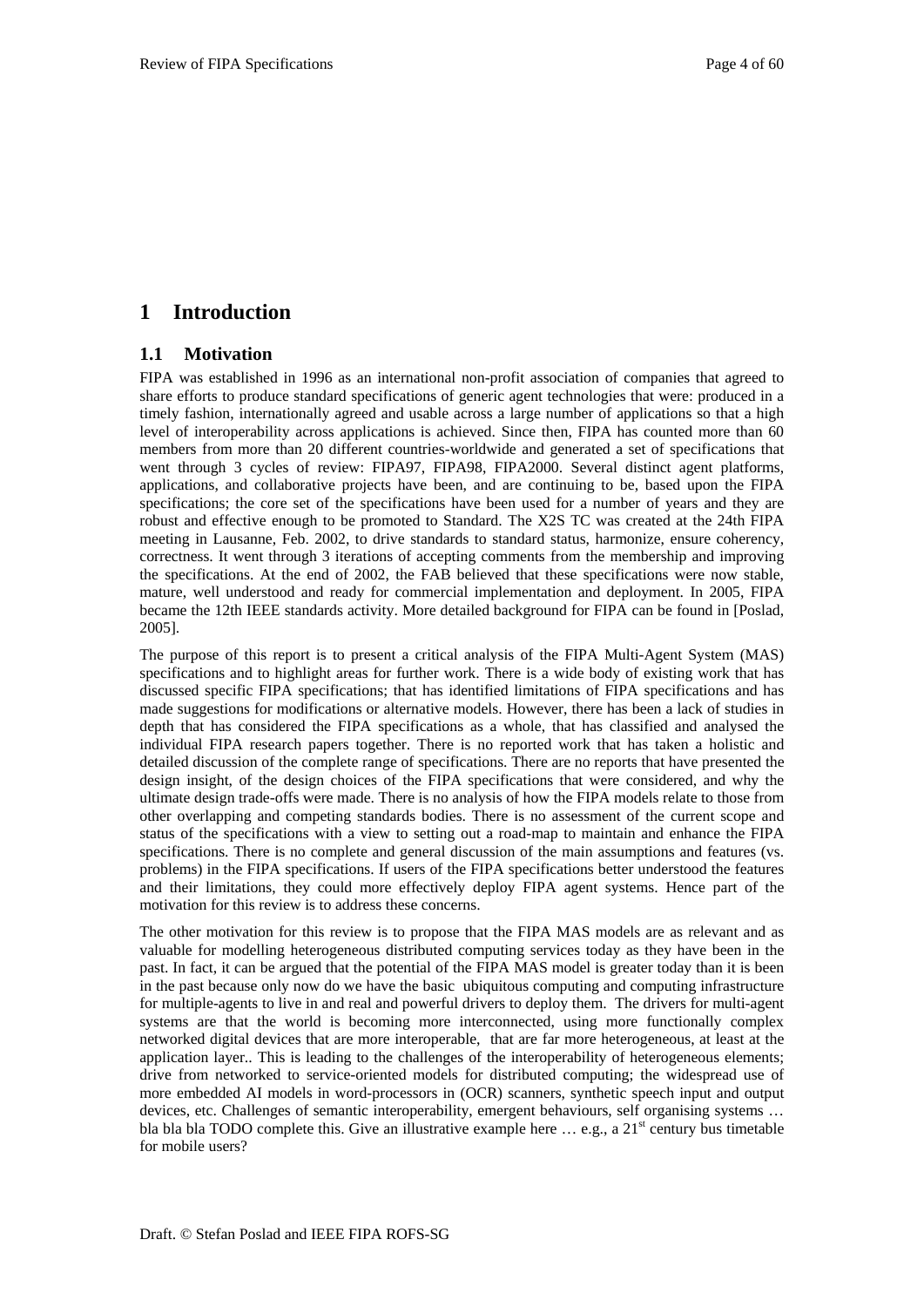#### **1.2 Agent properties and current scope of FIPA specifications**

The essence of what constitutes an agent varies. Rather than define what is an agent and what constitutes a MAS and specifically a FIPA MAS, the range of a number of different agent and MAS properties or dimensions will be explored and FIPA MAS will be positioned according to these dimensions. [Sing et al. 2005] has classified multi-agents along multiple dimensions see, Figure 1. This provides a useful reference in order to specify the scope of the current FIPA multi-agent models. Future work may include further agent properties. Generally, two main types of agent properties can be differentiated: single or internal agent vs. multiple or external agent properties. Generally FIPA focuses on specifying external or MAS behaviour rather than on individual or internal agent behaviour, however, these are connected,





#### **1.2.1 Individual and internal agent properties**

Activation (reactive and proactive vs. deliberative) of agent: this range from reactive agents that are passive and are activated externally when input events match conditions that then trigger actions, to proactive agents activated by internal (e.g., timer) events that match conditions and then trigger outputs, to deliberative agents that have their own internal activation loop and internal model of their operation and environment and can reason about these. FIPA specifications support reactive and proactive activation in order to support its CA communication and IP or Interaction Protocol. FIPA does not specify the process of deliberation as this is regarded as an internal agent property.

Adaptivity of an agent is the ability of agents to learn. This ranges from fixed (no learning), through to teachable, for example supervised learning through to autodidactic, e.g., unsupervised learning. Learning is regarded as an internal agent property so FIPA specifications support static adaptivity.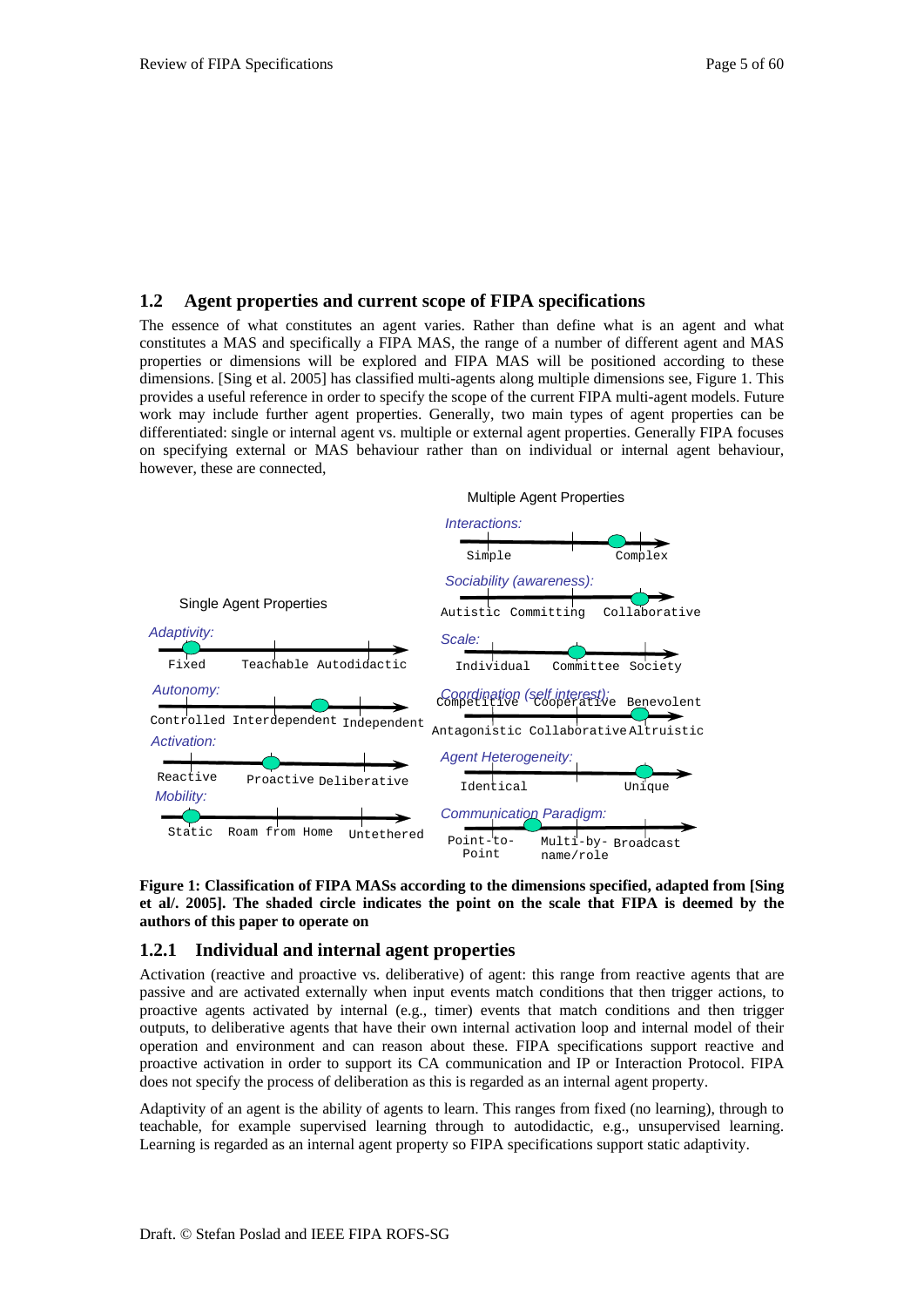Autonomy is an agent property that ranges from independent, through to interdependent to controlled. FIPA agents most relate to interdependent as agents typically interact with organisation that fixes their interdependencies. For example, the FIPA agent management specification [FIPA0023] requires agents to interact to register with an agent management agent and promotes agents to interact with a directory agent to register their services. If agents interact using a FIPA Interaction Protocol, agents become interdependent.

Uniqueness: agents can range from being homogeneous to heterogeneous. In general, there are often several types of agent, performing different roles within a typical application domain. Hence FIPA MAS consist of heterogeneous agents.

# **1.2.2 Multi-agent or external agent properties**

Coordination: this ranges from being competitive, cooperative (in between competitive vs. benevolent) to being benevolent where agents put their joint commitment to complete a joint interaction above their own plans. The underlying formal semantic model of the FIPA communicative action model, see section 2.2, indicate that FIPA agents are benevolent. However, when the FIPA interaction protocol models are considered instead, FIPA agents can cancel interactions, refuse or fail interactions supporting a less benevolent approach.

Interaction (complexity): these rage from simple (such as request-reply) direct, pull-type two-party and indirect (via a third party) interactions to more complex multi-party interactions. FIPA supports a range of complex interactions, see Table 2.

Interaction (cardinality): agents typically interaction between pairs of single agents, e.g., a user and provider of agents. However some FIPA interaction involve mediators and are between multiple parties, e.g., the Contract Net task-sharing protocol, see Table 2.

Sociability (awareness): this ranged from no interest in others (autistic) to being aware, to being a highly collaborative. FIPA MAS supports a collaborative type of interaction based upon the formal semantic model that define the CA messaging.

Scale: the number of agents range from individuals, through committees ( $\sim$  <100) of agents to societies ( $\sim$  1K – M) agents. FIPA MAS systems o date tend to be committees in number. Some more ambitious projects such as the Agentcities.RTD project [give REF]have included of the order of 150 heterogeneous MAS, each with normally less than 1 agents, however these platforms were clustered according to the problem they solved and clusters of platforms tended to be small 2-5. The scale of FIPA systems is limited by mechanisms that FIPA specifies to federate MASs as specified in the FIPA agent management specification [FIPA0023].

# **1.2.3 (Currently) Out of scope agent properties**

Other dimensions not included in FIPA specifications include agent properties of adaptivity, type of deliberation or reasoning, mobility, other types of MAS properties such as commitments, types of software architecture for agents, e.g., subsumption, BDI, social and market models etc, other and any types of human-agent interaction.

For properties, not supported in the standard FIPA specifications, these can be added in extensions to FIPA MAS frameworks. TODO- look for examples.

# **1.3 Contents Overview**

Section 2 focuses on the different model viewpoints and main uses of FIPA Specifications and the FIPA MAS Model. These include: the network protocol stack view with multiple sub-layers at the application layer; the services architecture view, the distributed BDI model, the communication act language view etc.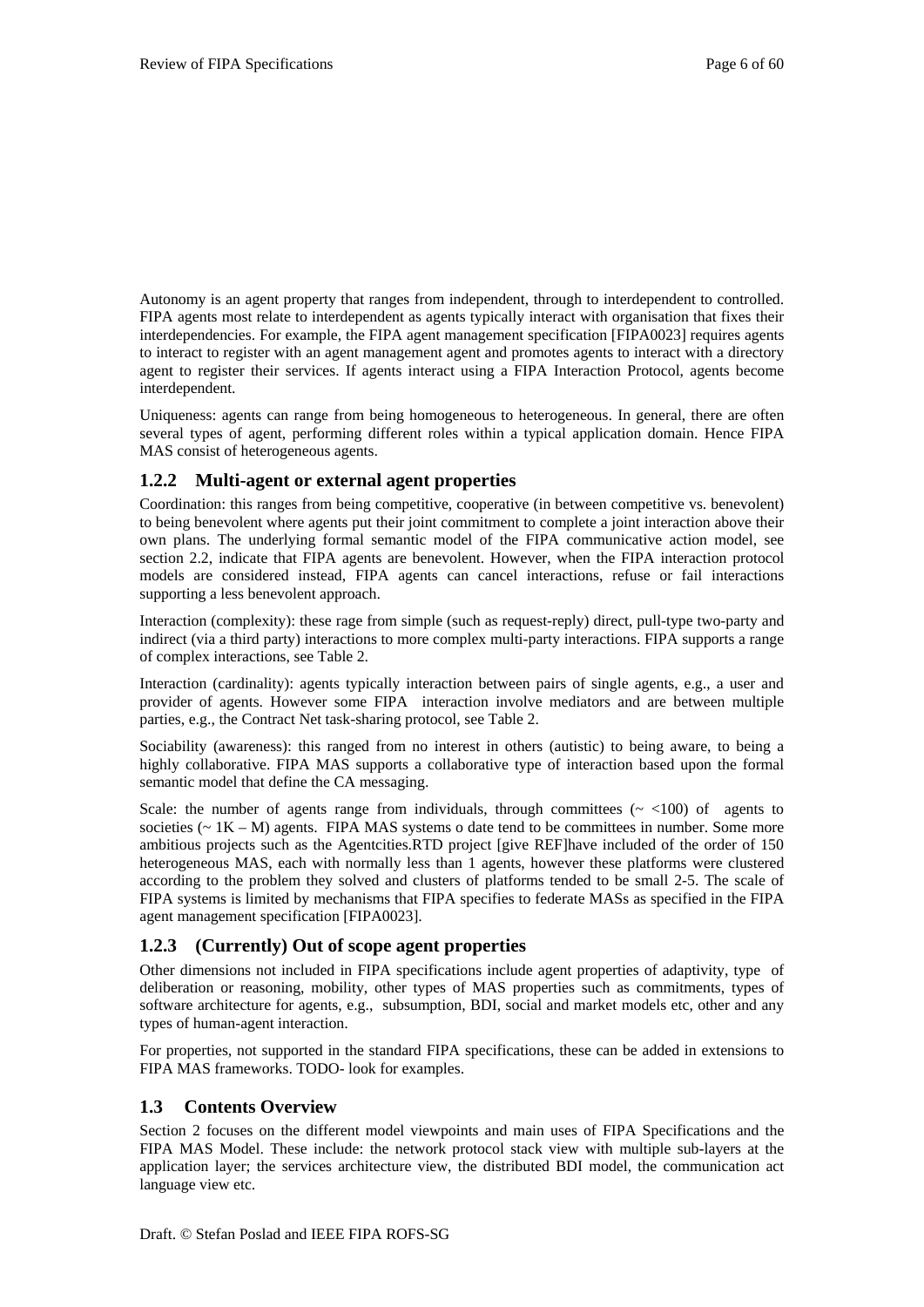Section 3 describes deployed systems, tools and applications. It focuses on design maturity, deployment issues, survey of deployments. It talks about the criteria for specifications maturity and how well FIPA fits these. For example tools and methods are a sign of software maturity.

Section 4 focuses on the constraints, features (vs. problems) in the FIPA specifications.

Section 5 describes some activities and specifications that were initiated that did not result in standard specifications being produced. The features and limitations of the models proposed are considered.

Section 6 gives the relationship between FIPA and other standards bodies. Standards are created to enable a critical bunch of stake-holders to agree on a set of specifications, for example to meet particular, new information or communication requirements for developing technological solutions. FIPA like most standards specifications is not able to support all conceivable vertical markets.

Section 7 discusses how to maintaining and enhancing the FIPA specifications. A key question here is whether or not an evolutionary path should be defined for some new activities versus a revolutionary path for other activities; whether or not we draw a line over the existing specifications vs. doing some maintenance to increase the utility and take up of the specifications; need to consider about the audience of roadmap, i.e., is it aimed at developers rather than business service managers. It makes recommendations and gives conclusions.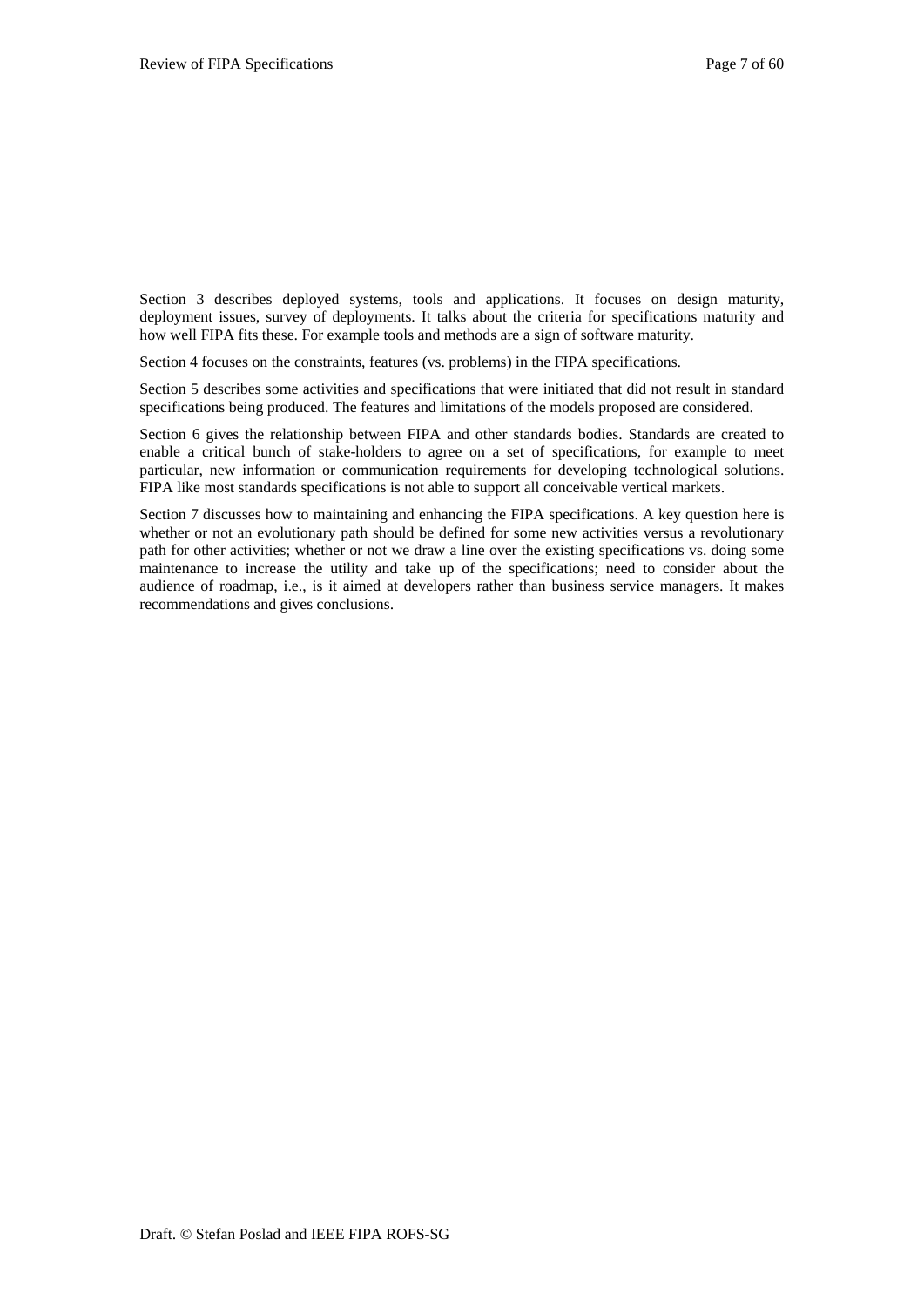# **2 Viewpoints of the FIPA Specifications**

The set of FIPA specifications can be viewed and utilised for a number of different purposes; these are described in this section, 0. For each view or purpose both the concepts of the view and the representation of the view are described. The FIPA model to date has focuses more on explicitly specifying how agents communicate and connect and less on specifying components such as agents, humans, data and services that transform, generate, process (including reason about) and store messages that are communicated, Figure 2.



**Figure 2. Abstract architectural model for a multi-agent system specified in terms of connectors and components.** 

The focus on this section is on specifications that matured into standards. These were mainly focussed on elements of the agent communication and to lesser extent on services. Some specifications of interest such as for Human-Agent interaction are discussed further in Section **Error! Reference source not found.**.

# **2.1 Layered communication protocol view**

At a high-level of abstraction, a distributed computing model is composed of two parts: connectors (network) and (computation or service) components. Components are consumers, producers and mediators of communication messages. The early standards bodies such as ISO and IETF were network-oriented, resulting in layered protocol stacks such as the OSIRM (Open Service Interconnection Reference Model) and the TCP/IP Model and associated specifications. These protocols can be accessed via interfaces to services (software) that implement these protocols.

In the 1990s, service-oriented models, for example from organisations such as OMG, DCE, W3C, GGF and FIPA were developed and specified to supplement network-oriented models. A service oriented model can also be viewed as a communication protocol stack but uses multi sub-layer application protocols instead of a single layer application protocol, see Figure 3. This does not represent a strict layered protocol where a layer above can only be accessed by a layer below. The purpose of each of the sub-application layer protocols is as follows.

*Sub-layer 1 (Transport)*: In the FIPA-ACL layered protocol model, the lowest application sub-layer protocol is the transport protocol. An asynchronous way of using the synchronous oriented HTTP is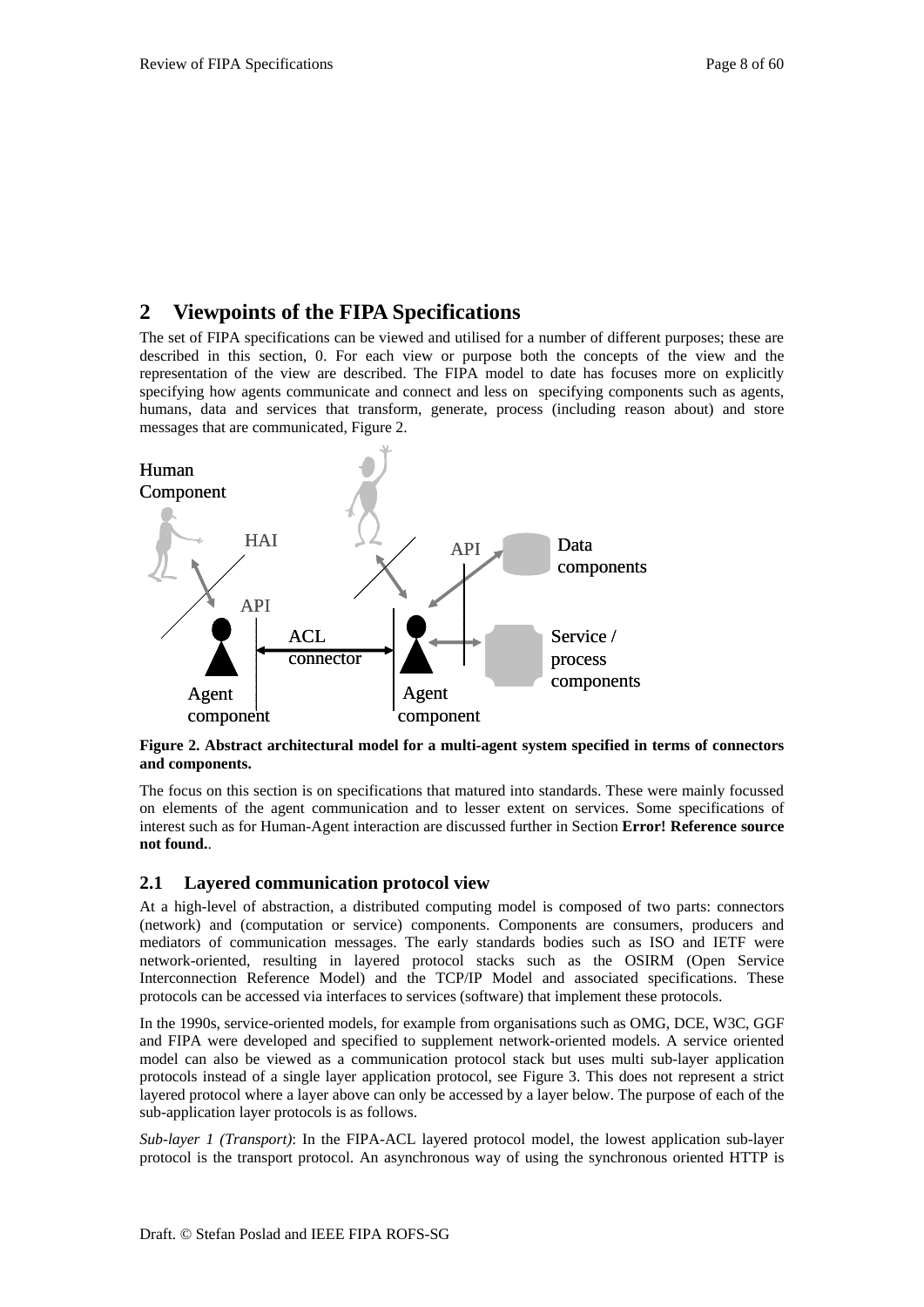specified in [FIPA0084]. Note that other standards bodies such Open Mobility Alliance (OMA) have also specified asynchronous ways of using HTTP.

*Sub-layer 2(Encoding)*: Rather than send byte encoded messages, higher level data structures are encoded and transported, e.g., XML specified in [FIPA0071]. In part, because of the verbosity of XML, additional message encodings can be used instead of XML such as a string encoding [FIPA0070] and bit-efficient encoding [FIPA0069]. The latter is of particular use over lower bandwidth network links such as wireless links.





*Sub-layer 3(Messaging)*: Message exchange requires the specification of data parameters in addition to the payload or content that is exchanged, e.g., the sender and receiver names bound to network addresses, the message type (FIPA Communicative Act type), time-outs for replies etc. A simplified example FIPA-ACL message structure is given in Figure 4. Unlike W3C-SOAP, the messaging structure is specified independently of the encoding, see [FIPA0061].

| $<$ speech-act $>$<br>inform<br><br>$<$ sender $>$<br>agent1<br>$\langle$ /sender> | (inform<br>:sender agent1<br>:receiver agent5<br>:language sl<br>:ontology hotel<br>:reply-with<br>$:$ in-reply-to | <b>Message Header</b>                                             |
|------------------------------------------------------------------------------------|--------------------------------------------------------------------------------------------------------------------|-------------------------------------------------------------------|
|                                                                                    | room(booked))<br>:content(                                                                                         | <b>Message Payload, terms</b><br>defined in the hotel<br>ontology |
| <b>XML</b> encoding                                                                | <b>String encoding</b>                                                                                             |                                                                   |

#### **Figure 4: Simplified (not all fields are shown) message structure of FIPA-ACL messages encoded in String or XML format.**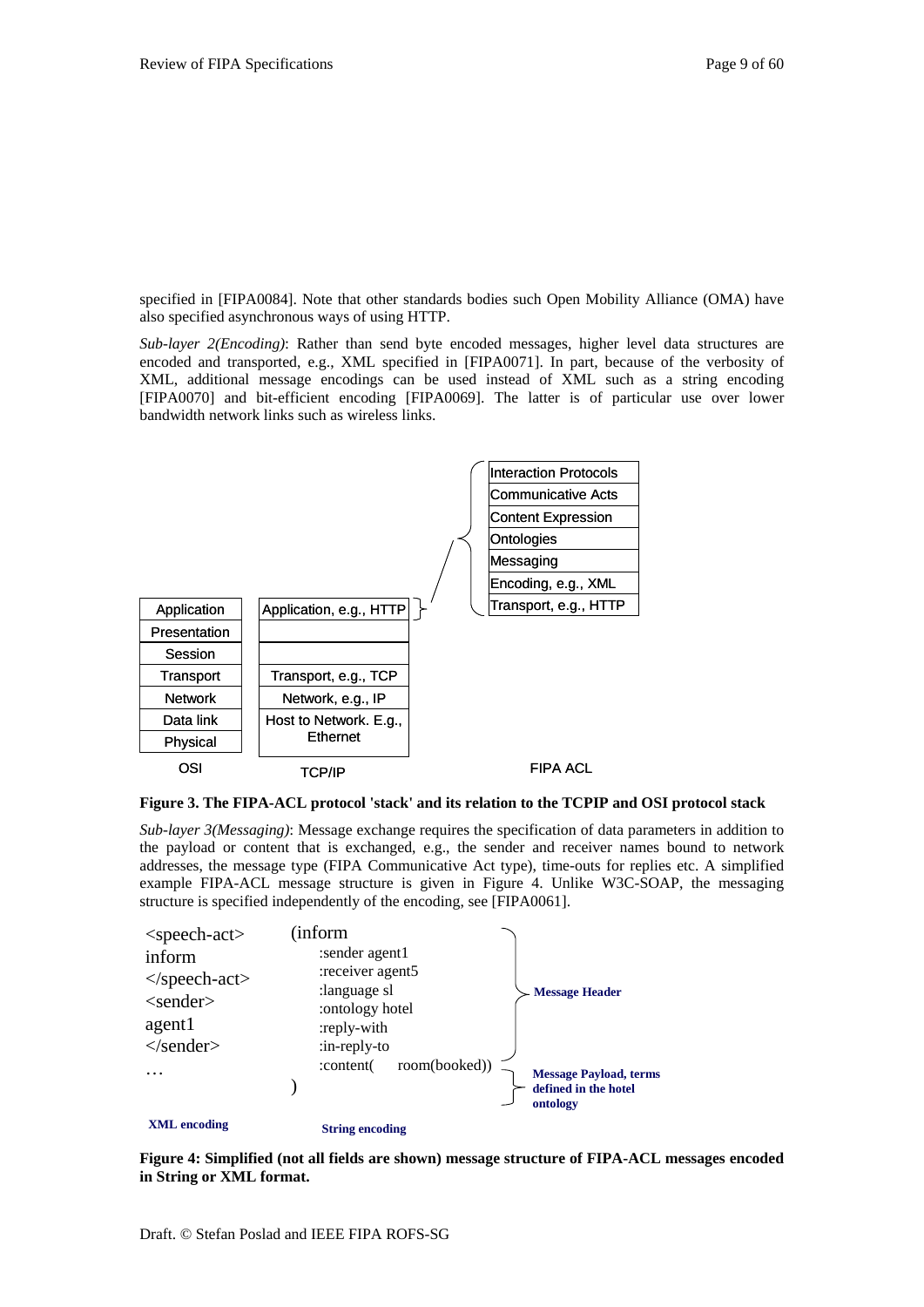*Sub-layer 4 (Ontology)*: the terms in the payload or content of an agent message are explicitly referenced with respect to an application-specific conceptual model, e.g., in Figure 4, the hotel ontology is used. Web resources may be used to identify Ontologies. FIPA does itself specify any particular representation for the Ontology, e.g., W3C-OWL, or any particular level of expressivity for Ontologies. Ontologies ranging from so called weak Ontologies such as taxonomies to strong Ontologies that also support logical inferencing can be used.

*Sub-layer 5 (Content expression)*: FIPA defines general logical formulas and predicates that compute truth values and algebraic operations for combining and select concepts but separates theses from the use of defined application concepts (the Ontology). The former is specified using a content expression language, whereas the latter is specified by the (application) Ontology language. Examples of logic formulae include: *not, or, implies, equiv* etc. Examples of algebraic operators include *any* and *all*. This is discussed further in Section 2.2.1. FIPA has standardised one type of content expression, FIPA-SL, in [FIPA00008]. Note other types of content expression have also been specified such as W3C-RDF and a constraint language but these did not mature into standard specifications.

*Sub-layer 6 (Communicative Act or CA)*: this is the core message protocol of FIPA, specified in [FIPA0037]. Some messaging protocols such as HTTP are minimalistic defining a small number of communication primitives or message types based upon a client-server type request (get) response (post) protocol However, the FIPA CA protocol is much richer than this. This defines communication in terms of a functions or actions, called the Communicative Act or CA, performed by the act of communicating. Additional parameters are needed to define CAs, for example a request action type CA requires a sub-action such as register in order to communicate a request to register a service description. This is discussed in more detail in Section 2.2.

*Sub-layer 7 (Interaction Protocol or IP)*: typically in a service-oriented distributed computing model, messages are not exchanged in isolation but are part of an interaction sequence for work-flows, information exchange and task delegation. FIPA has standardised several interaction protocols, [FIPA0023], [FIPA0026], [FIPA0037], [FIPA0028], [FIPA0029], [FIPA0030], [FIPA0001], [FIPA0035] and [FIPA0036], see **Error! Reference source not found.**. This is discussed further in section 2.3.

# **2.2 CA or Agent Communication as Actions Model**

The essence of the FIPA MAS model is that it specifies agent communication in terms of an Agent Communication Language (FIPA-ACL). The FIPA-ACL defines communication in terms of a function or action, called the Communicative Act or CA, performed by the act of communicating. There are many differing ranging view of the types of communication that characterise agent communication. For example, agent use of mentalistic CA to exchange attitudes in terms of beleifs and intentions, the use of Meta-conceptual CA for knowledge exchange, the use of directives and assertives for agents acting as more specialised distributed computing entities, the use of agents as human proxies that use expressive CA, the use of agents to mediate etc. There are varying classifications for these functions that overlap but the one here seeks to combine models postulated by Jakobson (1963), Huhns (1974) and Singh (1998) to support a more general and flexible view of agent communication that can include all the various specialised types of agent communication. The set of types of action or functions includes:

- 1. *Connative* or *Directive* functions where a sender gives directives to the receiver to perform actions such as processing data. This type of function is most often used to initiate communication in place of Phatic functions.
- 1. *Directives*: that request, query or constrain requests or queries.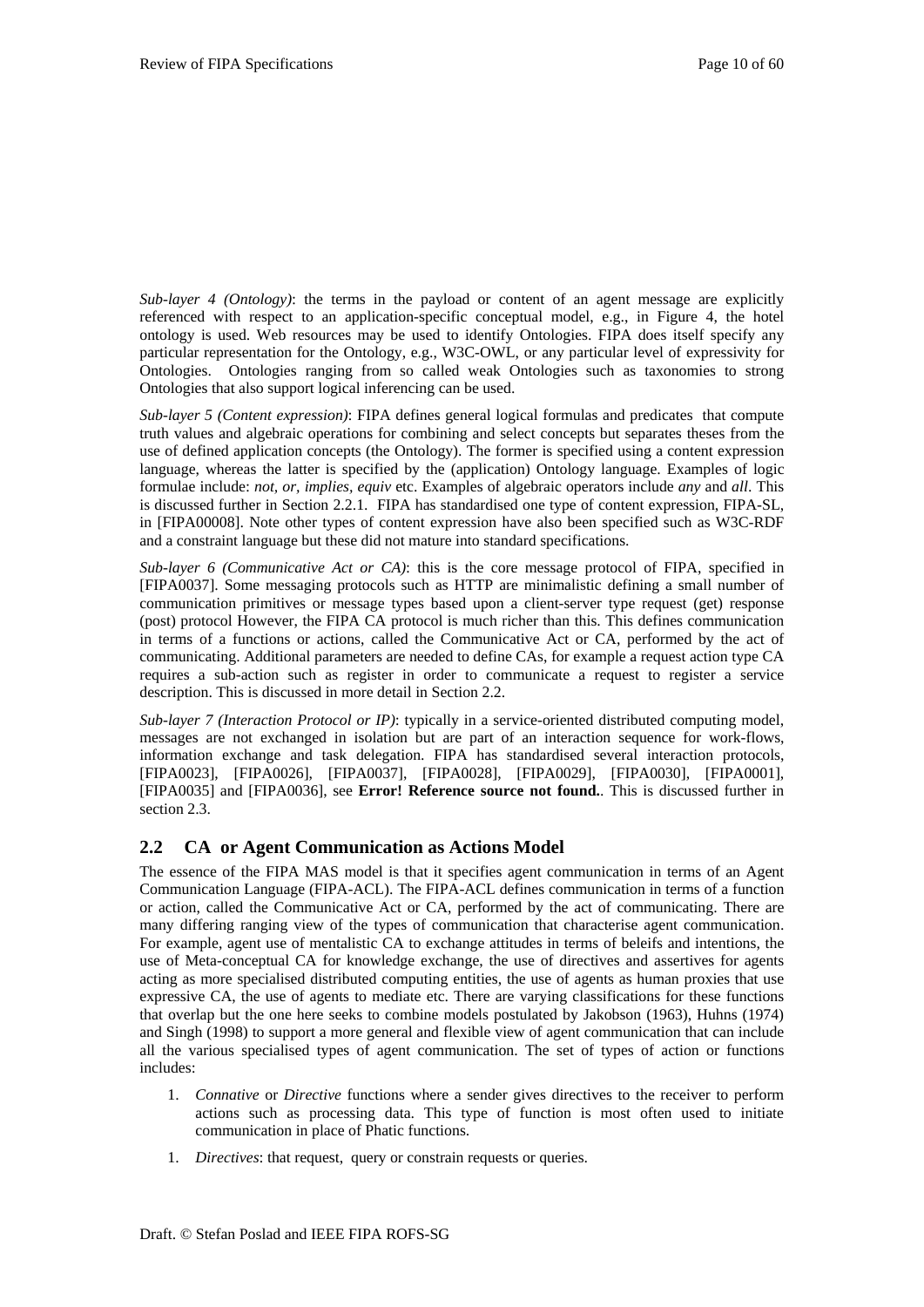- a. *Interrogatives* / *Queries*: query another agent for information. This is equivalent to a get operation.
- b. *Exercitives* / *Delegation*: ask another agent to carry out an action
- c. *Permissives*: give permission to another to act on an object
- d. *Prohibitives*: withhold permission to another to act on an object
- 2. *Mediate*: acting as an intermediary between two participants to pass on information and tasks.
- 3. *Referential* or *Assertive* functions that a sender uses to share assertion type information about the world with receivers. This is equivalent to a set operation.
- 4. *Phatic* function that serve to establish (e.g., hello or open channel), prolong, interrupt communication (pause or close channel) or to check if communication is working; these also are akin to speech utterances that support politeness in human speech
- 5. Temporal functions
- 6. *Commissive*: function that promise the commitment to some future action
- 7. *Meta-linguistic* functions that allows messages to be related to other messages or concepts.
	- a. *Para-linguistic*: a message is related to other messages (already sent or about to be sent)
	- b. *Meta-conceptual or semantic*: a message is related to other shared concepts such as those in one or more domain specific ontologies.
	- c. *Contextual*: a message is associated with saying something about the time, place, or persons in the interaction. Many linguistic forms referring to these things cannot be interpreted without reference to the speech act itself, for their meanings are not fixed but relative (e.g, here, there, now, then)
- 8. *Expressive*: express emotions and attitudes toward receiver that are generally under voluntary control of sender
	- a. *Mentalistic*: functions that express the attitudes, in terms of intentions and beliefs, of the message sender to receivers.
	- b. *Poetic / Emotional*: function is expressed as restrictions on message form of many different sorts such as different degrees and varieties of aesthetic pleasure are derivable from various ways of formulating a message with any given referential content.
	- c. *Rhetorical*: acts that are issued to create an effect in the receiver without expecting or needing an answer
- 9. *Declarative*: that causes events in themselves, that have a wider significance in society
	- a. *Preservative*: control antecedently existing activities, e.g. traffic regulation,
	- b. *Constitutive*: create or constitute the activity itself, e.g. the rules of the game.

The set of FIPA standardised CAs from [FIPA0037] are classified with respect to the type of action in Table 2. A message can perform several functions at the same time. For example the FIPA CA *Agree* is described as the action of agreeing to perform some action possibly in the future. This is phatic in terms of agreeing to proceed and is para-linguistic in terms of referring to another FIPA CA. The classification highlights the principal function of the message from secondary functions - other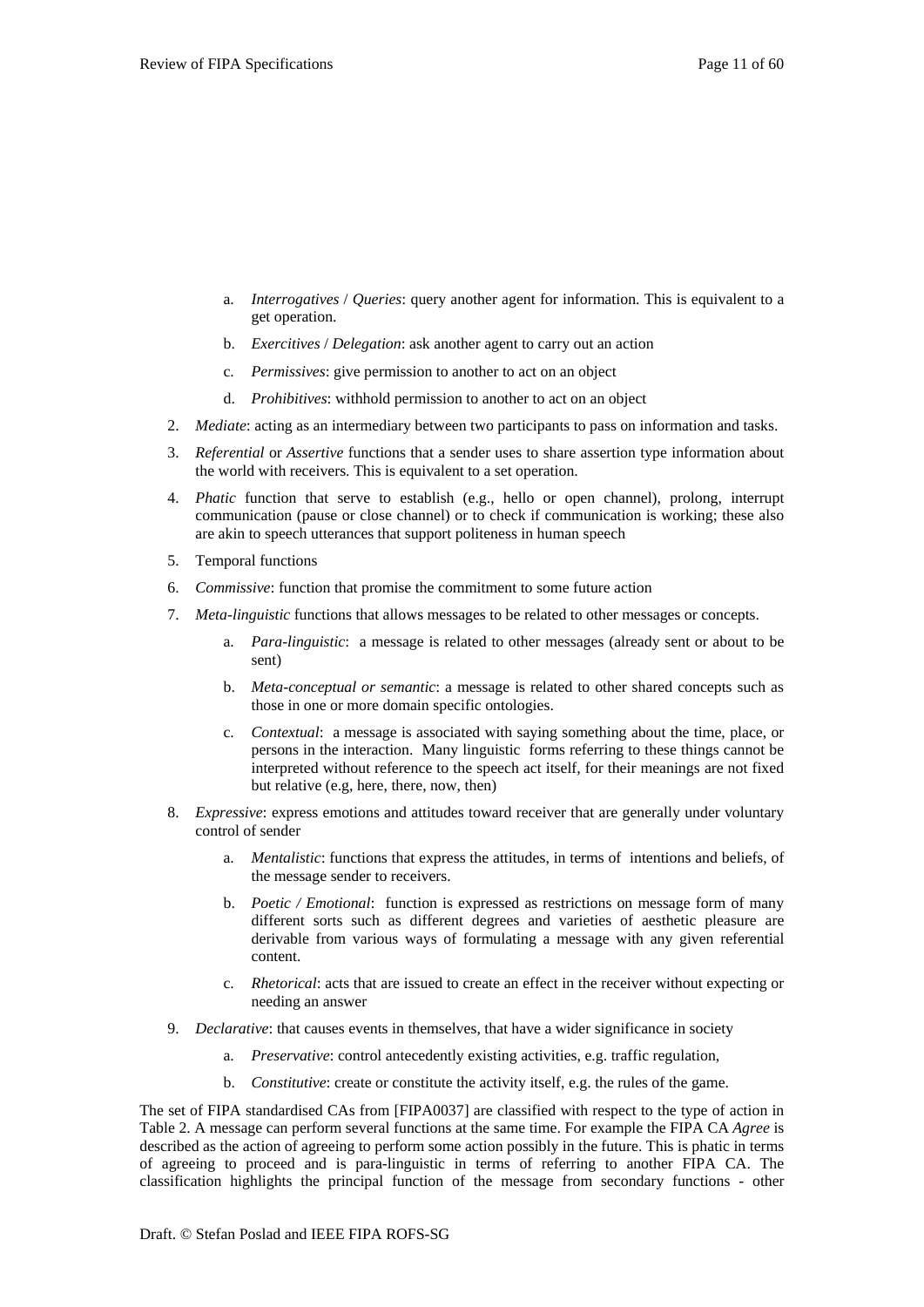functions carried by the message. Hence, Agree is principally classified as a Phatic function. All FIPA CAs inherently support the expressive function as a secondary function as they are defined in a modal logic form that expresses attitudes, intentions and beliefs, see section 2.2.1. All FIPA CAs support the meta-conceptual function: they can refer to concepts from an explicit conceptualisation defined in an explicit conceptualisation such as an Ontology, see Section 2.2.2 . There are several other classifications of CAs, e.g., Searle [ref], these differ in terms of the functions defined, e.g., Searle defines a Promissive function that defines actions to be performed in the future: this could be loosely equated to the paralinguistic function. Searle defined: declarative function that performs an act merely by issuing the utterance "I sentence you to two years' imprisonment." Permissives and Prohibitives type functions are not supported or standardised as FIPA-CAs.

Communicative Act description  $(CA)$ 

| accept-proposal | act of accepting a previously submitted proposal to perform an act                                                                                                                     |
|-----------------|----------------------------------------------------------------------------------------------------------------------------------------------------------------------------------------|
| agree           | act of agreeing to perform some act, possibly in the future                                                                                                                            |
| cancel          | act of cancelling some previously requested act which has temporal extent                                                                                                              |
| cfp             | act of calling for proposals to perform a given act                                                                                                                                    |
| confirm         | S informs R that a given proposition is true, where R is known to be uncertain<br>about the proposition                                                                                |
| disconfirm      | S informs R that a proposition is false, where R is known to believe, or believe<br>it likely that, the proposition is true                                                            |
| failure         | act of telling another agent that an act was attempted but the attempt failed.                                                                                                         |
| inform          | S informs R that a given proposition is true.                                                                                                                                          |
| inform-if       | act for the agent of the act to inform the recipient whether or not a proposition<br>is true                                                                                           |
| inform-ref      | act for the S to inform R the object which corresponds to a descriptor                                                                                                                 |
| not-understood  | S informs R that it perceived that B performed some act, but S did not<br>understand what B did                                                                                        |
| propagate       | S intends R to treat embedded message as sent directly to it, and wants R to<br>identify the agents denoted by the given descriptor and send the received<br>propagate message to them |
| propose         | act of submitting a proposal to perform a certain act, given certain<br>preconditions                                                                                                  |
| proxy           | sender wants the receiver to select target agents denoted by a given description<br>and to send an embedded message to them                                                            |
| query-if        | act of S asking R whether or not a given proposition is true                                                                                                                           |
| query-ref       | act of S asking R for an object referred to by a referential expression                                                                                                                |
| refuse          | act of refusing to perform a given act and explaining the reason for the refusal                                                                                                       |
| reject-proposal | act of rejecting a proposal to perform some act during a negotiation                                                                                                                   |
| request         | S requests R to perform some act.                                                                                                                                                      |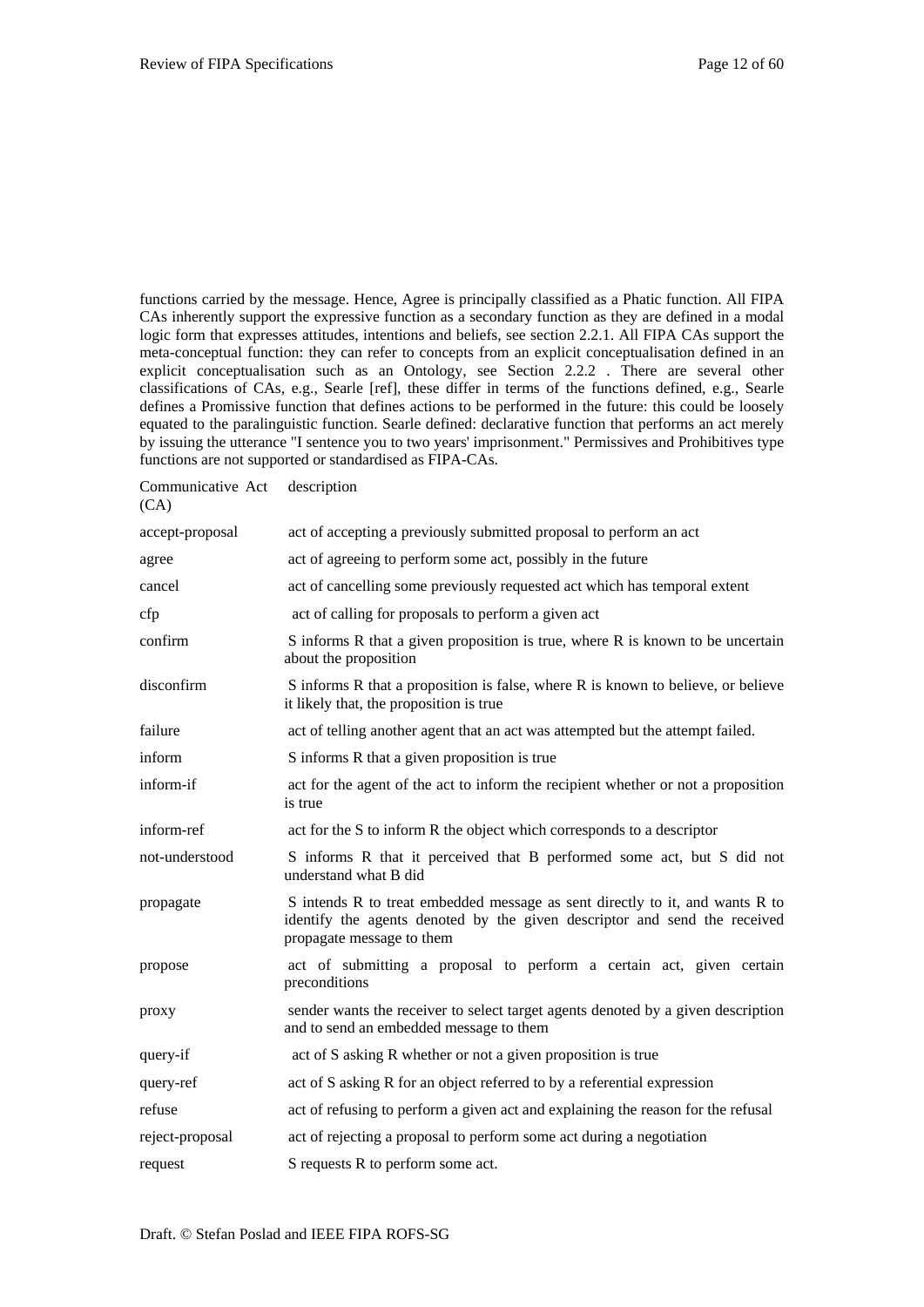| request-when     | S wants R to perform some act when some given proposition becomes true                                                                                           |  |
|------------------|------------------------------------------------------------------------------------------------------------------------------------------------------------------|--|
| request-whenever | S wants R to perform some act as soon as some proposition is true and<br>thereafter each time the proposition becomes true again                                 |  |
| subscribe        | act of requesting a persistent intention to notify S of the value of a reference,<br>and to notify again whenever the object identified by the reference changes |  |

# **Table 1. FIPA ACL message types or Communicative Acts (CAs)**

| Communicative Act (CA) | Base CA               |                       | Assertive | Query                   | Mediate        |                         | Delegation | Phatic                |
|------------------------|-----------------------|-----------------------|-----------|-------------------------|----------------|-------------------------|------------|-----------------------|
| accept-proposal        | inform                |                       |           |                         |                | $\mathbf X$             |            |                       |
| agree                  | inform                |                       |           |                         |                |                         |            | $\overline{\text{X}}$ |
| cancel                 | disconfirm            |                       |           |                         |                |                         |            | $\overline{\text{X}}$ |
| cfp                    | query-ref             |                       |           |                         |                | $\overline{\mathbf{X}}$ |            |                       |
| confirm                | confirm               | $\overline{\text{X}}$ |           |                         |                |                         |            |                       |
| disconfirm             | disconfirm            | $\overline{X}$        |           |                         |                |                         |            |                       |
| failure                | inform                |                       |           |                         |                |                         |            | $\overline{\text{X}}$ |
| inform                 | inform                | $\overline{\text{X}}$ |           |                         |                |                         |            |                       |
| inform-if              | inform                | $\overline{\text{X}}$ |           |                         |                |                         |            |                       |
| inform-ref             | inform                | $\overline{X}$        |           |                         |                |                         |            |                       |
| not-understood         | inform                |                       |           |                         |                |                         |            | $\overline{\text{X}}$ |
| propagate              | inform                |                       |           |                         | $\overline{X}$ |                         |            |                       |
| propose                | inform                |                       |           |                         |                | $\mathbf X$             |            |                       |
| Proxy                  | inform                |                       |           |                         | $\mathbf X$    |                         |            |                       |
| query-if               | request               |                       |           | $\overline{\mathrm{X}}$ |                |                         |            |                       |
| query-ref              | request               |                       |           | $\overline{X}$          |                |                         |            |                       |
| refuse                 | disconfirm;<br>inform |                       |           |                         |                |                         |            | $\overline{\text{X}}$ |
| reject-proposal        | inform                |                       |           |                         |                | $\overline{\text{X}}$   |            |                       |
| request                | request               |                       |           |                         |                | $\overline{\mathbf{X}}$ |            |                       |
| request-when           | inform                |                       |           |                         |                | $\overline{\mathbf{X}}$ |            |                       |
| request-whenever       | inform                |                       |           |                         |                | $\mathbf X$             |            |                       |
| subscribe              | Request-              |                       |           | $\overline{\text{X}}$   |                |                         |            |                       |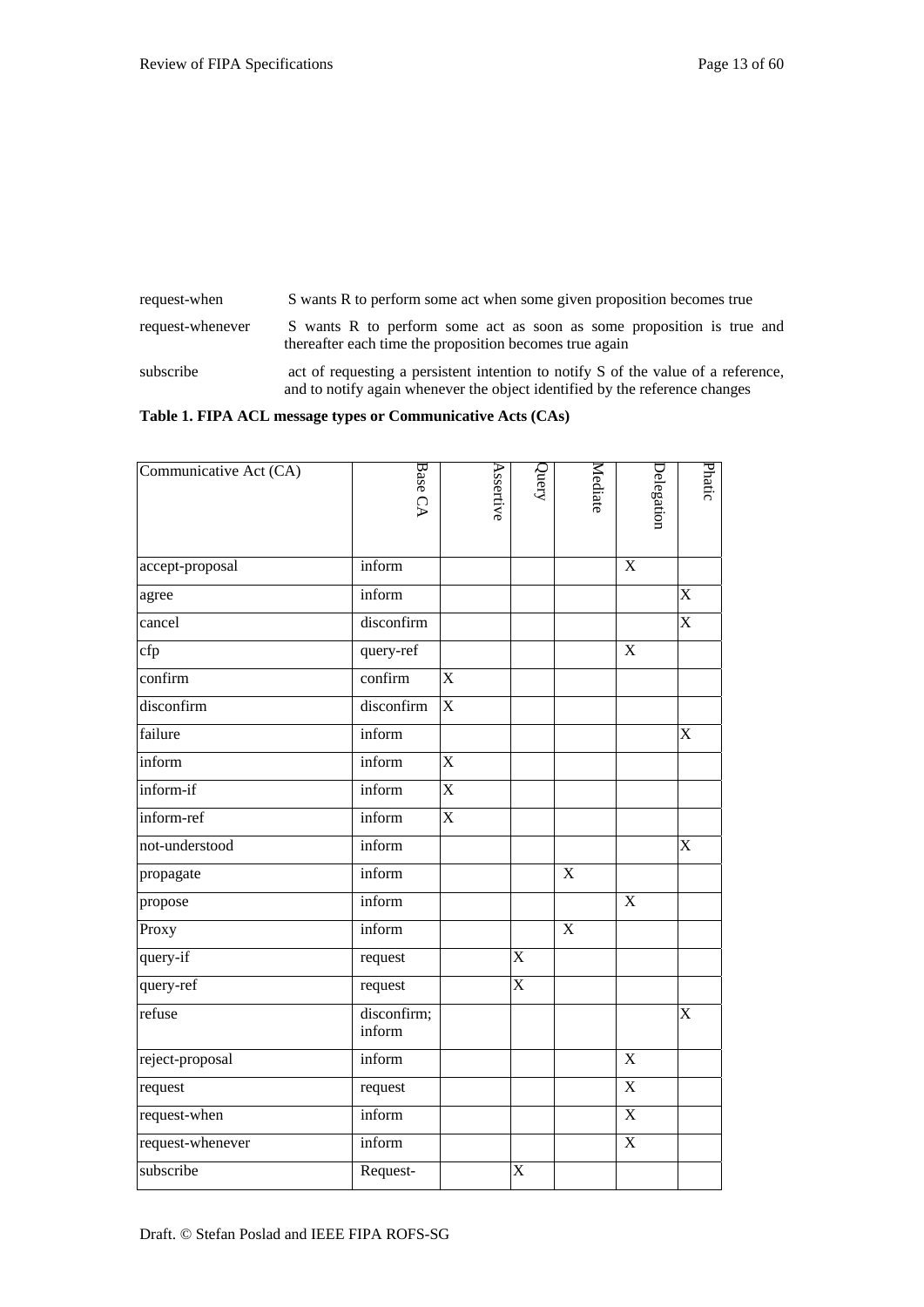**Table 2. FIPA Communicative Acts (CAs) classified according to the type of function or action of the CA. All FIPA CAs have their semantics defined using beliefs and intentions. Some CAs are defined as composite derived from other base CAs.** 

Agents that communicate using an ACL have flexibility because they can communicate to support functions 1-5. In contrast mainstream distributed computing services such as client-server type Web services focus most on communication functions 1a, 1b and 2.

### **2.2.1 CA Beliefs and Intentions Model**

In this view, the sender expresses the semantics of messages it shares with receivers in terms of mentalistic models of beliefs and intentions. Consider the basic case shown in Figure 5, taken from Spec XXXX Suppose that, in abstract terms, Agent i has amongst its *mental attitudes* the following*:*  some goal or objective *G,* some *beliefs B* and some intention *I*. Deciding to satisfy *G*, the agent adopts a specific intention, *I*. Note that neither of these statements entail a commitment on the design of Agent i: *G* and *I* could equivalently be encoded as explicit terms in the mental structures of a BDI agent, or implicitly in the call stack and programming assumptions of a simple Java or database agent.



**Figure 5: Sender expresses its mental attitude when communicating with a receiver** 

An agent *i* has *pg* as a persistent goal, if *i* has proposition *p* as a goal and is self-committed toward this goal until *i* comes to believe that the goal is achieved or to believe that it is unachievable. *Intention* is

defined as a persistent goal imposing the agent to act. Formulas as *PGip* and *IiP* are intended to mean that "*i* has *p* as a persistent goal" and "*i* has the intention to bring about *p*", respectively. The definition of *I* entails that *intention generates a planning process*. See Sadek (1992) for the details of a formal definition of intention.

Assuming that Agent i cannot carry out the intention by itself, the question then becomes which message or set of messages should be sent to another agent (j in *Figure 1*) to assist or cause Intent *I* to be satisfied? If Agent i is behaving in some reasonable sense rationally, it will not send out a message whose effect will not satisfy its intention and hence achieve its goal. Sender only acts in a way it hopes will satisfy his intention and meet his goal (assuming that sender thinks that the receiver will help). The sender can reason that the effect of asking receiver is that the receiver would tell the sender, hence making the request fulfils his intention. Now, having asked the question, can the sender actually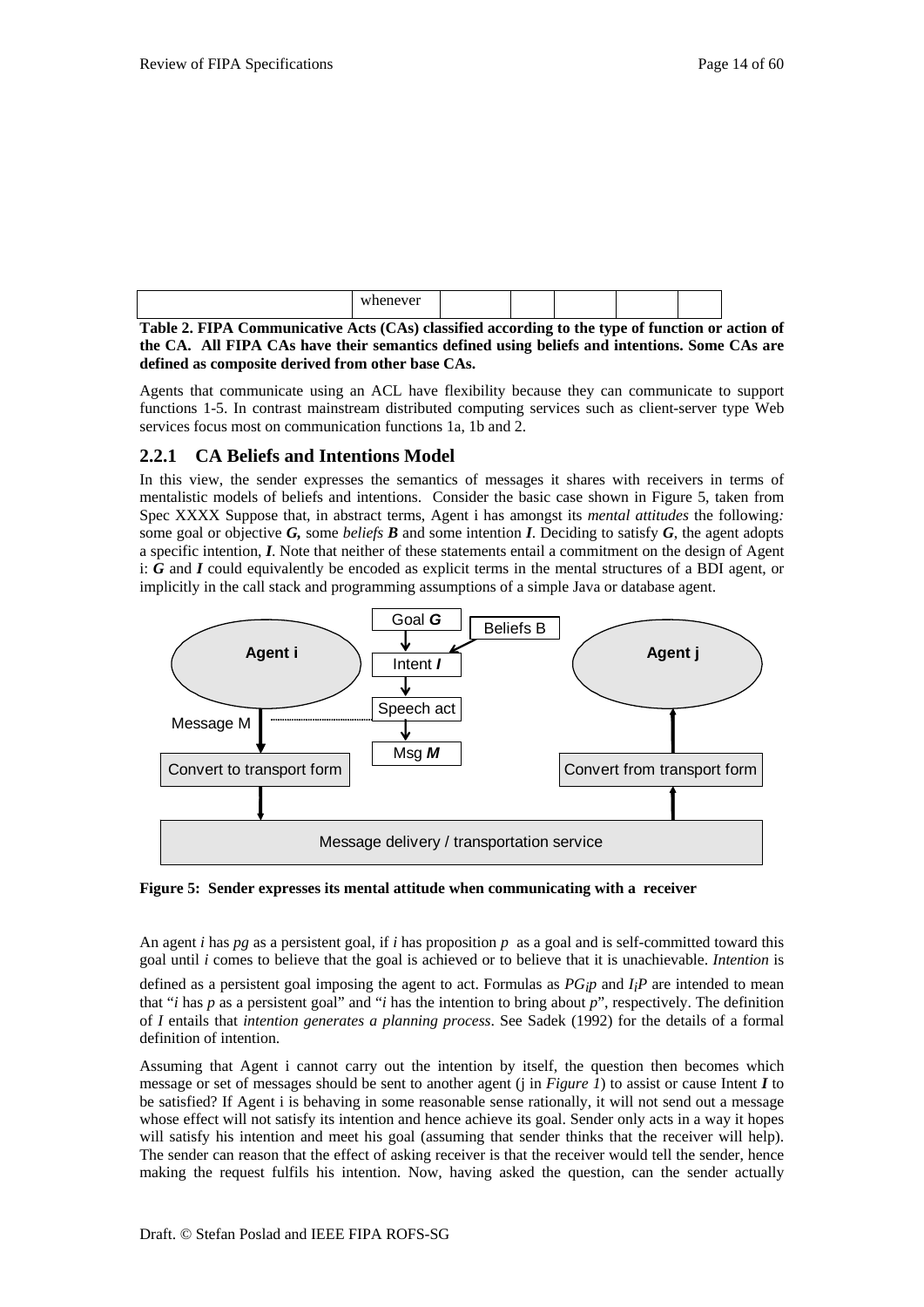assume that, sooner or later, its intention will be answered? The sender *can* assume that receiver knows that it does not know, *and* that it knows that sender is asking the receiver to tell him. But, simply on the basis of having asked, the sender cannot assume that receiver will act to tell it the result of a query: the receiver is independent, and may, for example, be busy elsewhere.

In summary: an agent plans, explicitly or implicitly (through the construction of its software) to meet its goals ultimately by communicating with other agents, that is, sending messages to them and receiving messages from them. The agent will select acts based on the relevance of the act's expected outcome or *rational effect* to its goals. However, it cannot assume that the rational effect will necessarily result from sending the messages.

The Semantic Language  $(SL<sup>1</sup>)$  is used to define the semantics for the FIPA CAs as a logic of mental attitudes and actions, formalised in a first order modal language with identity<sup>2</sup>, see [FIPA00037] for details of this logic. In order for a communicative act (CA) to be planned or intended by the sender, both (preconditions), the reasons for which the act is selected and the (post)conditions that should be satisfied when the act is completed, have to be specified. For a given act, the former is referred to as the *rational effect* or  $RE^3$ , and the latter as the *feasibility preconditions* or *FPs*, which are the qualifications of the act. For each CA, its semantics have been defined in [FIPA0037] in terms of the intentional state expressed by the sender agent and the associated RE and FP for selecting and intending the CA sent.

The following example, Figure 6 defines the sender expressed intention for a directive type CA request from a sender i to a receiver j:

 $\langle$ **i**, REQUEST  $(i, a)$ 

-

<sup>1</sup> SL is also used for the content language of the FIPA ACL messages (see [FIPA00008]).<br><sup>2</sup> This lagical framework is similar in many concete to that of [Cohen00]

 $\frac{2}{3}$  This logical framework is similar in many aspects to that of [Cohen90].<br>3 Botional offect is also referred to se the perlequitiency offect is some

<sup>3</sup> Rational effect is also referred to as the *perlocutionary effect* in some of the work prior to this specification (see [Sadek90]).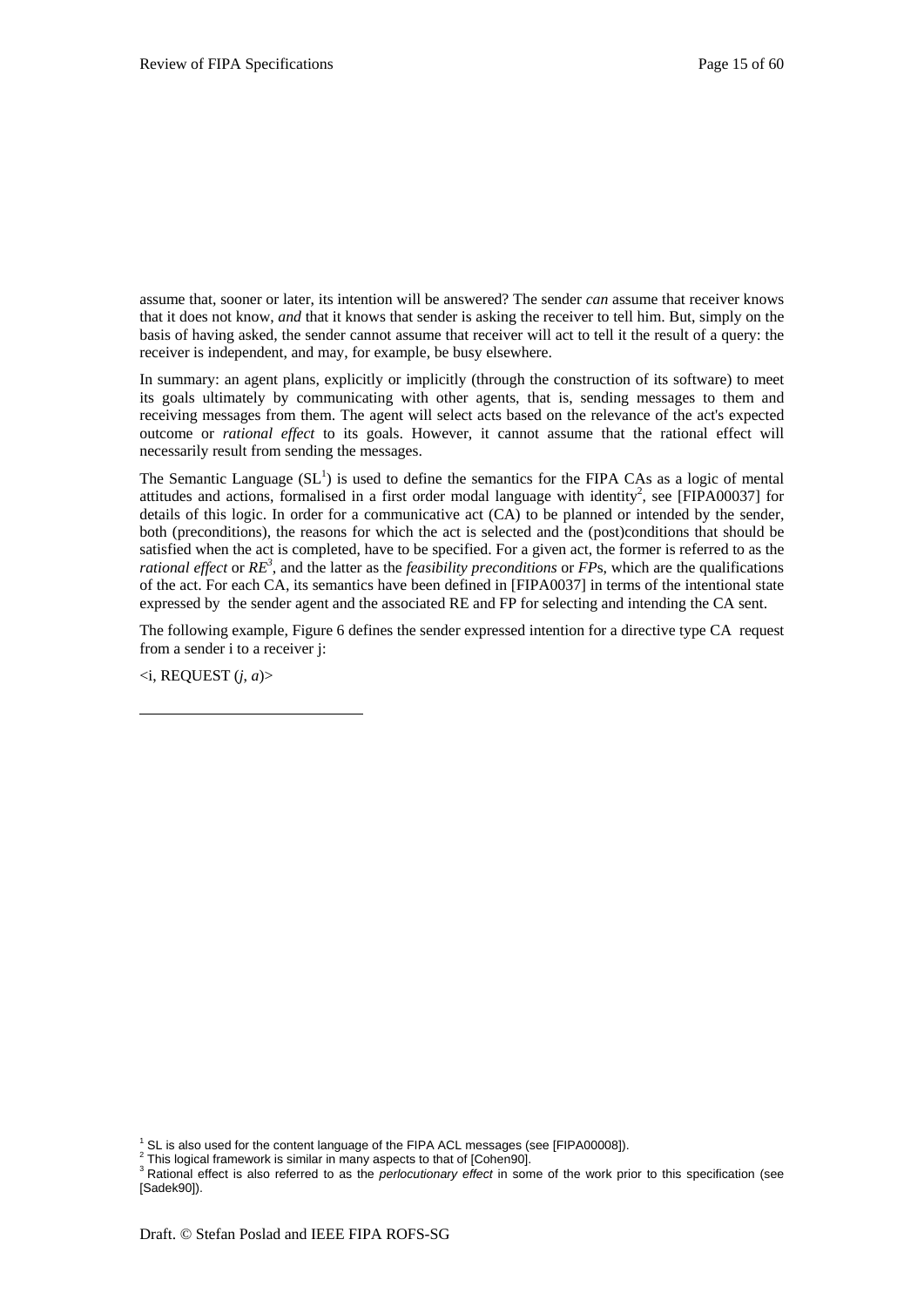FP: FP (*a*)  $[i\text{y}] \wedge B$ , Agent (*j*, *a*)  $\wedge B$ ,  $\neg PG$ , Done (*a*)

RE: Done (*a*)

Where:

*a* is a any action expression

*FP (a)* denotes the feasibility preconditions of *a*

*FP (a) [i\j]* denotes the part of the FPs of *a* which are mental attitudes of *i*.

*p*, *p*1, ... are taken to be closed formulas denoting propositions,

*i* and *j* are schematic variables which denote agents

Done (*a*) means that *a* has taken place

Agent (*j*, *a*) is a proposition meaning *j* denotes the only agent that ever performs (in the past, present or future) the actions which appear in action expression *a*.

 $\neg$ PG<sub>j</sub> means that j does not (already) have the Goal or objective G of Proposition P in this case doing a already.

#### **Figure 6. Example logic 1st order modal formula to define the request communicative act**

Note that according to [FIPA0037], there are 4 primitive or atomic CAs inform, query, confirm and disconfirm are primitive. Other CAs are composite CAs, combined out of 2 or more primitive CAs using the or, and operators. For example, see Figure 7. A distinction made is that atomic CA can be directly carried out resulted in a done, whereas all other CAs can only be planned.

inform-ref act. inform-ref is a macro act

It is defined formally by:

*, INFORM-REF*  $(i, \alpha \delta(x))$  *>*  $\equiv$ 

 $\langle i, \text{INFORM } (i, \text{ or } \delta(x) = r_1) \rangle \mid \dots \mid \langle i, \text{INFORM } (i, \text{ or } \delta(x) = r_n) \rangle$ 

where *n* may be infinite

*i* and *j* are schematic variables which denote agents

#### **Figure 7. Example of a composite CA , e.g., inform-ref defined using one or more primitive CAs, e.g., inform.**

This act may be requested (for example, *j* may request *i* to perform it) or *i* may plan to perform the act in order to achieve the (rational) effect of *j* knowing the referent of  $\delta(x)$ . However, when the act is actually performed, what is sent and what can be said to be Done, is an inform act.

Composite speech acts represent the ability to extend primitive CAs to synthesise new CAs from the primitive ones. Another form of extensibility is an inter-agent plan is a combination of such communicative acts, using either the conjunction, disjunction and sequence operators, used between two or more agents. FIPA interaction protocols are other models of pre-enumerated inter-agent plans, see section 2.4.

| Communicative Act or function                                                                                                                                           | SL semantics to define sender Intent |
|-------------------------------------------------------------------------------------------------------------------------------------------------------------------------|--------------------------------------|
| $ accept\text{-}proposal$ : S informs R it intends $\langle$ i, accept-proposal $(i,\langle i, \text{act} \rangle, \phi)$ )> =<br>R to perform the proposal action when |                                      |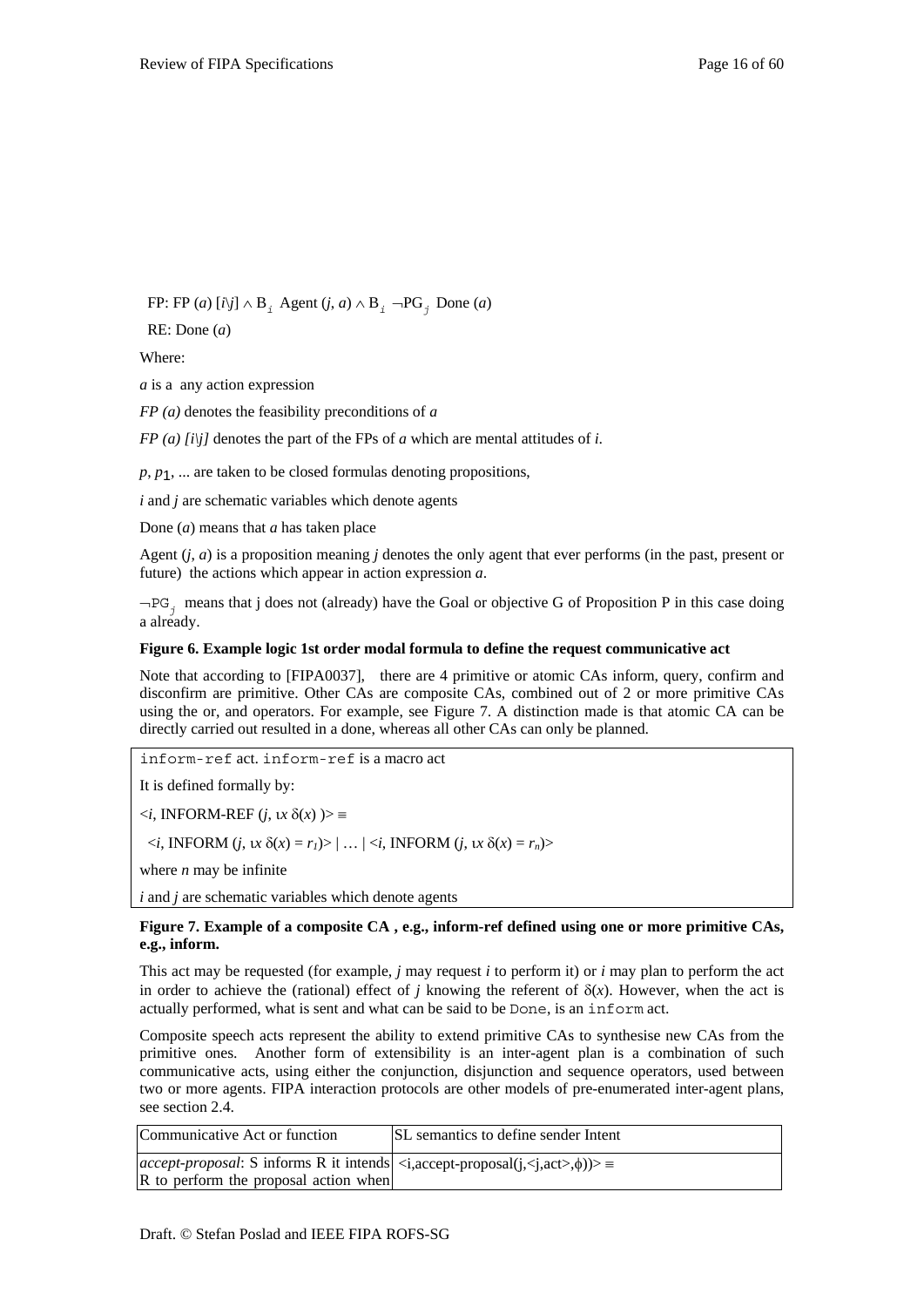| the proposition precondition becomes                                                                                                            | $\langle i, \text{inform}(j, \text{liDone}(\langle i, \text{act}\rangle, \phi)) \rangle$                                                     |  |  |  |
|-------------------------------------------------------------------------------------------------------------------------------------------------|----------------------------------------------------------------------------------------------------------------------------------------------|--|--|--|
| true                                                                                                                                            | FP: Bi $\alpha \wedge \neg Bi$ (Bifj $\alpha \vee \text{Uifj }\alpha$ )                                                                      |  |  |  |
|                                                                                                                                                 | RE: Bj $\alpha$                                                                                                                              |  |  |  |
|                                                                                                                                                 | Where: $\alpha$ = Ii Done ( <j, act="">, <math>\phi</math>)</j,>                                                                             |  |  |  |
| <i>agree</i> : R informs S that it intends to $\langle$ i, accept-proposal(j, $\langle$ j, act $\rangle$ , $\phi$ )) $\rangle \equiv$           |                                                                                                                                              |  |  |  |
| perform the action but not until the<br>precondition becomes true                                                                               | $\langle i, \text{inform}(j, \text{liDone}(\langle j, \text{act}\rangle, \phi)) \rangle$                                                     |  |  |  |
|                                                                                                                                                 | FP: Bi $\alpha \wedge \neg Bi$ (Bifj $\alpha \vee U$ ifj $\alpha$ )                                                                          |  |  |  |
|                                                                                                                                                 | RE: Bj $\alpha$                                                                                                                              |  |  |  |
|                                                                                                                                                 | Where: $\alpha$ = Ii Done ( <i, act="">, <math>\phi</math>)</i,>                                                                             |  |  |  |
| <i>cancel</i> : S informs R that it no longer   $\langle i, \text{cancel}(j, a) \rangle$ =                                                      |                                                                                                                                              |  |  |  |
| intends R to perform a previous<br>requested action t                                                                                           | $\langle i,$ disconfirm (j, Ii Done (a))                                                                                                     |  |  |  |
|                                                                                                                                                 | FP: $\neg$ Ii Done(a) $\land$ Bi (Bj Ii Done(a) $\lor$ Uj Ii Done(a))                                                                        |  |  |  |
|                                                                                                                                                 | RE: $Bj$ - Ii Done(a)                                                                                                                        |  |  |  |
| act of calling for proposals to $\langle i, cfp (i, \langle i, act \rangle, Ref x \phi(x)) \rangle$ =<br>$cfp$ :<br>perform a given act         |                                                                                                                                              |  |  |  |
|                                                                                                                                                 | $\langle$ i, query-ref(j, Ref x(IiDone( $\langle$ j, act $\rangle$ , $\phi$ (x)) $\Rightarrow$                                               |  |  |  |
|                                                                                                                                                 | (Ij Done $(\le j, \text{act}>, \phi(x)))$ )                                                                                                  |  |  |  |
|                                                                                                                                                 | FP: $\neg Brefi(Ref x \alpha(x)) \land \neg Urefi(Ref x \alpha(x)) \land$                                                                    |  |  |  |
|                                                                                                                                                 | $\neg Bi$ Ij Done ( <j, (i,="" <math="" inform-ref="" ref="" x="">\alpha(x))&gt;)</j,>                                                       |  |  |  |
|                                                                                                                                                 | RE: Done ( <j, (i,="" <math="" inform="" ref="" x="">\alpha(x) = r1)&gt;   </j,>                                                             |  |  |  |
|                                                                                                                                                 | $\langle$ j, inform (i, Ref x $\alpha(x) =$ rk $)$ >)                                                                                        |  |  |  |
|                                                                                                                                                 | Where: $\alpha(x)$ = Ii Done( <j, act="">, <math>\phi(x)</math>) <math>\Rightarrow</math> IjDone(<j,act>, <math>\phi(x)</math>)</j,act></j,> |  |  |  |
| Confirm: S believes P is true, intends Etc.<br>that R will believe P is true, believes<br>that R does not already know if P is true<br>or not.n |                                                                                                                                              |  |  |  |
| Disconfirm: S believes P is false,<br>intends that R will believe P is false,<br>believes that R does not already know if<br>P is true or not   |                                                                                                                                              |  |  |  |
| failure: S believes that R is capable of<br>doing an act but didn't                                                                             |                                                                                                                                              |  |  |  |
| inform: S believes P is true, intends that<br>R will believe P is true, believes that R<br>does not already know if P is true or<br>not.        |                                                                                                                                              |  |  |  |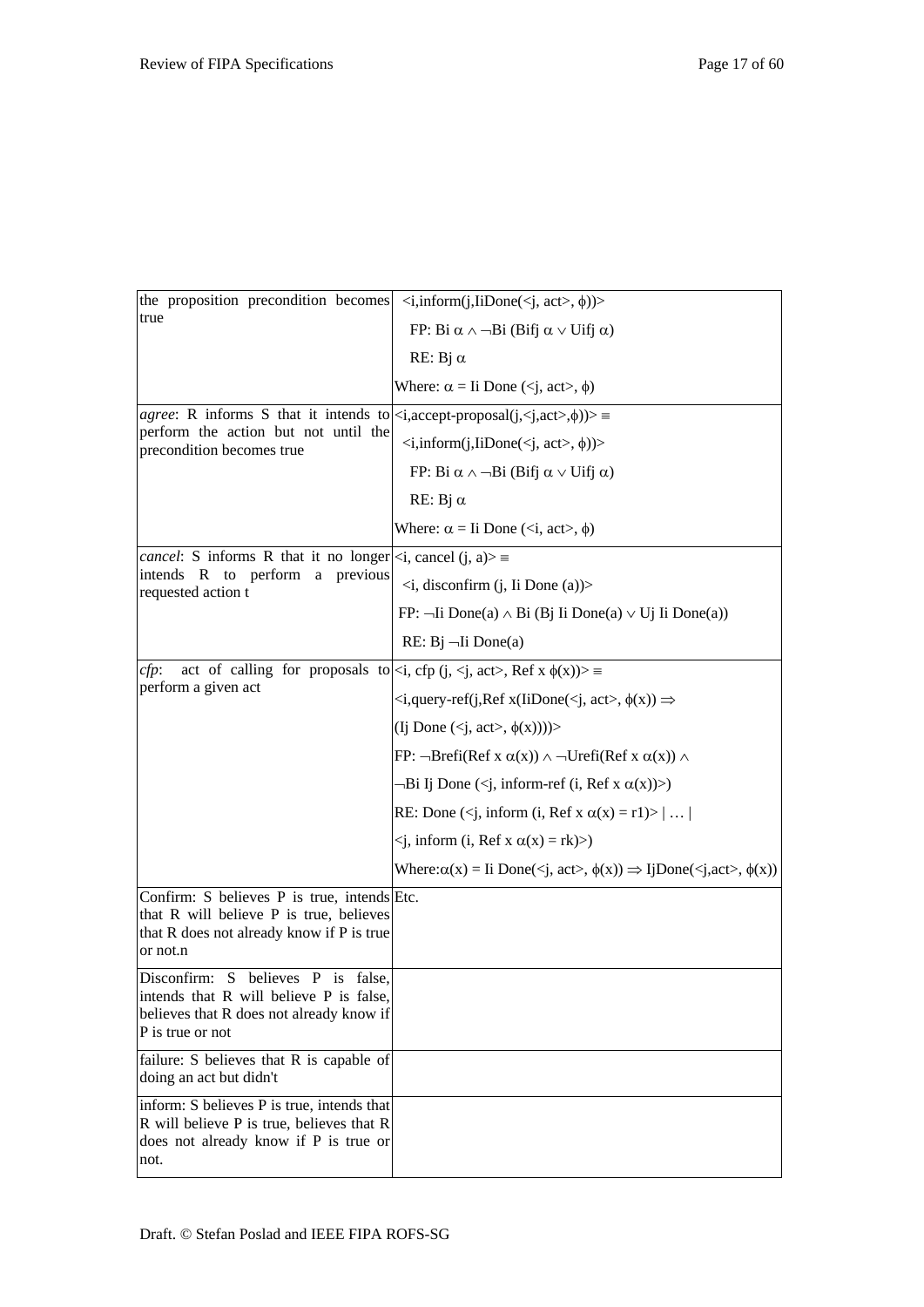| inform-if: S informs R whether or not it<br>believes P is true.                                                                                                                                                                              |  |
|----------------------------------------------------------------------------------------------------------------------------------------------------------------------------------------------------------------------------------------------|--|
| inform-ref: S informs R it believes that<br>a match is found.                                                                                                                                                                                |  |
| not-understood: the sender A informs<br>the receiver B that it perceived that B<br>performed some act, but A did not<br>understand what B did                                                                                                |  |
| propagate: sender intends that the<br>receiver treats the embedded message<br>as sent directly to it, and wants the<br>receiver to identify the agents denoted<br>by the given descriptor and send the<br>received propagate message to them |  |
| propose: act of submitting a proposal to<br>perform a certain act, given certain<br>preconditions                                                                                                                                            |  |
| proxy: sender wants the receiver to<br>select target agents denoted by a given<br>description and to send an embedded<br>message to them                                                                                                     |  |
| query-if: S ask R if it believes P is true<br>because S does not know if P is true<br>and beleives that R knows about the<br>truth of P                                                                                                      |  |
| query-ref: S ask R for a matching IRE<br>because S does not know a matching<br>IRE and believes that R knows about a<br>matching IRE.                                                                                                        |  |
| refuse: S informs R that act is<br>infeasible, act is not done and no<br>intention to do act                                                                                                                                                 |  |
| reject-proposal: S informs R<br>that<br>because of P1, it does not intend for R<br>to do act with precondition P2.                                                                                                                           |  |
| request: S intends R to perform an act.<br>that it believes has the ability to do and<br>intends to do the act                                                                                                                               |  |
| request-when: S intends R to perform<br>an act when an event causes to R to<br>believes a precondition is true                                                                                                                               |  |
| request-whenever:<br>S intends<br>R<br>to<br>perform an act whenever an event                                                                                                                                                                |  |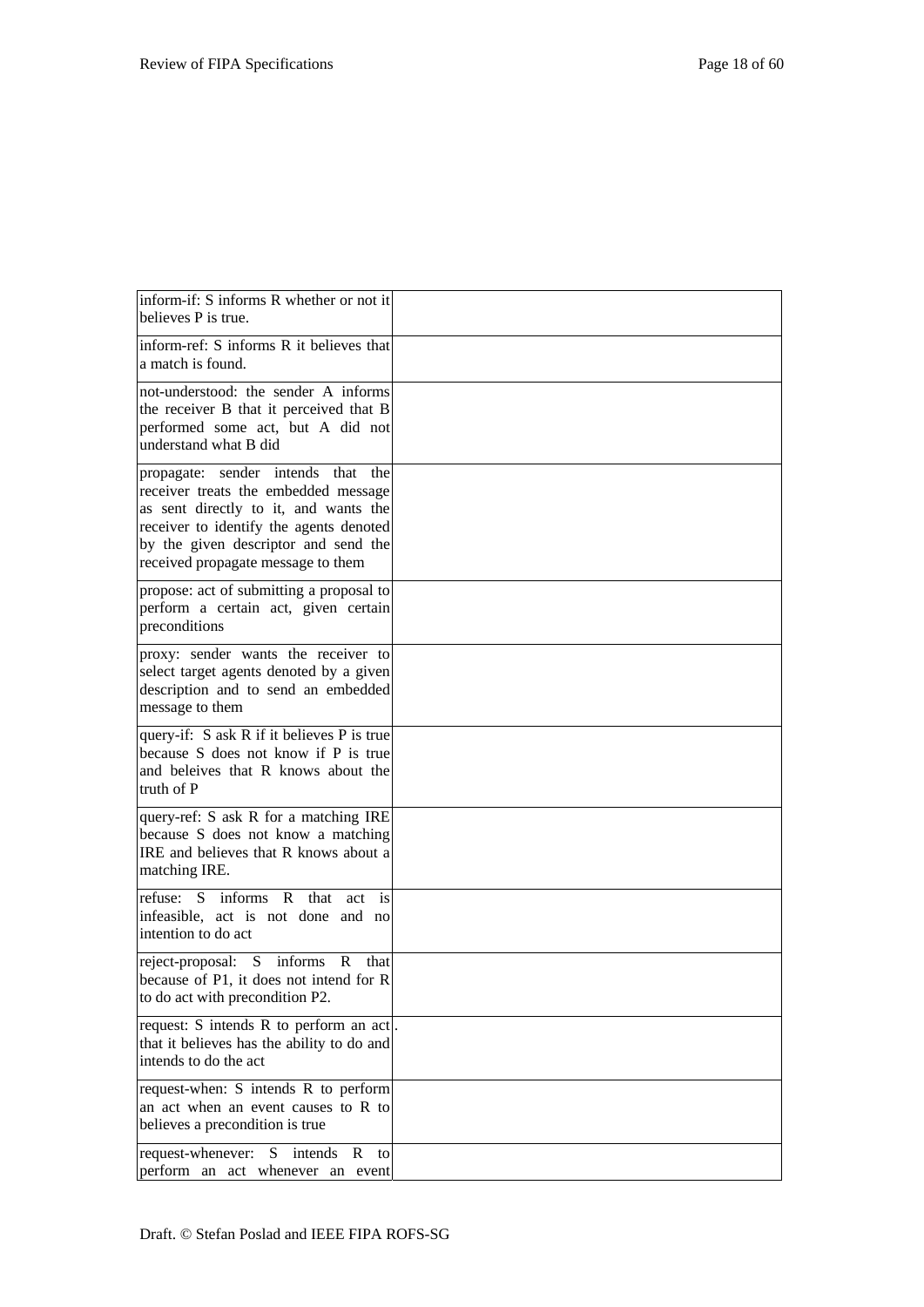| causes to R to believes a precondition is<br>true                                                                                                                                             |  |
|-----------------------------------------------------------------------------------------------------------------------------------------------------------------------------------------------|--|
| subscribe: act of requesting a persistent<br>intention to notify the sender of the<br>value of a reference, and to notify again<br>whenever the object identified by the<br>reference changes |  |

**Table 3. Communicative Acts (CAs) expressed using a intentional model for sender S n a receiver R acts on a message from Sender S. See [FIPA00037] for an explanation of the logic used.** 

# **2.2.2 A Meta-linguistic CA Model**

Specifying the semantics of a CA requires more than specifying the name and conceptualisation of the CA; the CA also needs to refer to other meta-concepts such as sender and receiver identities and addresses. There is a range of different meta-concept representations of different expressivity that could be used ranging from weak conceptual models without any logic formalism to stronger conceptual models with stronger logic formalism. Hence, there are two different ways to refine the CA model for it to be complete enough to be used as in practice: a weak meta-concept model, can be defined to model CA functions 1-4, see Section 2.2 . A stronger conceptual models with stronger logic formalism, e.g., [FIPA00037], is needed to define menatlistic type semantics.

|                              | Meta concepts                  |                                  |                   |  |  |  |  |
|------------------------------|--------------------------------|----------------------------------|-------------------|--|--|--|--|
| Communicative<br>or function | Action Proposition (P)         | <b>IRE</b>                       | Sub-Action (A)    |  |  |  |  |
| accept-proposal              | <b>Agreement Condition</b>     |                                  | A                 |  |  |  |  |
| agree                        | <b>Agreement Condition</b>     |                                  | $\overline{A}$    |  |  |  |  |
| cancel                       |                                |                                  | A is cancelled    |  |  |  |  |
| cfp:                         | <b>Contract Pre-conditions</b> | Offer                            | A to be performed |  |  |  |  |
| confirm                      | $R's P$ is true                |                                  |                   |  |  |  |  |
| disconfirm                   | R's P is false                 |                                  |                   |  |  |  |  |
| failure                      | Reason for failure             |                                  | A                 |  |  |  |  |
| inform                       | P is true                      |                                  |                   |  |  |  |  |
| inform-if                    | Tell R if P is true or not     |                                  |                   |  |  |  |  |
| inform-ref                   |                                | Result                           |                   |  |  |  |  |
| not-understood               |                                |                                  | $\overline{A}$    |  |  |  |  |
| propagate                    | Condition to propagate         | Rs for message                   | A defined by S    |  |  |  |  |
| propose                      | Pre-conditions                 |                                  | A                 |  |  |  |  |
| proxy                        | Pre-conditions                 | Rs for message<br>A defined by S |                   |  |  |  |  |
| query-if                     | P sent to R to check if it     |                                  |                   |  |  |  |  |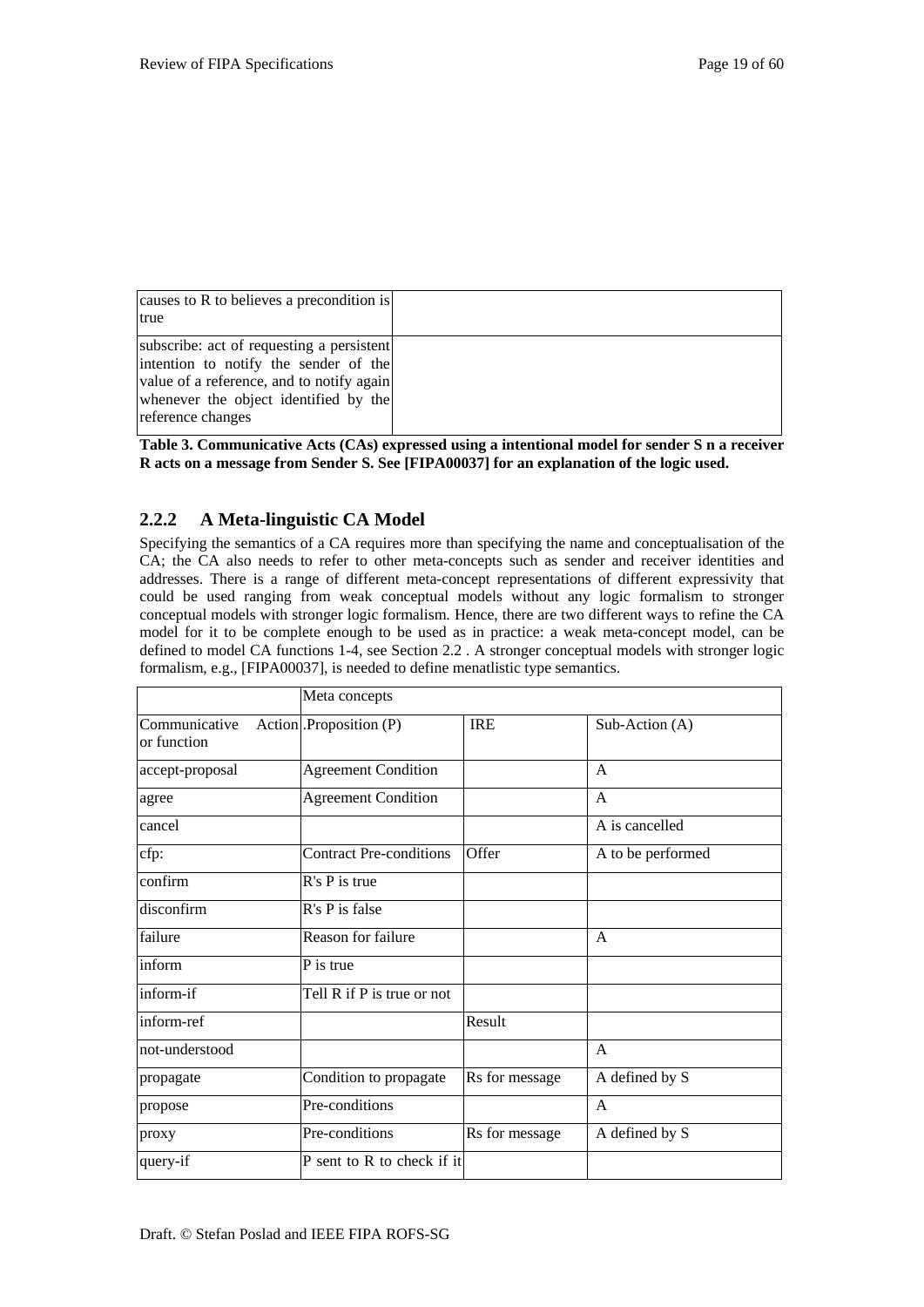|                  | is true                                    |        |   |
|------------------|--------------------------------------------|--------|---|
| query-ref        |                                            | Result |   |
| refuse           | Reason for refusing                        |        | A |
| reject-proposal  | Original proposal, reason<br>for rejection |        | A |
| request          |                                            |        | A |
| request-when     | Condition for A                            |        | A |
| request-whenever | Condition for A                            |        | A |
| subscribe        |                                            | Result |   |

**Table 4: FIPA ACL message types or Communicative Acts (CAs) specified in terms of the metaconcepts where S is the sender and R is the Receiver .** 

Several generic meta-concepts are used by all CAs such as the identities of the sender and receiver. In addition there are CA specific meta-concepts that need to be defined such as a delegation type directive requires a sub-action meta-concept, e.g., service Agent A requests broker agent B to do sub-action to publish of its service description Y in the broker's directory. In contrast, a query type CA needs to define a free variable, called an identifying reference expression or IRE, that matches a condition and algebraic type set operations to select a variable that matches. The meta concepts associated with each CA is defined in [FIPA SC000067] and is given in Table 4. In the general case, a weakly expressive conceptual framework that supports algebraic operations would suffice to define CAs for functions 1-4, given in Section 2.2. Note that sub-actions can also be further CAs: this gives the CA model *extensibility* and the ability to synthesise additional composite CAs..

Rather than just model the associated meta-concepts for each CA as a set of input and output parameters, FIPA has also modelled the associated meta-concepts more expressively and explicitly in a content expression language. FIPA separates logical formulas and predicates that compute truth values, algebraic operations for combining and select concepts, from the definition of the application concepts (the Ontology). The former is defined in a separate content express protocol language, the latter is defined in an application specific ontology language. Examples of logic formulae in an expressive content language include: *not, or, implies, equiv* etc. Examples of algebraic operators include *any* and *all*. FIPA has standardised one type of content expression language, FIPA-SL, in [FIPA00008]. Note other types of content expression have also been specified such as W3C-RDF and a constraint language but these did not mature into standard specifications.

[FIPA0008] defines SL in terms of a string expression grammar, defined to be a sub-grammar of the more general s-expression syntax. SL defines Content Expressions in terms of Action Expressions or Propositions. These in turn are represented as Well-Formed Formulas (wff) consisting of terms (Constant, Set, Sequence, Functional Term, Action Expression) and Constants (Numerical Constants, String, DateTime). A well-formed formula is constructed from an atomic formula by applying one of the construction operators or logical connectives operators, see Table 5. Different subsets of SL have been defined in [FIPA0008] depending on which operators are supported: SL0, SL1 and SL2. FIPA SL1 extends the minimal representational form of FIPA SL0 by adding Boolean connectives to represent propositional expressions, such as *not*, *and*, *or*. FIPA SL2 extends SL1 by adding construction, logic modal operators and the action operator feasible. SL2 allows first order predicate and modal logic, but is restricted to ensure that it must be decidable. Well-known effective algorithms exist that can derive whether or not an FIPA SL2 Wff is a logical consequence of a set of Wffs (for instance KSAT and Monadic). Note also that different CAs require the use of different SL subsets,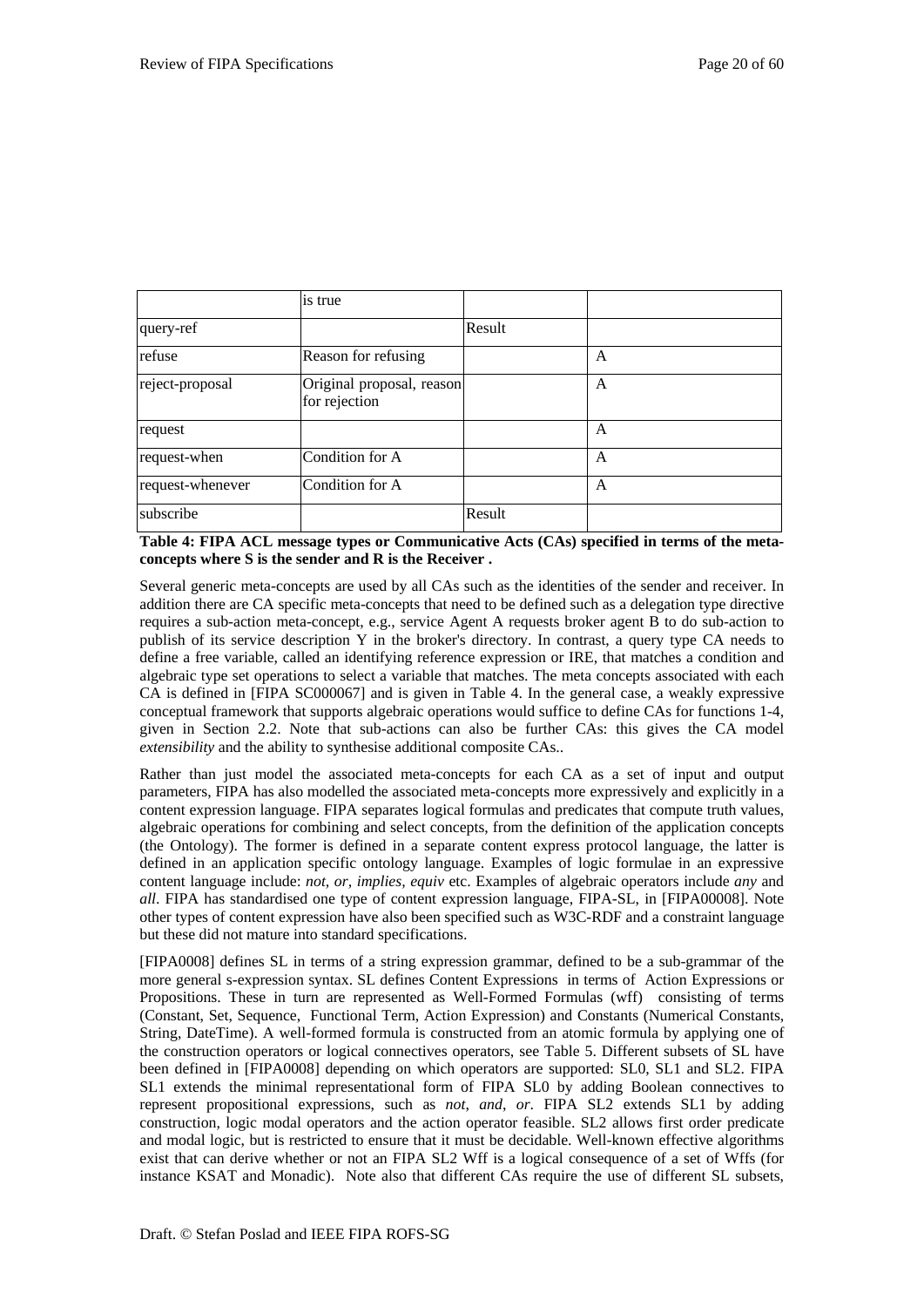e.g., Query requires the use of a referential operator to assign a value for the results, defined in SL2 whereas Request requires use of the action operator done defined in SL0.

| Operator     | Operator           | Example Wff                                                           | Description                                                                                                                                                                                                                    | <b>SL</b>       |
|--------------|--------------------|-----------------------------------------------------------------------|--------------------------------------------------------------------------------------------------------------------------------------------------------------------------------------------------------------------------------|-----------------|
| Name         | Type               |                                                                       |                                                                                                                                                                                                                                |                 |
| Negation     | Boolean logic      | (not <wff></wff>                                                      | The truth value of this expression is<br>false if Wff is true. Otherwise it is true.                                                                                                                                           | SL <sub>1</sub> |
| Conjunction  | Boolean logic      | $<\!\!Wff0\!\!>$<br>and<br>$<$ Wff1 $>$                               | This expression is true iff <sup>4</sup> well-formed<br>formulae Wff0 and Wff1 are both true,<br>otherwise it is false.                                                                                                        | SL <sub>1</sub> |
| Disjunction. | Boolean logic      | $<\!\!Wff0\!\!>$<br>(or<br>$\langle Wff1\rangle$                      | This expression is false iff well-formed<br>formulae Wff0 and Wff1 are both false,<br>otherwise it is true.                                                                                                                    | SL1             |
| Implication  | Predicate<br>logic | <i>(implies)</i><br>$<\!\!Wff0\!\!>$<br>$\langle \text{Wff1} \rangle$ | This expression is true if either Wff0 is<br>false or alternatively if Wff0 is true and<br>Wff1 is true. Otherwise it is false. The<br>expression corresponds to the standard<br>material implication connective Wff0<br>Wff1. | SL <sub>2</sub> |
| Equivalence  | Predicate<br>logic | equiv $\langle Wff0 \rangle$<br>$\langle Wff1\rangle$                 | This expression is true if either Wff0 is<br>true and Wff1 is true, or alternatively if<br>Wff0 is false and Wff1 is false.                                                                                                    | SL <sub>2</sub> |

<sup>4</sup> If and only if.

-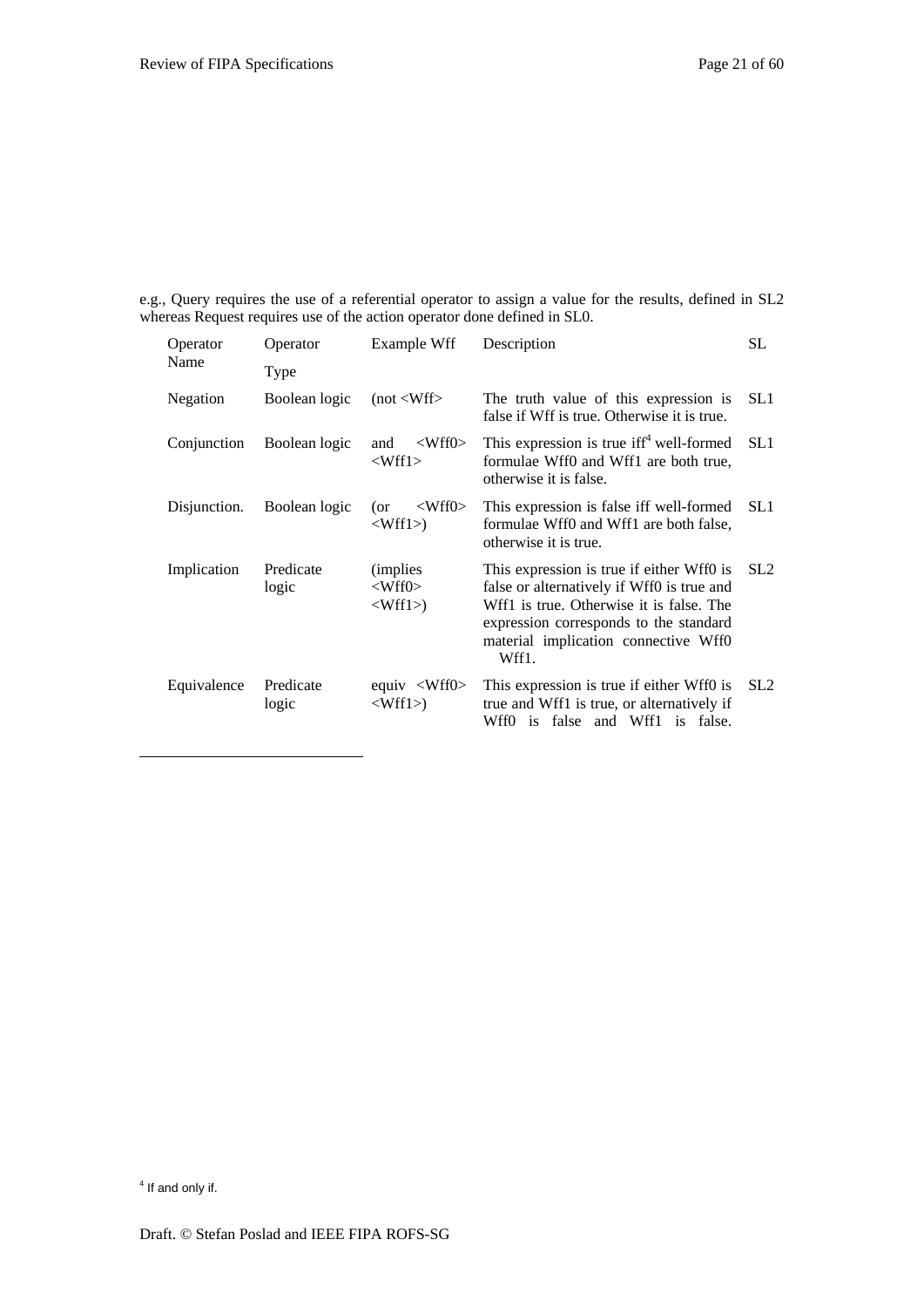| Universal<br>quantifier   | Predicate<br>logic<br>Quantifier | forall<br>$\langle$ variable $\rangle$<br>$<$ Wff $>$                                          | The quantified expression is true if Wff<br>is true for every value of value of the<br>quantified variable.                                                                                                                                | SL <sub>2</sub> |
|---------------------------|----------------------------------|------------------------------------------------------------------------------------------------|--------------------------------------------------------------------------------------------------------------------------------------------------------------------------------------------------------------------------------------------|-----------------|
| Existential<br>quantifier | Predicate<br>logic<br>Quantifier | exists<br><variable><br/><math>&lt;</math>Wff<math>&gt;</math></variable>                      | The quantified expression is true if<br>there is at least one value for the<br>variable for which Wff is true.                                                                                                                             | SL2             |
| <b>Belief</b>             | Modal<br>(BDI)<br>Logic          | B<br>$\alpha$ gent $\triangleright$<br><expression></expression>                               | It is true that agent believes that<br>expression is true.                                                                                                                                                                                 | SL <sub>2</sub> |
| Uncertainty               | Modal (BDI)<br>Logic             | U<br>$\alpha$ gent $>$<br><expression></expression>                                            | It is true that agent is uncertain of the<br>truth of expression. Agent neither<br>believes expression nor its negation,<br>but believes that expression is more<br>likely to be true than its negation.                                   | SL <sub>2</sub> |
| Intention                 | Modal<br>(BDI)<br>Logic          | $\bf{l}$<br>$\alpha$ gent $>$<br><expression></expression>                                     | It is true that agent intends that<br>expression becomes true and will plan<br>to bring it about.                                                                                                                                          | SL <sub>2</sub> |
| Persistent<br>goal        | Modal<br>(BDI)<br>Logic          | PG<br>$<$ agent $>$<br><expression></expression>                                               | It is true that agent holds a persistent<br>goal that expression becomes true, but<br>will not necessarily plan to bring it<br>about.                                                                                                      | SL2             |
| Feasible                  | Temporal                         | (feasible<br><actionexpres<br><math>sion</math> <math>\lt Wff</math></actionexpres<br>         | It is true that ActionExpression (or,<br>equivalently, some event) can take<br>place and just afterwards Wff will be<br>true.                                                                                                              | SL <sub>2</sub> |
|                           |                                  | (feasible<br><actionexpres<br>sion</actionexpres<br>                                           | Same as (feasible <actionexpression><br/>true).</actionexpression>                                                                                                                                                                         |                 |
| Done                      | Temporal                         | (done<br><actionexpres<br><math>sion</math> <math>\langle Wff \rangle</math></actionexpres<br> | It is true that ActionExpression (or,<br>equivalently, some event) has just taken<br>place and just before that Wff was true.                                                                                                              | SL <sub>0</sub> |
|                           |                                  | done<br><actionexpres<br>sion</actionexpres<br>                                                | Same as (done <actionexpression><br/>true).</actionexpression>                                                                                                                                                                             |                 |
| Iota                      | Referential                      | (iota x (P x))                                                                                 | The expression means "the x such that<br>P [is true] of $x$ ". The iota operator<br>introduces a scope for the given<br>expression (which denotes a term), in<br>which the given identifier, which would<br>otherwise be free, is defined. | SL <sub>2</sub> |
| Any                       | Referential                      | (any<br>$<$ term $>$<br><formula>)</formula>                                                   | The any operator is used to denote any<br>object that satisfies the proposition<br>represented by formula.                                                                                                                                 | SL <sub>2</sub> |

Otherwise it is false.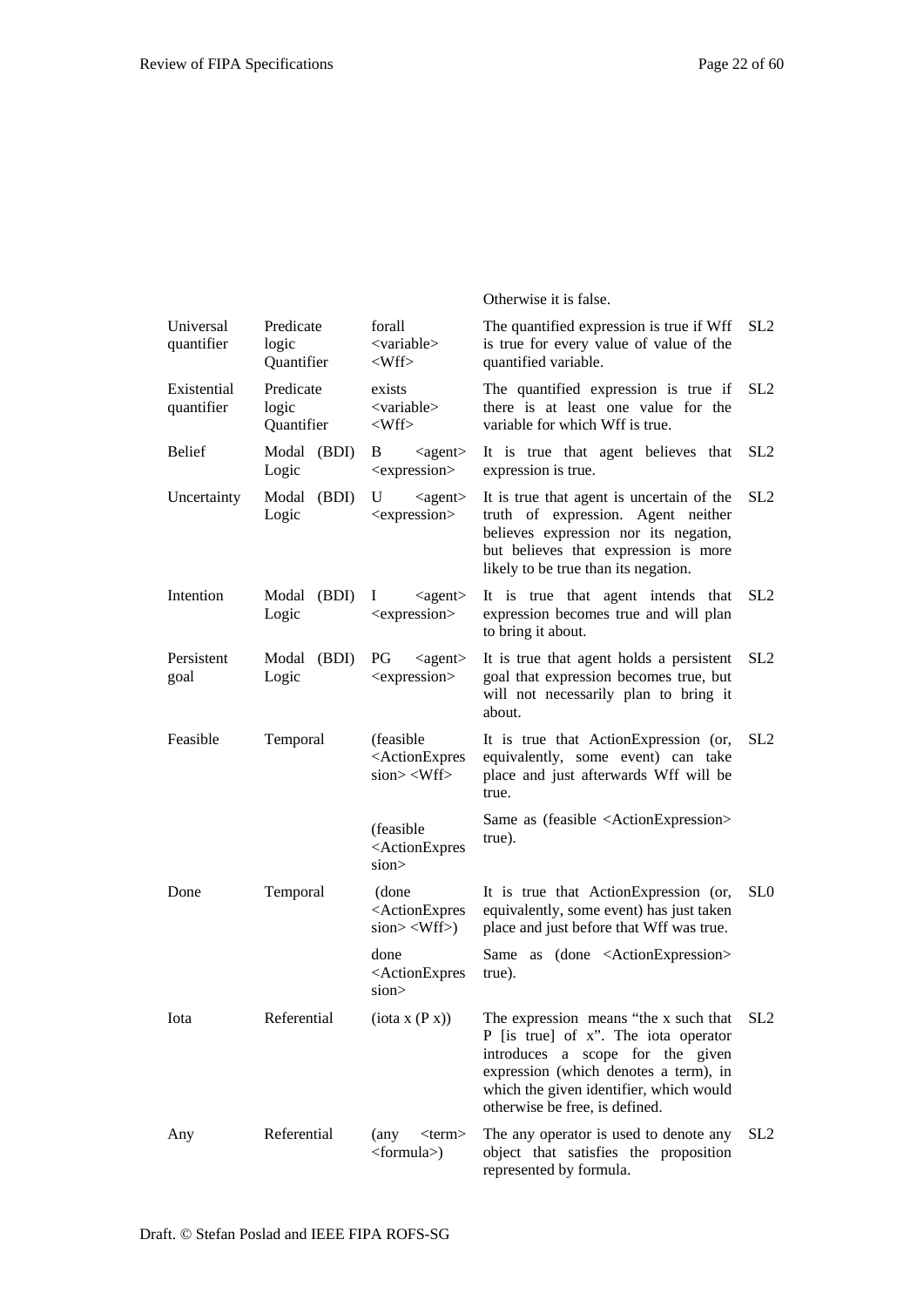| All | Referential | (all | $\epsilon$ $\epsilon$ The all operator is used to denote the SL2 |  |                                     |  |  |
|-----|-------------|------|------------------------------------------------------------------|--|-------------------------------------|--|--|
|     |             |      | <formula>)</formula>                                             |  | set of all objects that satisfy the |  |  |
|     |             |      |                                                                  |  | proposition represented by formula. |  |  |

#### **Table 5. Content Expression operators defined in the FIPA Semantic language specification, FIPA00008. Different subsets of SL such as SL0, Sl1, SL2 use different sets of these operators. Wff represents a well-formed formula.**

As mentioned earlier, FIPA separates out support for expressing operations on the content (defined in the content expression language) from support for referencing domain specific concepts, see Figure 8. Domain specific constant and variable terms in the content expressions can be explicitly referenced from application specific Ontologies. FIPA does itself specify any particular representation for the Ontology, e.g., W3C-OWL, or any particular level of expressivity for Ontologies. Ontologies ranging from so called weak Ontologies such as taxonomies to strong Ontologies that also support logical inferencing can be used. Thus, agents can not only share meta-concepts and concepts they can also share that may not understand concepts that they receive or to explain actions on concepts have failed.

(cfp

```
 :sender (agent-identifier : j) 
  :receiver (set (agent-identifier : i)) 
  :content 
    "((action (agent-identifier : i) 
     (sell plum 50)) 
   (\text{any } ?x \text{ (and } (= (price \text{ plum}) ?x) \text{ (} < 2x \text{ 10)})))'':ontology fruit-market 
:language fipa-sl)
```
**Figure 8. Agent j sends a call for proposals communicative act to ask i to submit its proposal to sell 50 boxes of plums. The generic content expression meta-concepts defined in the (content expression) language, given in bold. The (fruit-market) domain specific concepts defined in the domain Ontology (language), given in italics.** 

#### **2.3 Process-oriented / Interaction Model**

In a service-oriented distributed computing model, messages are not exchanged in isolation but are part of an interaction sequences: partially ordered plans or sequences of messages where partial ordering indicates that there are different choices of parts of the sequence.

FIPA agent interaction assumes the interaction assumes play the role of peers rather than use client server interaction. Typically one peer agents initiates interaction and then other peer agents act as participants, cooperating with the initiation to conclude the interaction. For many of these interactions, they can be cancelled by the initiator. Participants are also free to refuse interactions from initiators and to indicate that they don't understand messages or that they fail to carry out an interaction they have initially agreed to.

The simplest type of interaction is a two-way, two party, pull-type interaction when a sender has a priory knowledge of the ID, address and service interface of a receiver server. Then the interaction is a request by a sender followed by a reply from the receiver. For multi-party interaction or when sender needs to dynamically bind to a service interface, more complex interaction is needed. More complex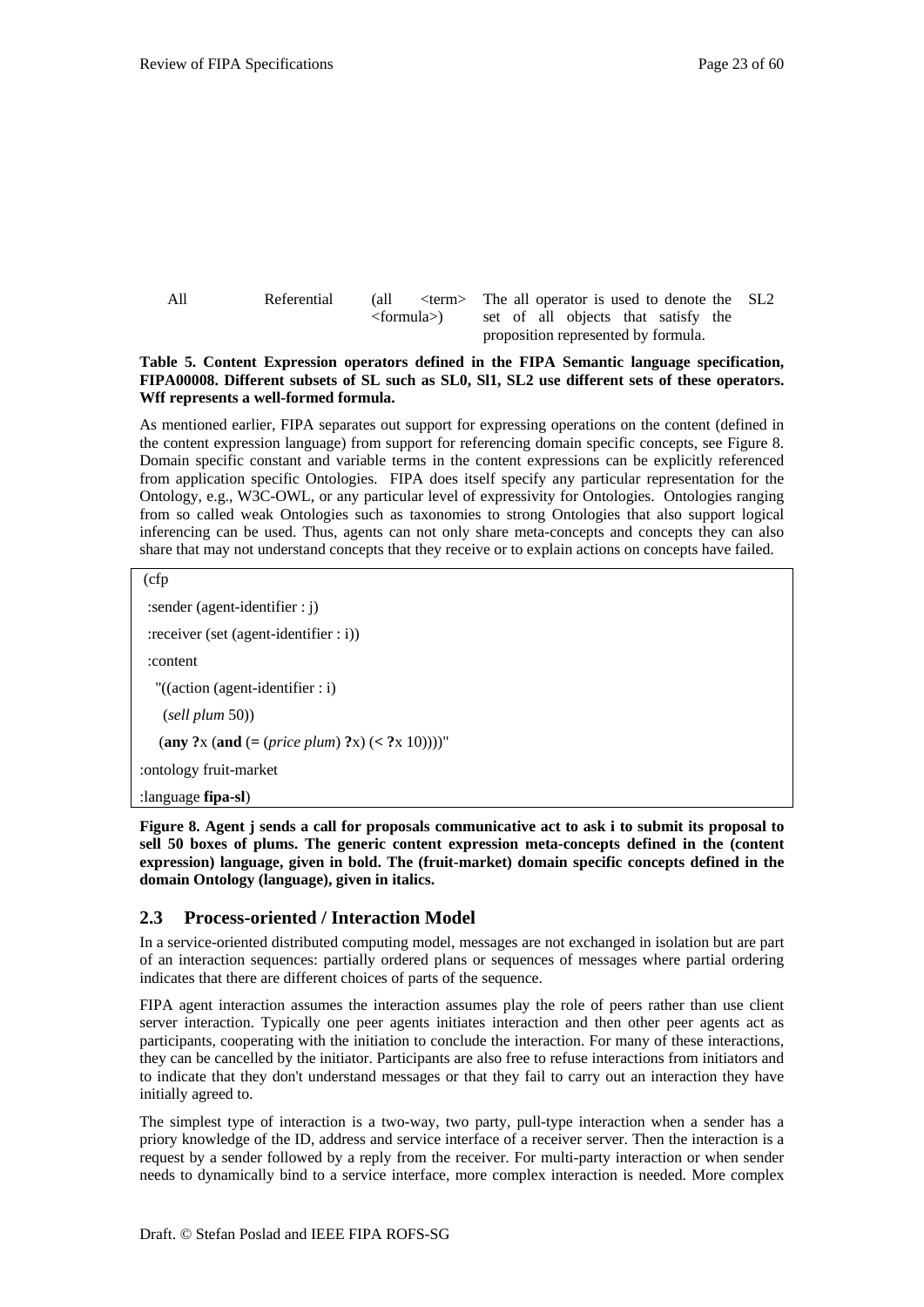interaction includes service invocation via mediators, work-flows, information exchange and task delegation. FIPA has standardised several interaction protocols in [FIPA0023], [FIPA0026], [FIPA0037], [FIPA0028], [FIPA0029], [FIPA0030], [FIPA0001], [FIPA0035] and [FIPA0036].

Short descriptions of these protocols are as follows:

*FIPA-Brokering Protocol*: a broker is an agent which offers a set of communication facilitation services to other agents using some knowledge about the requirements and capabilities of those agents. A typical example of brokering is one in which an agent can request a broker to find one or more agents who can answer a query. The broker then determines a set of appropriate agents to which to forward the query, sends the query to those agents, and relays their answers back to the original requestor. The use of such brokerage agents can significantly simplify the task of interaction with agents in a multi-agent system. Brokering agents also enable a system to have adaptability and robustness for dynamic situations, scalability, and security control at the brokering agent.

*FIPA-Recruiting Protocol*: is similar to the brokering protocols but in the case of recruiting, the answers from the selected target agents go directly back to the original requestor or some designated receivers. The use of such brokerage agents can significantly simplify the task of interaction with agents in a multi-agent system. Brokering agents also enable a system to have adaptability and robustness for dynamic situations, scalability, and security control at the brokering agent.

*FIPA-Subscribe-Protocol*: an agent requests to be notified whenever a condition specified in the subscription message becomes true.

*FIPA-ContractNet-Protocol* is a minor modification of the original contract net protocol proposed of the widely used Contract Net Protocol, originally developed by Smith and Davis, in that it adds rejection and confirmation communicative acts. In the contract net protocol, one agent takes the role of manager. The manager wishes to have some task performed by one or more other agents, and further wishes to optimize a function that characterizes the task. This characteristic is commonly expressed as the price, in some domain specific way, but could also be soonest time to completion, fair distribution of tasks, etc.

The FIPA-Iterated-ContractNet-Protocol is an extension of the basic contract net. It differs from the basic version of the contract net by allowing multi-round iterative bidding.

FIPA-English-Auction-Protocol: the auctioneer seeks to find the market price of a good by initially proposing a price below that of the supposed market value, and then gradually raising the price. Each time the price is announced, the auctioneer waits to see if any buyers will signal their willingness to pay the proposed price. As soon as one buyer indicates that it will accept the price, the auctioneer issues a new call for bids with an incremented price. The auction continues until no buyers are prepared to pay the proposed price, at which point the auction ends. If the last price that was accepted by a buyer exceeds the auctioneer's (privately known) reservation price, the good is sold to that buyer for the agreed price. If the last accepted price is less than the reservation price, the good is not sold.

*FIPA-Dutch-Auction-Protocol*: the auctioneer attempts to find the market price for a good by starting bidding at a price much higher than the expected market value, then progressively reducing the price until one of the buyers accepts the price. The rate of reduction of the price is up to the auctioneer, and the auctioneer usually has a reserve price below which it will not go. If the auction reduces the price to the reserve price with no buyers, the auction terminates.

*FIPA-Query-Protocol*: the receiving agent is requested to perform some kind of inform action. Requesting to inform is a query, and there are two query-acts: query-if and query-ref. Either act may be used to initiate this protocol. If the protocol is initiated by a query-if act, it the responder will plan to return the answer to the query with a normal inform act. If initiated by query-ref, it will instead be an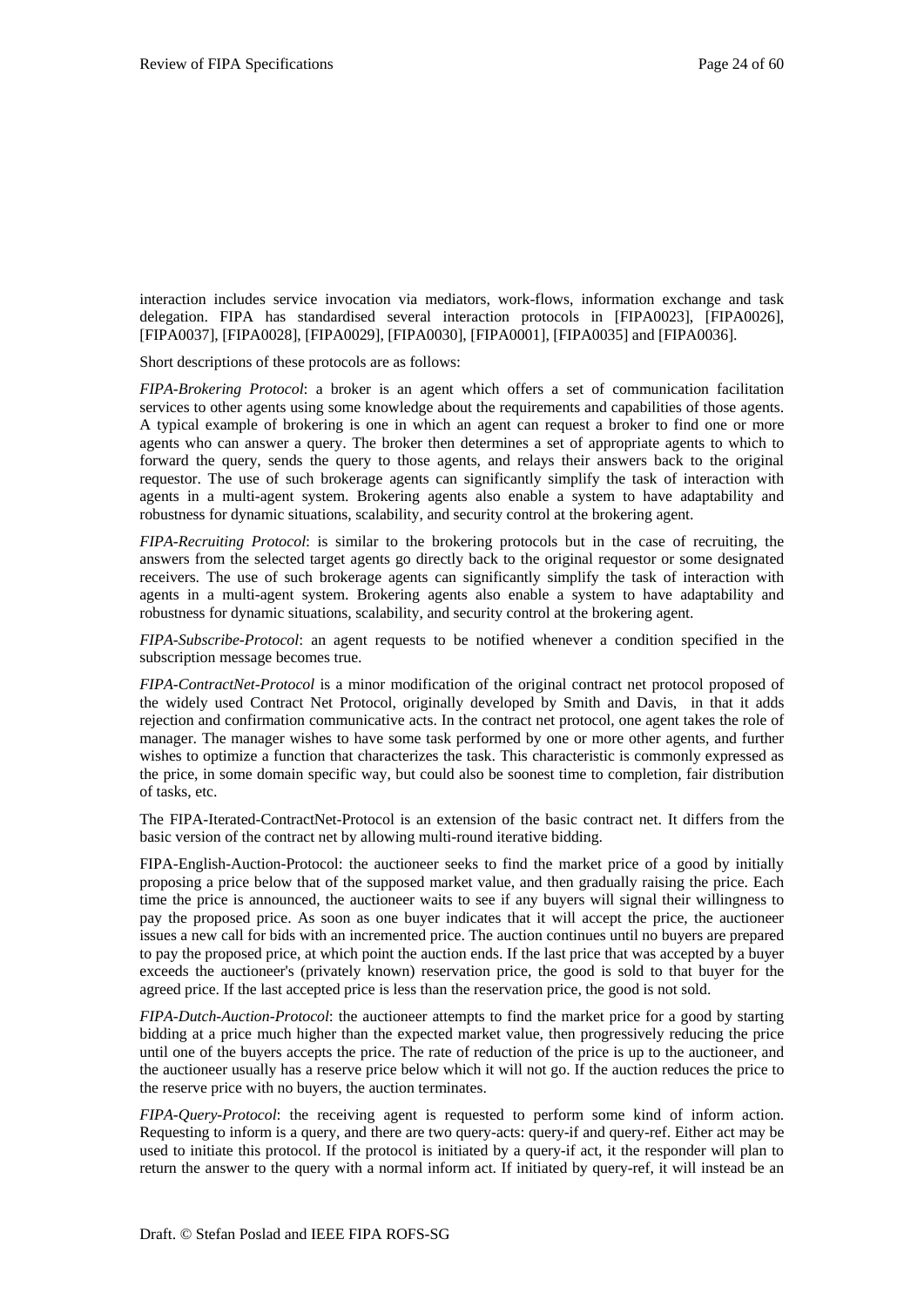inform-ref that is planned. Note that, since inform-ref is a macro act, it will be an inform act that is carried out by the responder.

*FIPA-Propose-Protocol*: an initiator agent proposes to the receiving agents that the initiator will do actions described in the proposed communicative act when the receiving agents accept this proposal. An example of the use of such a protocol is to propose a resolution to a group as a preamble to voting.

*FIPA-Request-Protocol*: allows one agent to request another to perform some action, and the receiving agent to perform the action or reply, in some way, that it cannot. Note also that a participant can give an optional quick agree as an acknowledge to a sender's CA that it will carry out later, perhaps because it is lengthy, or it can give the response and miss out the agree, perhaps because it is more expedient to do so.

*FIPA-Request-When-Protocol*: is simply an expression of the full intended meaning of the requestwhen action. The requesting agent uses the request-when action to seek from the requested agent that it performs some action in the future once a given precondition becomes true. If the requested agent understands the request and does not refuse, it will wait until the precondition occurs then perform the action, after which it will notify the requester that the action has been performed. Note that this protocol is somewhat redundant in the case that the action requested involves notifying the requesting agent anyway. If it subsequently becomes impossible for the requested agent to perform the action, it will send a refuse request to the original requestor.

These interaction protocols are characterised with respect to task vs. information sharing, push vs. pull and one to one vs. one-to-many receivers in Table 4. Unlike models of the individual communicative acts, the interaction models have a temporal dimension that can support branching-time, task duration and parallel execution.

| <b>Interaction Protocol</b> | Task $\overline{ }$<br>$info-$ | Push $\angle$<br>Pull | $1 - 1 / 1 - m$<br>receivers | <b>Other features</b>                                |
|-----------------------------|--------------------------------|-----------------------|------------------------------|------------------------------------------------------|
|                             | sharing                        |                       |                              |                                                      |
| Request                     | Task                           | Pull                  | $1 - 1$                      | Cancellable (by initiator)                           |
| Request-when(ever)          | Task                           | Push                  | $1 - 1$                      | Cancellable                                          |
| Query                       | Info.                          | Pull                  | $1 - 1$                      | Cancellable                                          |
| Contract-Net/Iterated CN    | Task                           | Push                  | $1-m$                        | Cancellable, iterated version<br>is a multi-round IP |
| English / Dutch Auction     | Info                           | Pull                  | $1-m$                        | Cancellable                                          |
| <b>Broker</b>               | Info                           | Pull                  | $1-m$                        | Cancellable                                          |
| <b>Recruit</b>              | Task                           | Pull                  | $1-m$                        | Cancellable                                          |
| Subscribe                   | Info                           | Push                  | $1 - 1$                      | Not cancellable                                      |
| Propose                     | Task                           | Pull                  | $1 - 1$                      | Not cancellable                                      |

#### **Table 6. FIPA Interaction Protocols characterised with respect to task vs. information sharing, push vs. pull and one to one vs. one-to-many receivers.**

Earlier interactions were represented as finite state-machine automata type graphical models but this lacked a standardised notion and expressivity of AUML.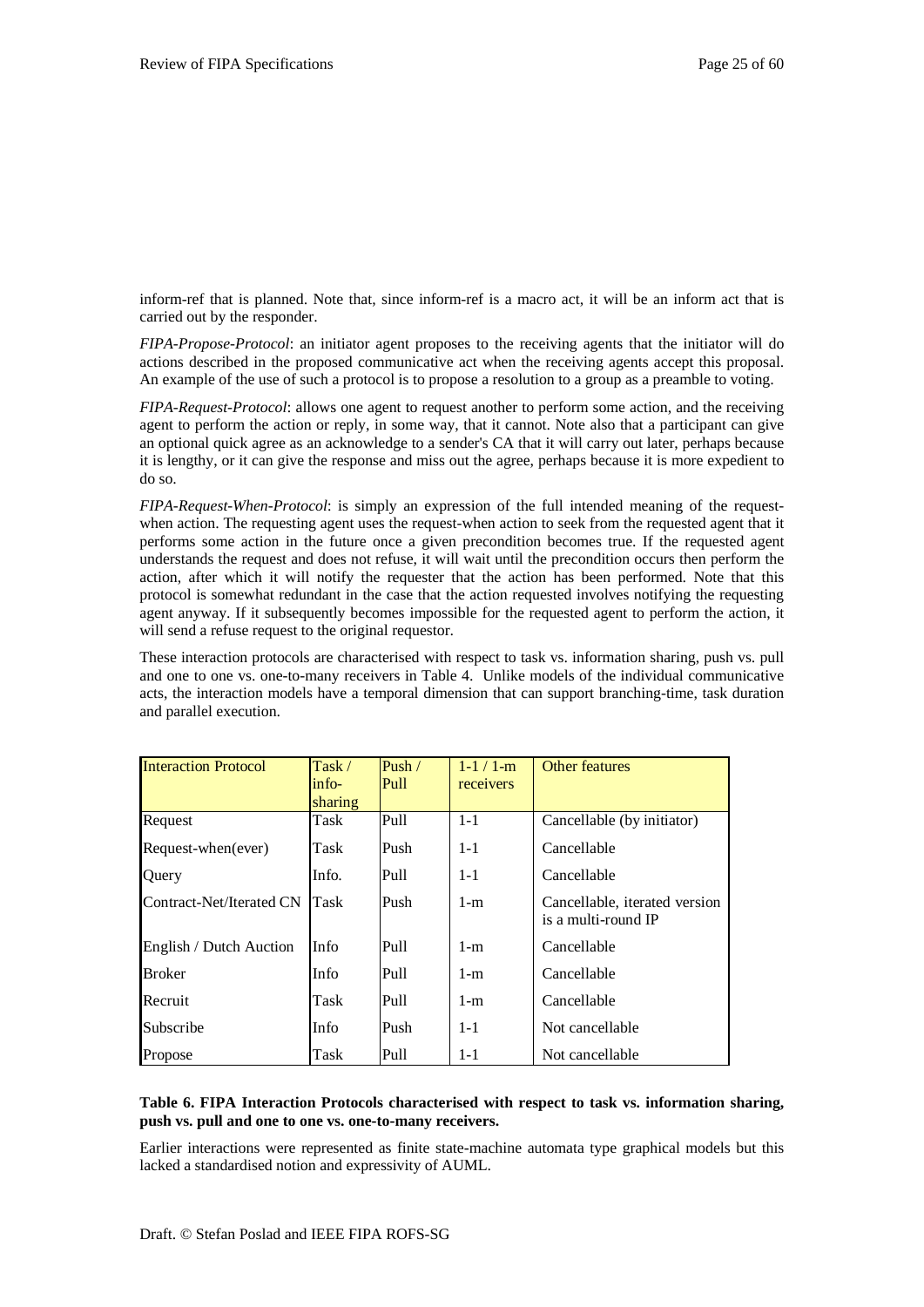The FIPA Request Interaction Protocol (IP) is an example of a FIPA IP that allows one agent to request another to perform some action. The representation of this protocol is given in Figure 9 which is based on extensions to UML 1.x. [Odell2001]. This protocol is identified by the token fipa-request as the value of the protocol parameter of the ACL message.



#### **Figure 9: FIPA Request Interaction Protocol**

The FIPA Request Interaction Protocol (IP) allows one agent to request another to perform some action. The Participant processes the request and makes a decision whether to accept or refuse the request. If a refuse decision is made, then "refused" becomes true and the Participant communicates a refuse. Otherwise, "agreed" becomes true.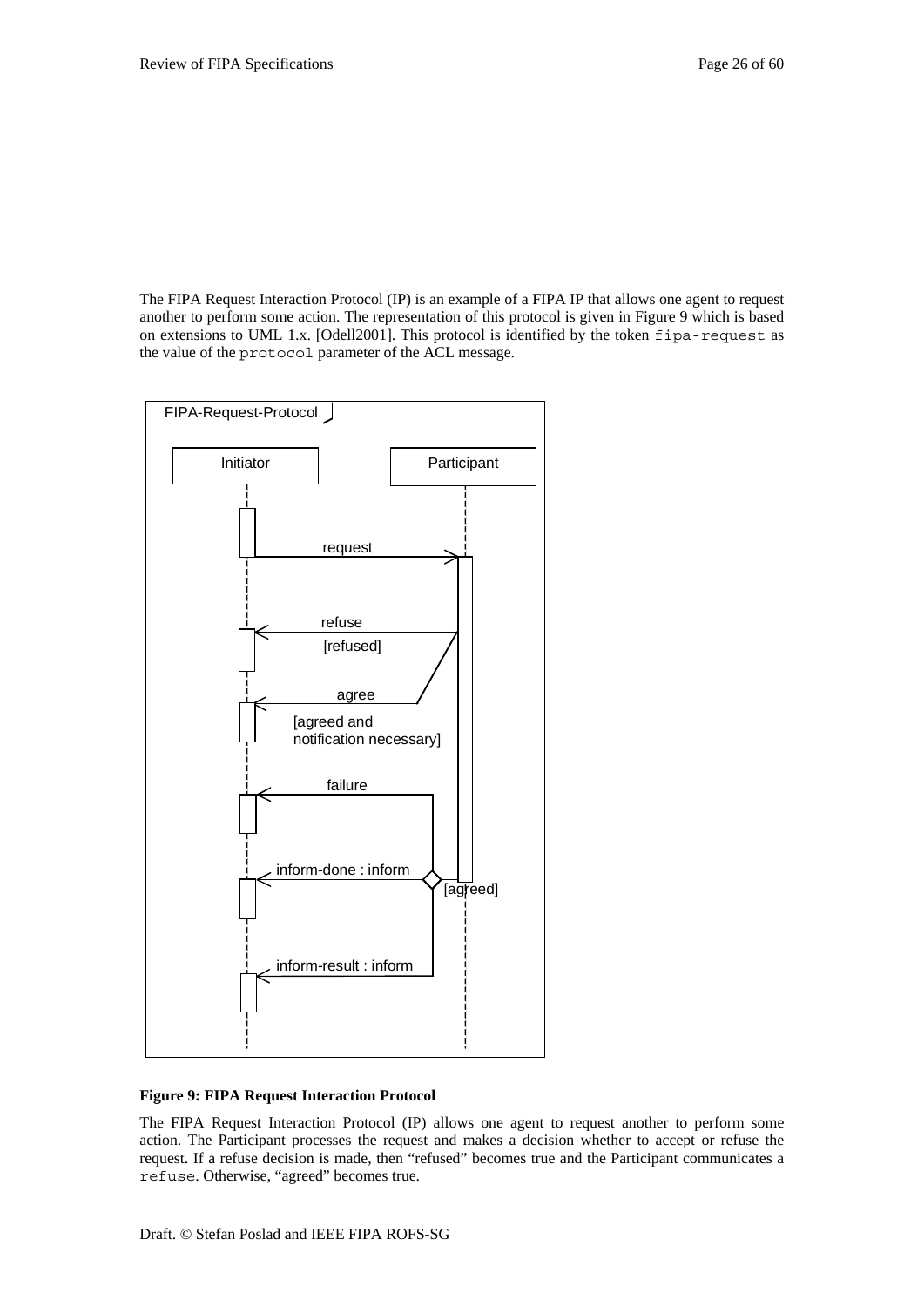If conditions indicate that an explicit agreement is required (that is, "notification necessary" is true), then the Participant communicates an agree. The agree may be optional depending on circumstances, for example, if the requested action is very quick and can happen before a time specified in the reply-by parameter. Once the request has been agreed upon, then the Participant must communicate either:

- A failure if it fails in its attempt to fill the request,
- An inform-done if it successfully completes the request and only wishes to indicate that it is done, or,
- An inform-result if it wishes to indicate both that it is done and notify the initiator of the results.

Any interaction using this interaction protocol is identified by a globally unique, non-null conversation-id parameter, assigned by the Initiator and set in the ACL message structure. The agents involved in the interaction must tag all of its ACL messages with this conversation identifier. This enables each agent to manage its communication strategies and activities, for example, it allows an agent to identify individual conversations and to reason across historical records of conversations.

At *any* point in the IP, the receiver of a communication can inform the sender that it did not understand what was communicated. This is accomplished by returning a not-understood message. As such, Figure 9 does not depict a not-understood communication as it can occur at any point in the IP. The communication of a not-understood within an interaction protocol may terminate the entire IP and termination of the interaction may imply that any commitments made during the interaction are null and void.

At any point in the IP, the initiator of the IP may cancel the interaction protocol by initiating the metaprotocol shown in Figure 10. The conversation-id parameter of the cancel interaction is identical to the conversation-id parameter of the interaction that the Initiator intends to cancel. The semantics of cancel should roughly be interpreted as meaning that the initiator is no longer interested in continuing the interaction and that it should be terminated in a manner acceptable to both the Initiator and the Participant. The Participant either informs the Initiator that the interaction is done using an inform-done or indicates the failure of the cancellation using a failure.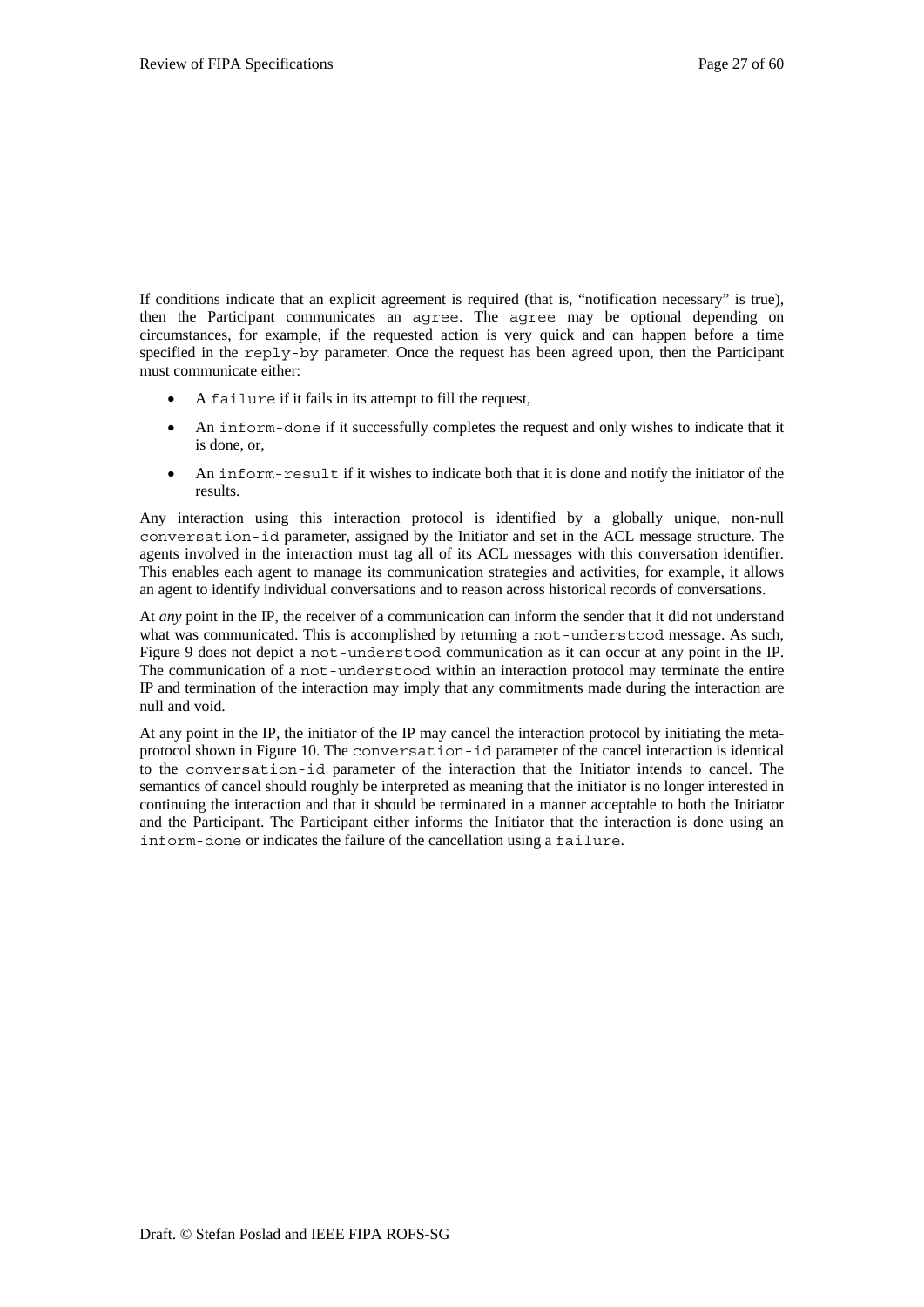

#### **Figure 10: FIPA Cancel Meta-Protocol**

#### **2.4 Service Model**

In the FIPA Model, services represent components of the architecture that generate, consume and transform ACL messages. In the general case such service components are not mandated to be agents themselves although they could be.

#### **2.4.1 Abstract Architecture Model**

The primary focus of this abstract architecture [FIPA0001] is to specify abstract service architecture for message exchange between agents which may be using different messaging transports, different Agent Communication Languages and different content languages. This requires numerous points of potential interoperability. The scope of this architecture includes:

- Message transport interoperability.
- Supporting various forms of ACL representations.
- Supporting various forms of content language.
- Supporting multiple directory services representations.

| Element       | Description                                                                                | Mandatory |
|---------------|--------------------------------------------------------------------------------------------|-----------|
|               |                                                                                            | Optional  |
| Action-status | A status indication delivered by a service showing<br>the success or failure of an action. | Mandatory |
| Agent         | computational process that implements the<br>A                                             | Mandatory |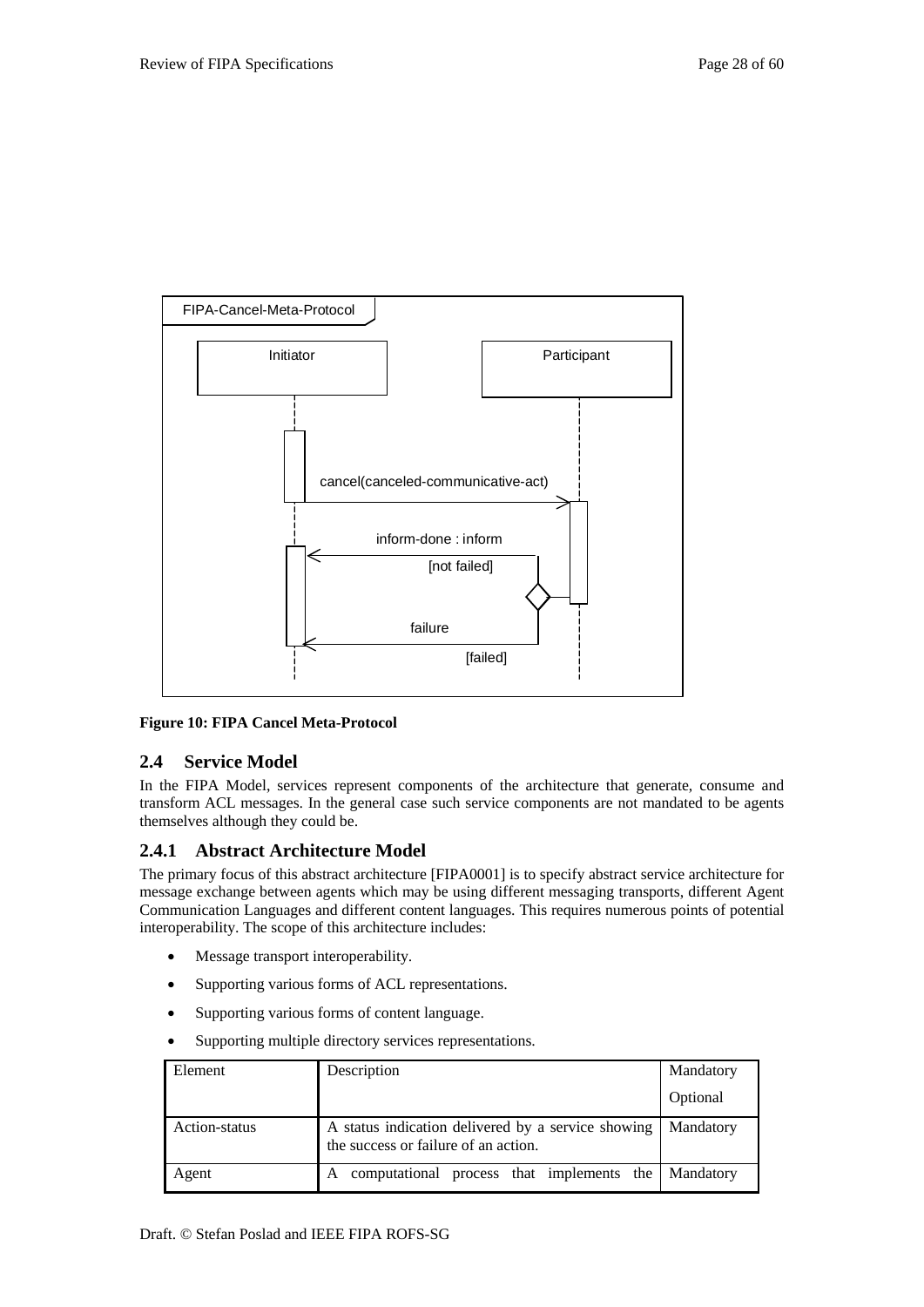|                                      | autonomous, communicating functionality of an<br>application.                                                                                                                                                                 |           |
|--------------------------------------|-------------------------------------------------------------------------------------------------------------------------------------------------------------------------------------------------------------------------------|-----------|
| Agent-attributes                     | A set of properties associated with an <b>agent</b> by<br>inclusion in its directory-entry.                                                                                                                                   | Optional  |
| Agent-name                           | An opaque, non-forgeable token that uniquely<br>identifies an agent.                                                                                                                                                          | Mandatory |
| Agent-<br>communication-<br>language | A language with a precisely defined syntax<br>semantics and pragmatics, which is the basis<br>of communication between independently<br>designed and developed agents.                                                        | Mandatory |
| Content                              | Content is that part of a communicative act that<br>represents the domain dependent component of the<br>communication.                                                                                                        | Mandatory |
| Content-language                     | A language used to express the content of a<br>communication between agents.                                                                                                                                                  | Mandatory |
| Directory-entry                      | A composite entity containing the name, locator,<br>and agent-attributes of a agent                                                                                                                                           | Mandatory |
| Directory-service                    | A service providing a shared information repository<br>in which directory-entries may be stored and<br>queried                                                                                                                | Mandatory |
| Encoding-<br>representation          | A way of representing an abstract syntax in a<br>particular concrete syntax. Examples of possible<br>representations are XML, FIPA Strings,<br>and<br>serialized Java objects.                                                | Mandatory |
| <b>Envelope</b>                      | That part of a transport-message containing<br>information about how to send the message to the<br>intended recipient(s). May also include additional<br>information<br>about the<br>message<br>encoding,<br>encryption, etc. | Mandatory |
| <b>Explanation</b>                   | An encoding of the reason for a particular action-<br>status.                                                                                                                                                                 | Optional  |
| Locator                              | A locator consists of the set of transport-<br>descriptions used to communicate with an agent.                                                                                                                                | Mandatory |
| <b>Message</b>                       | A unit of communication between two agents. A<br>message is expressed in an agent-communication-<br>language,<br>and<br>encoded<br>encoding-<br>in<br>an<br>representation.                                                   | Mandatory |
| Encoding-transform-<br>service       | A service that transforms a message or payload<br>from one encoding-representation to another.                                                                                                                                | Mandatory |
| Message-transport-<br>service        | A service that supports the sending and receiving of<br>transport-messages between agents.                                                                                                                                    | Mandatory |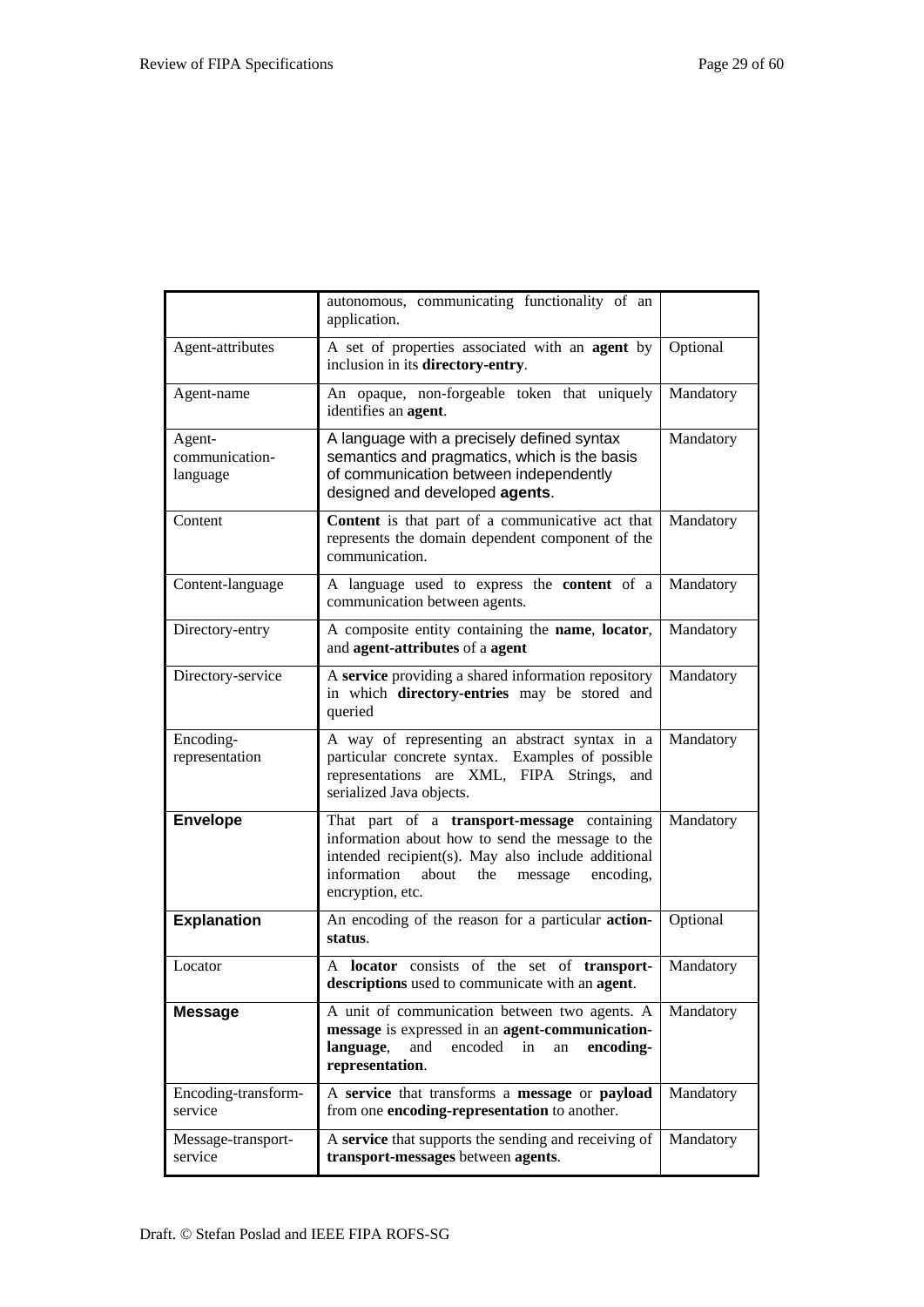| Ontology                        | A set of symbols together with an associated<br>interpretation that may be shared by a community<br>of agents or software. An ontology includes a<br>vocabulary of symbols referring to objects in the<br>subject domain, as well as symbols referring to<br>relationships that may be evident in the domain. | Optional  |
|---------------------------------|---------------------------------------------------------------------------------------------------------------------------------------------------------------------------------------------------------------------------------------------------------------------------------------------------------------|-----------|
| Payload                         | A message encoded in a manner suitable for<br>inclusion in a transport-message.                                                                                                                                                                                                                               | Mandatory |
| Service                         | A service provided for <b>agents</b> and other <b>services</b> .                                                                                                                                                                                                                                              | Optional  |
| Transport                       | A transport is a particular data delivery service<br>supported by a given message-transport-service.                                                                                                                                                                                                          | Mandatory |
| Transport-description           | A transport-description is a self describing structure<br>containing a transport-type, a transport-specific-<br>address and zero or more<br>transport-specific-<br>properties.                                                                                                                                | Mandatory |
| Transport-message               | The object conveyed from agent to agent.<br>It<br>contains the <b>transport-description</b> for the sender<br>and receiver or receivers, together with a <b>payload</b><br>containing the message.                                                                                                            | Mandatory |
| Transport-specific-<br>property | is<br>transport-specific-property<br>a<br>property<br>A<br>associated with a transport-type.                                                                                                                                                                                                                  | Optional  |
| Transport-type                  | A transport-type describes the type of transport<br>associated with a transport-specific-address.                                                                                                                                                                                                             | Mandatory |

**Table 7: List of abstract elements defined in the Abstract Architecture Specification [FIPA00001]** 

The list of abstract elements defined in the Abstract Architecture Specification [FIPA00001] is given in Table 7. The elements of the abstract architecture are defined in a series of UML diagrams in [FIPA00001], an example is given in Figure 11.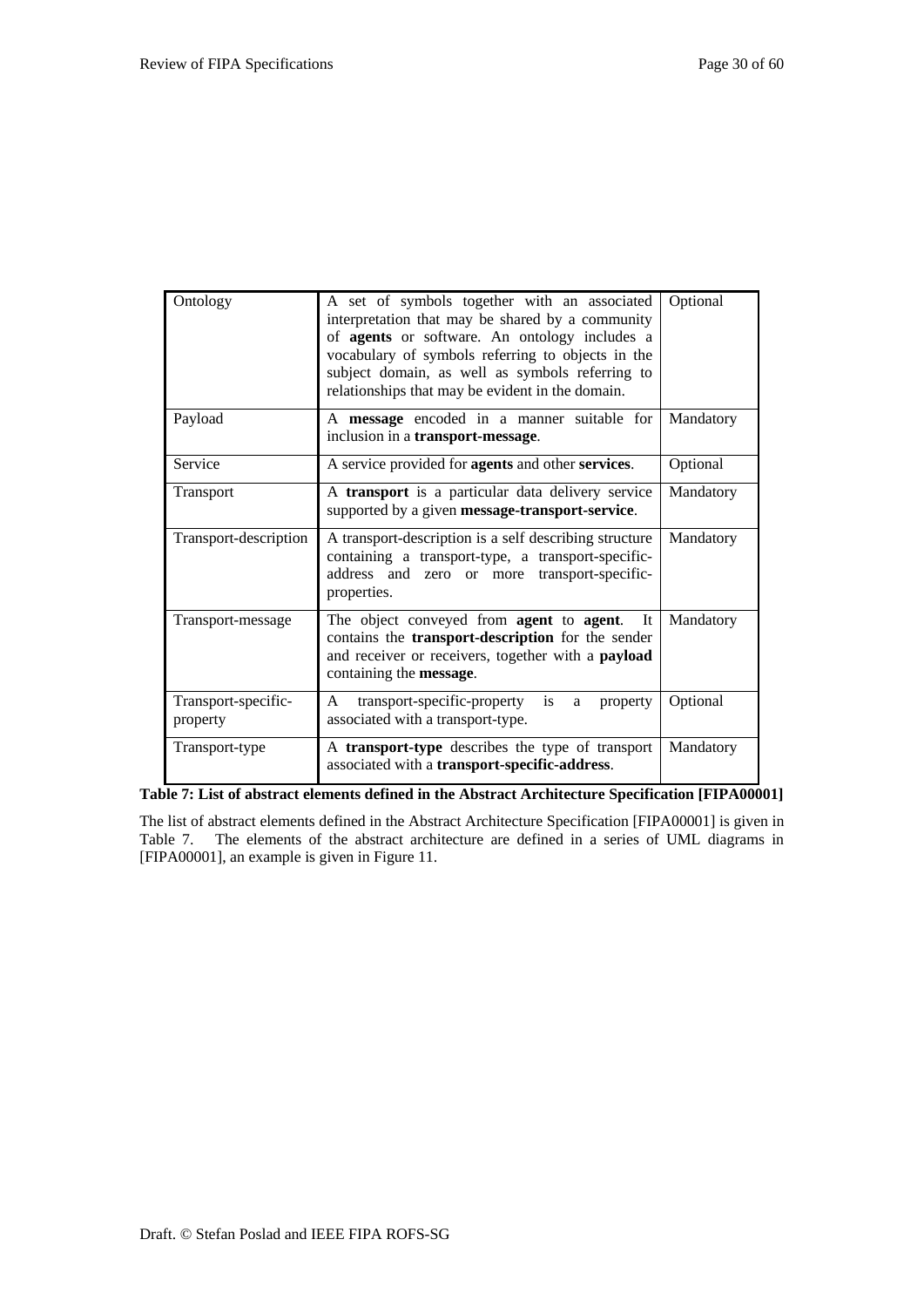

**Figure 11: UML model of basic Agent Relationships** 

Some aspects of potential standardization are outside of the scope of this architecture. There are three different reasons why things are out of scope:

- The area cannot be described abstractly.
- The area is not *yet* ready for standardization, or there was not yet sufficient agreement about how to standardize it.
- The area is sufficiently specialized that it does not currently need standardization.

Some of the key areas that are not included in standardised architecture are: Agent lifecycle and management, Agent mobility, Domains, Conversational policy, Agent Identity.

The abstract architecture does not prohibit additional features – it merely addresses how interoperable features should be implemented. It is anticipated that over time some of these areas will be part of the interoperability of agent systems. The Abstract Architecture defines two support core services.

A *directory-service* is a shared information repository in which agents may publish their directoryentries and in which they may search for directory-entries of interest. A concrete instantiation of directory-service is a mandatory element of every concrete instantiation of the abstract architecture. The core actions supported by this service include: Register (service description), modify, deregister and search.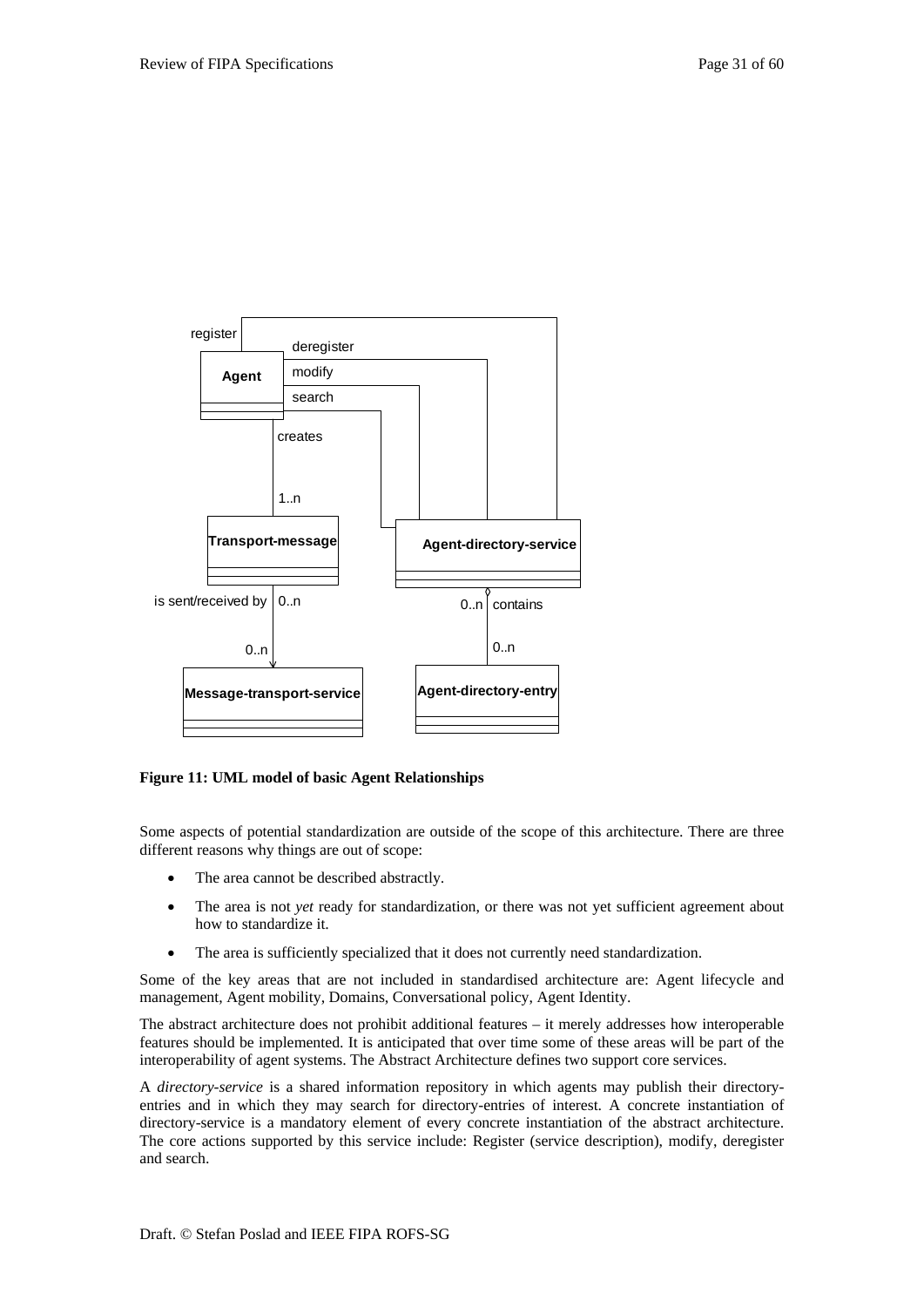A *message-transport-service* is a service that supports the sending and receiving of transport-messages between agents. A concrete instantiation of message-transport-service is a mandatory element of every concrete instantiation of the abstract architecture. The core actions supported by this service include: Bind Transport( service to agent), Unbind Transport ( service to agent) and Send Message. N.B. No receive message action is defined.

### **2.4.2 Reifying Abstract Architectures**

It must be possible to create implementations that vary in some of these attributes, but which can still interoperate. An abstract architecture cannot be directly implemented, but instead the forms the basis for the development of concrete architectural specifications. Such specifications describe in precise detail how to construct an agent system, including the agents and the services that they rely upon, in terms of concrete software artefacts, such as programming languages, applications programming interfaces, network protocols, operating system services, and so forth.

In order for a concrete architectural specification to be FIPA compliant, it must have certain properties. First, the concrete architecture must include mechanisms for agent registration and agent discovery and inter-agent message transfer. These services must be explicitly described in terms of the corresponding elements of the FIPA abstract architecture. The definition of an abstract architectural element in terms of the concrete architecture is termed a *realization* of that element; more generally, a concrete architecture will be said to *realize* all or part of an abstraction.

The designer of the concrete architecture has considerable latitude in how he or she chooses to realize the abstract elements. If the concrete architecture provides only one encoding for messages, or only one transport protocol, the realization may simplify the programmatic view of the system. Conversely, a realization may include additional options or features that require the developer to handle both abstract and platform-specific elements, see Figure 12.



**Figure 12. The FIPA architecture defines two basic services (directory and messaging). Three different concrete architectures that realise part of the abstract architecture are shown.** 

The abstract agent transport architecture supports the development of instantiations that use transports, encodings, and infrastructure elements appropriate to the application domain. To ensure that heterogeneity does not preclude interoperability, the developers of a concrete architecture must consider the modes of interoperability that are feasible with other instantiations. Where direct end-toend interoperability is impossible, impractical or undesirable, it is important that consideration be given to the specification of gateways that can provide full or limited interoperability, see Figure 13. Such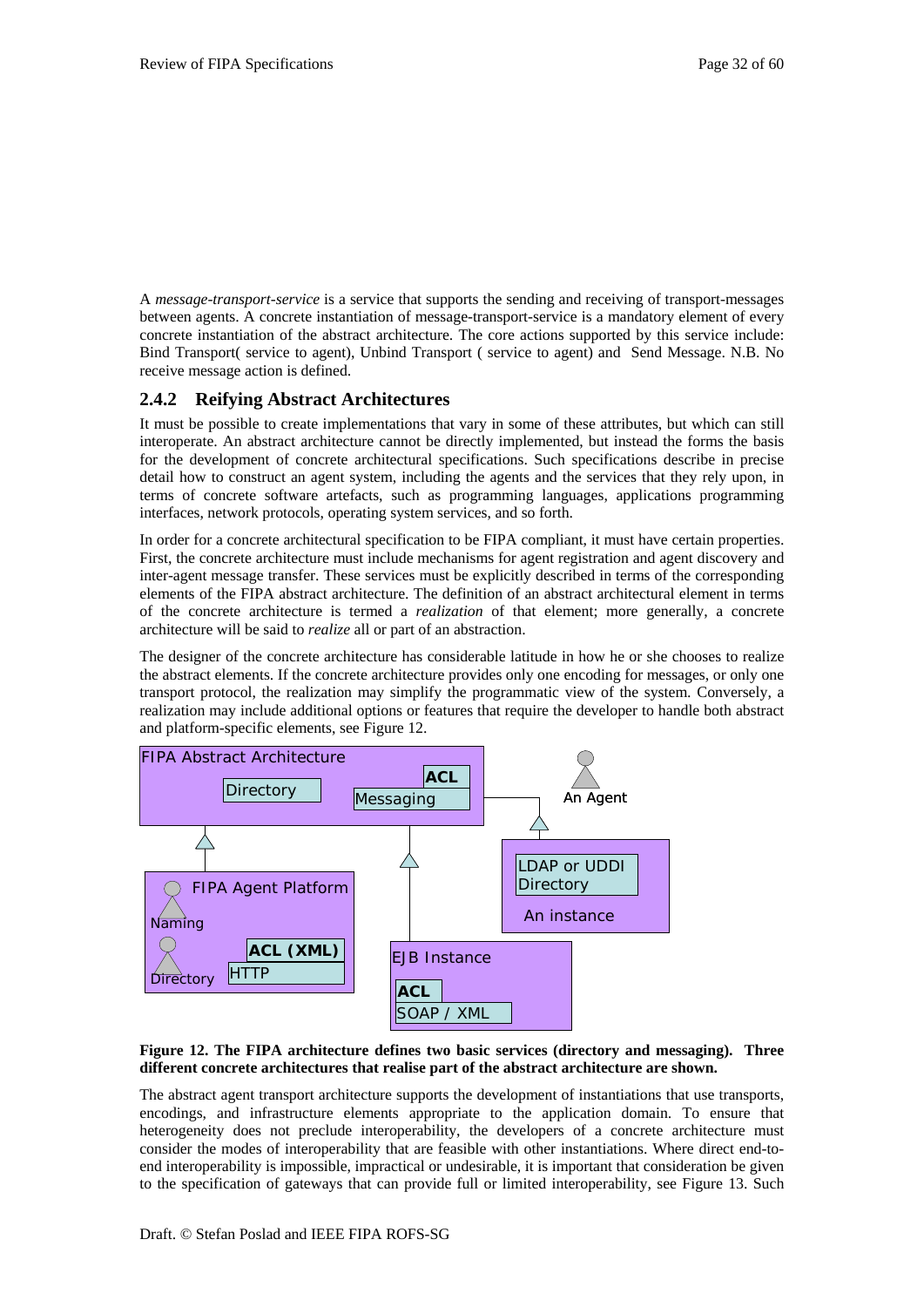gateways may relay messages between incompatible transports, may translate messages from one encoding to another, and may provide Quality of Service features supported by one party but not another.



**Figure 13: Abstract Architecture model of interoperability using gateways,** 

Gateways present one way of combining different architectural models. For example, a Web-Service Agent Gateway could be envisaged that maps FIPA-ACL messages to SOAP messages. However the mappings between different concrete messaging system types in gateways is considered out of scope for the abstract specification. Note also that this is likely to be a translation of the syntax and grammar and not the semantics so any semantics of the ACL messages would be lost in converting them to Webservice messages or even the Semantic Web. Other issues are that Web service descriptions may not easily relate to Agent descriptions. These issues are discussed more in Section 6.

# **2.4.3 Agent Management or Agent Platform Model**

Agent Management (AM) or the agent platform (AP) is specified in [FIPA00023] and can be regarded as a concrete architecture that realises the abstract architecture [FIPA00001], see Figure 12. Some of the key differences between these models are that:

- [FIPA00023] specifies mandatory AP and AM elements whereas [FIPA00001] does not
- In [FIPA00001] a directory service is mandatory. An AM is defined in [FIPA00023] as the mandatory *white-page* type directory service. In addition, the AM entity supports agent management operations such as Suspend agent and Terminate agent.
- [FIPA00023] also specifies and additional *yellow-page* directory (facilitator) service as optional
- [FIPA00023] specifies a AM ontology for accessing directory and agent management services via agents but [FIPA00001] does not.

Agent management provides the normative framework within which FIPA agents exist and operate. It establishes the logical reference model for the creation, registration, location, communication, migration and retirement of agents. The entities contained in the reference model (see Figure 1) are logical capability sets (that is, services) and do not imply any physical configuration. Additionally, the implementation details of individual APs and agents are the design choices of the individual agent system developers.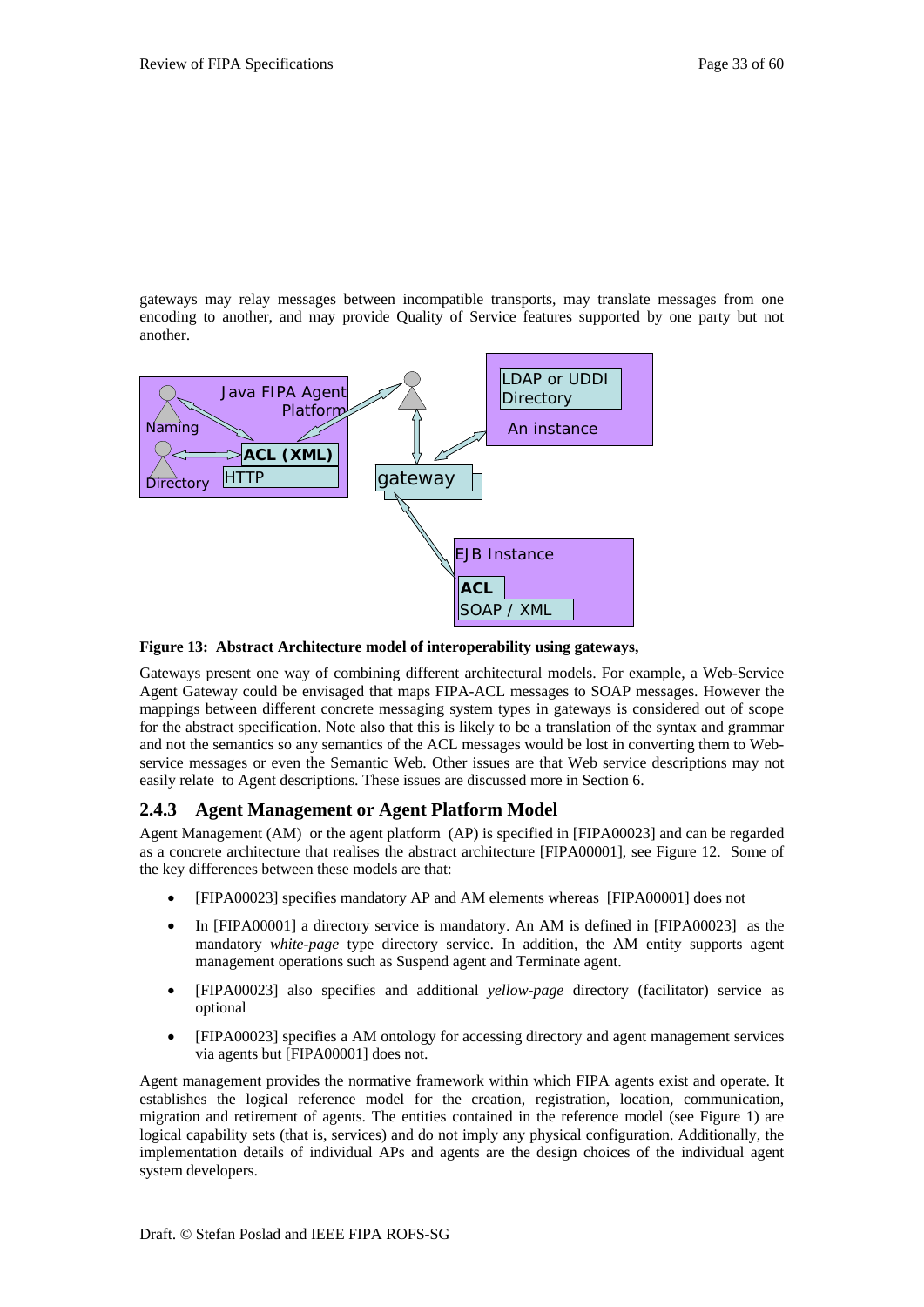

**Figure 14: Agent Management Reference Model from [FIPA00023]. The numbers on the left refer to related FIPA specifications.** 

The agent management reference model consists of the following logical components, each representing a capability set (these can be combined in physical implementations of Agent platforms or APs):

An A*gent* is a computational process that implements the autonomous, communicating functionality of an application. Agents communicate using an Agent Communication Language. An Agent is the fundamental actor on an AP which combines one or more service capabilities, as published in a service description, into a unified and integrated execution model. An agent must have at least one owner, for example, based on organisational affiliation or human user ownership, and an agent must support at least one notion of identity. This notion of identity is the Agent Identifier (AID) that labels an agent so that it may be distinguished unambiguously within the Agent Universe. An agent may be registered at a number of transport addresses at which it can be contacted.

A *Directory Facilitator* (DF) is an optional component of the AP, but if it is present, it must be implemented as a DF service (see Section 4.1). The DF provides yellow pages services to other agents. Agents may register their services with the DF or query the DF to find out what services are offered by other agents. Multiple DFs may exist within an AP and may be federated. The DF is a reification of the Agent Directory Service in [FIPA00001].

An *Agent Management System* (AMS) is a mandatory component of the AP. The AMS exerts supervisory control over access to and use of the AP. Only one AMS will exist in a single AP. The AMS maintains a directory of AIDs which contain transport addresses (amongst other things) for agents registered with the AP. The AMS offers white pages services to other agents. Each agent must register with an AMS in order to get a valid AID. The AMS is a reification of the Agent Directory Service in [FIPA00001]. The AMS defines the core directory actions from [FIPA00001] such as register, deregister, modify and search In addition to the management functions exchanged between the AMS and agents on the AP, the AMS can instruct the underlying AP to perform the following agent management operations: Suspend agent, Terminate agent, Create agent, Resume agent execution, Invoke agent, Execute agent, and Resource management.

An *Message Transport Service* (MTS) is the default communication method between agents on different APs (see [FIPA00067]).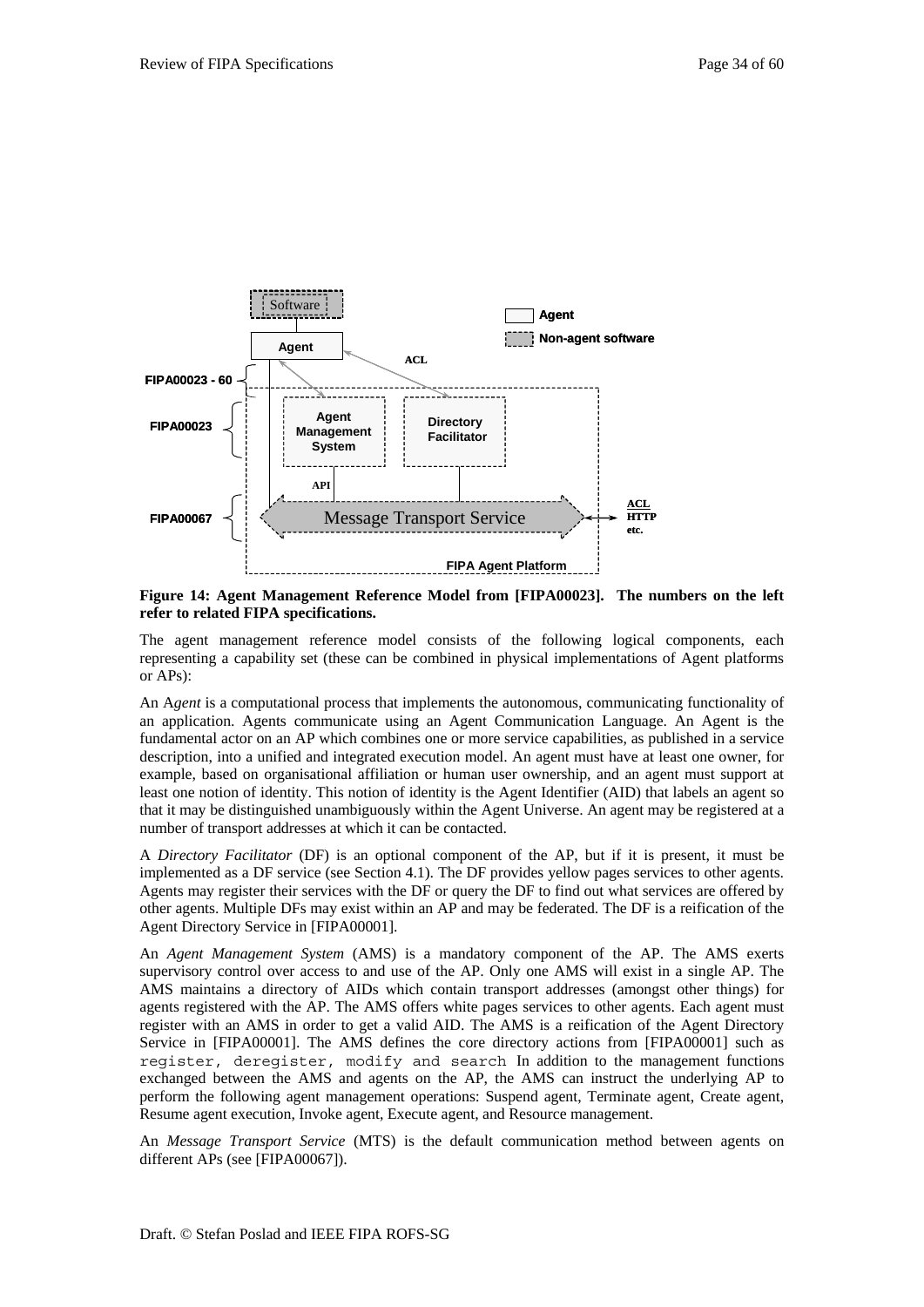An *Agent Platform* (AP) provides the physical infrastructure in which agents can be deployed. The AP consists of the machine(s), operating system, agent support software, FIPA agent management components (DF, AMS and MTS) and agents. The internal design of an AP is an issue for agent system developers and is not a subject of standardisation within FIPA. AP's and the agents which are native to those APs, either by creation directly within or migration to the AP, may use any proprietary method of inter-communication. It should be noted that the concept of an AP does not mean that all agents resident on an AP have to be co-located on the same host computer. FIPA envisages a variety of different APs from single processes containing lightweight agent threads, to fully distributed APs built around proprietary or open middleware standards. FIPA is concerned only with how communication is carried out between agents who are native to the AP and agents outside the AP. Agents are free to exchange messages directly by any means that they can support.

The agent platform services are defined using an agent management ontology in [fipa000067] as a set of frames that represent the classes of objects in the domain of discourse within the framework of this fipa-agent-management ontology. This ontology does not specify any specific positional order to encode the parameters of the objects. Therefore, it is required to encode objects in SL by specifying both the parameter name and the parameter value (see Section 3.6 of [FIPA00008]). An example of part of this agent management ontology that specifies the agent identifier concept is given in Table 8.

| Frame<br>Ontology | agent-identifier<br>fipa-agent-management                                                                                                                                              |           |                                        |                             |
|-------------------|----------------------------------------------------------------------------------------------------------------------------------------------------------------------------------------|-----------|----------------------------------------|-----------------------------|
|                   |                                                                                                                                                                                        |           |                                        |                             |
| Parameter         | Description                                                                                                                                                                            | Presence  | Type                                   | <b>Reserved Values</b>      |
| name              | The symbolic name of the<br>agent.                                                                                                                                                     | Mandatory | word                                   | df@hap name<br>ams@hap_name |
| addresses         | A sequence of ordered transport<br>addresses where the agent can<br>be contacted. The order implies<br>a preference relation of the<br>agent to receive messages over<br>that address. | Optional  | of<br>Sequence<br>url                  |                             |
| resolvers         | sequence of ordered AIDs<br>A<br>where name resolution services<br>for the agent can be contacted.<br>The order in the sequence<br>implies a preference in the list<br>of resolvers.   | Optional  | of<br>Sequence<br>agent-<br>identifier |                             |

**Table 8: example of part of the FIPA agent management Ontology defined in [FIPA00067] using a frame notion** 

# **2.5 Agent Development Methodology**

FIPA did not standardise a development methodology for creating and maintaining agents, This is discussed more in a later section 4 and or 6.

# **2.6 Specification Representations**

Generally, MAS systems and distributed systems in general are more popularly implemented using procedural programming API abstractions such as currently J2SE and .NET etc. However declarative approaches are found to more flexible and able to capture the requirements for the design and seem to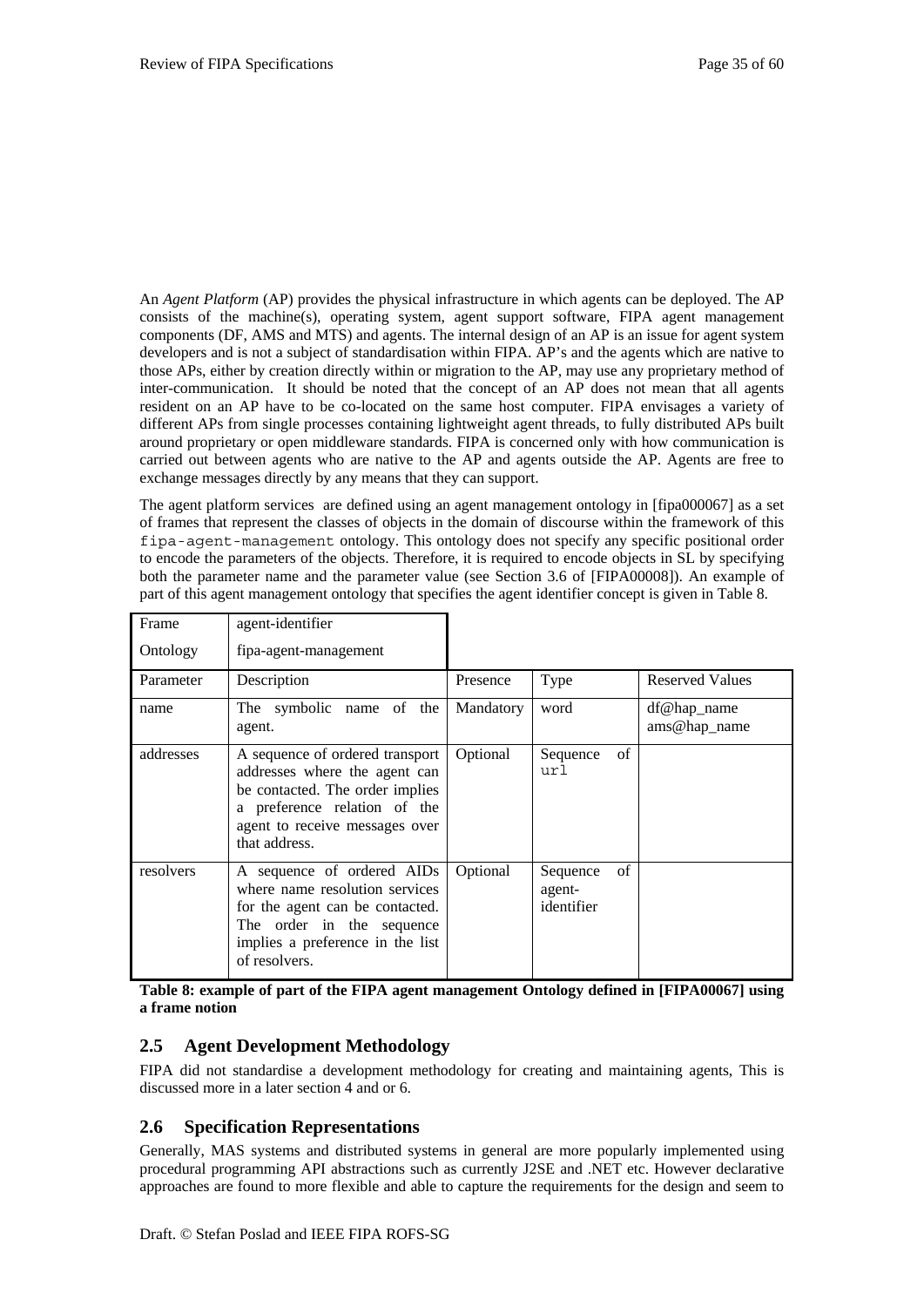have a longer shelf-life in practice, examples of declarative approaches include SQL and XML. Declarative specifications can be specified using a more abstract notation and context-free grammars such as Backus Naur Form (BNF) or in a more concrete computational format such as XML. To date, FIPA has favoured using BNF where possible has the notation for specifying most of the communication protocol sub-layers, see Table 9.

|                                                                          | Abstract Spec. Concrete spec. Notes             | encoding            |                                                                                                    |
|--------------------------------------------------------------------------|-------------------------------------------------|---------------------|----------------------------------------------------------------------------------------------------|
| Architecture                                                             | Semantics,<br>Graphical,<br><b>UML</b>          |                     |                                                                                                    |
| <b>Agent Management Semantics,</b>                                       | Frame-based<br>Ontology                         | FIPA-SL1            |                                                                                                    |
| Application<br>layer 1 (Transport)                                       | Sub- External                                   |                     | HTTP/IIOP FIPA specifies constrainsts for transports to be<br>reliable, ordered, asynchronous mode |
| Application Sub- Syntax, BNF<br>layer 2(Encoding)                        |                                                 | XML, String,<br>Bit |                                                                                                    |
| Application Sub- Syntax, BNF XML, String<br>layer 3(Messaging)           |                                                 | or Bit              |                                                                                                    |
| Application Sub-External<br>layer 4 (Ontology)                           |                                                 | Any                 |                                                                                                    |
| Application Sub- Syntax, BNF FIPS-SL2<br>layer 5 (Content<br>expression) |                                                 |                     | There are 3 sub-sets: these differ by the range of<br>operators they support.                      |
| Application Sub-Semantics,<br>laver<br>(Communicative<br>Act or CA)      | $6$ 1st<br>order<br>modal<br>logic<br>(FIPA-SL) |                     |                                                                                                    |
| Application<br>layer 7 (Interaction Graphical, A-<br>Protocol or IP)     | Sub-Semantics,<br><b>UML</b>                    |                     |                                                                                                    |

#### **Table 9: Abstract and concrete specification representations for the different communication protocol levels.**

For sub-layers 6 and 7, FIPA wanted to specify semantics and so use a context-sensitive grammar syntax is used. To use these specifications, in practice requires the use of software parsers that parser the grammars. If the concrete encodings are used, then there are some well-known standard parsers available. However, parsers for FIPA-SL are less well-known. FIPA has used multiple representations to model and specify different aspects of MAS organisation, interaction or interfaces and behaviour.

The definition or semantics of CA are modelled in terms of a type of formal or modal logic FIPA-SL [FIPA0008]

IPs are defined using AUML, e.g., [FIPA000?]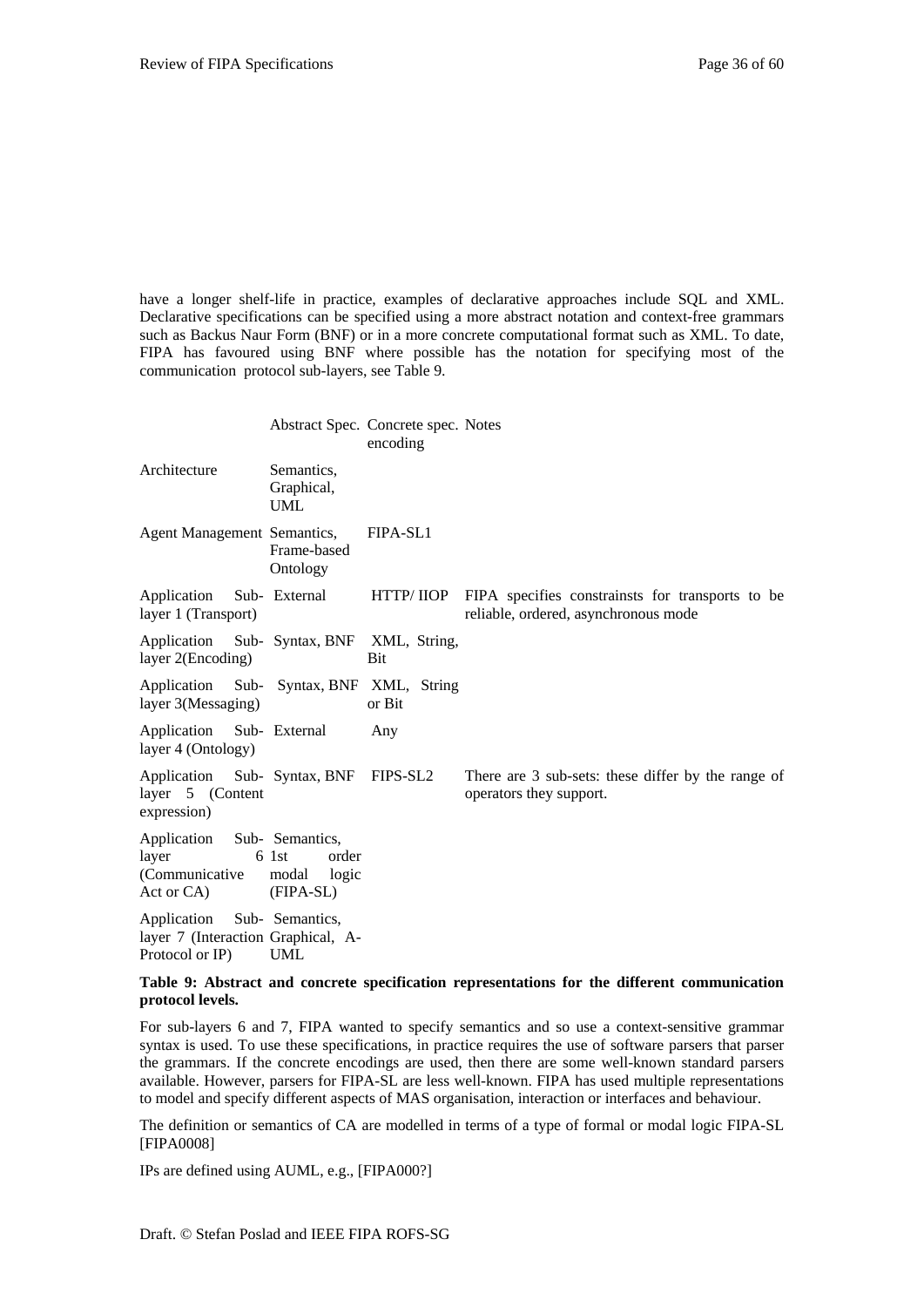Architecture: the abstract architecture for a FIPA MAS is modelled using UML [FIPA0001]. The more concrete agent platform architecture is not modelled using UML but using a non-standard graphical notation.

Services are modelled using domain specific framed based Ontology, e.g., FIPA management ontology [FIPA0023], device ontology [FIPA0009] and the quality of service [FIPA0094].

It is probably true that no single notation would be suitable to specify all aspects of FIPA [MAS] systems. In addition, it is advantageous that that representation used is: abstract, expressive to supports the different agent MAS properties, a computational form, supports model-checking, support software engineering. These have various degrees of formalism (define this), degrees of computation models (define), design implementation or computable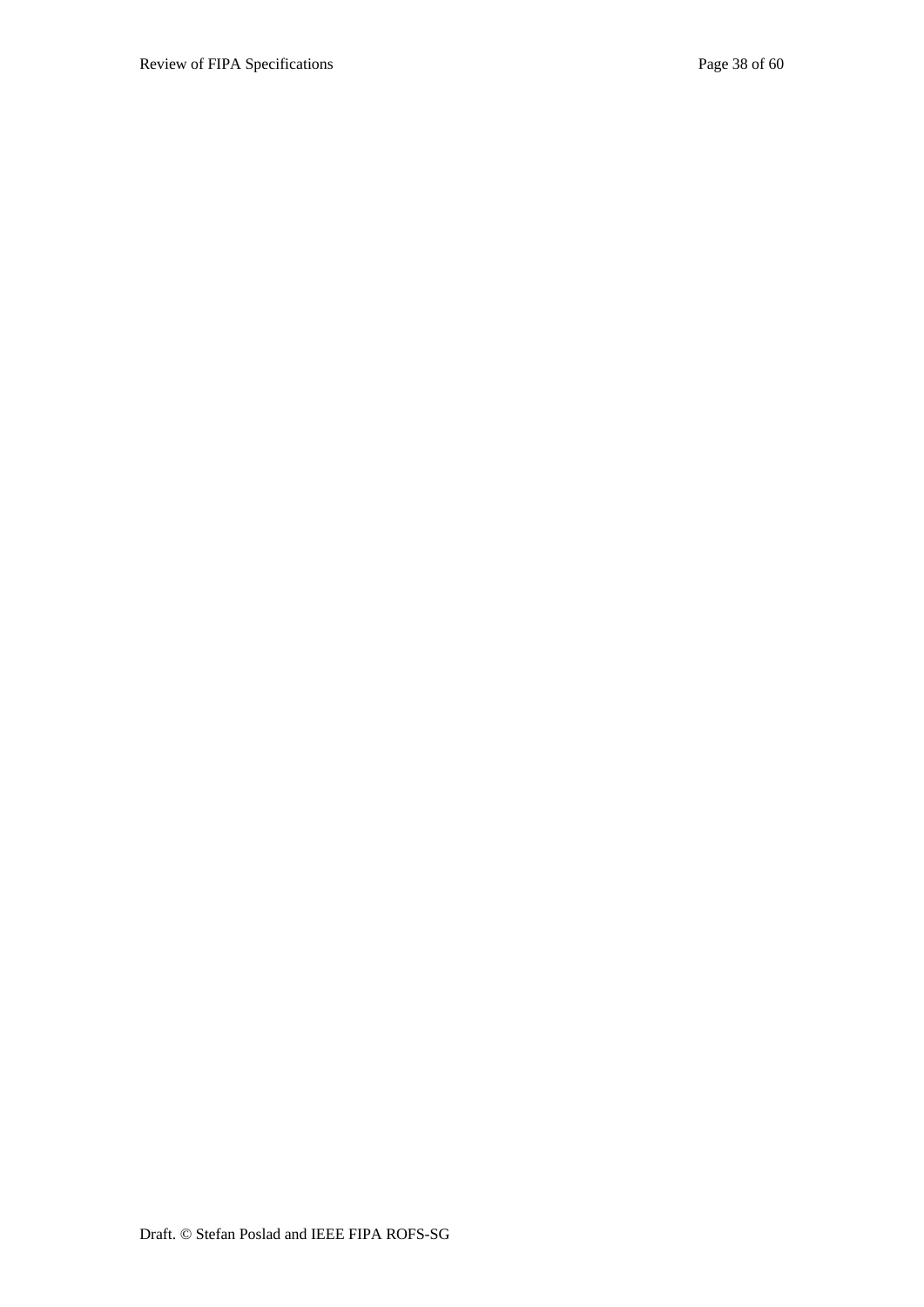# **3 Deployed FIPA MAS Systems**

# **3.1 Introduction**

In this section an analysis of the design and the design choices made by FIPA is presented. There is a wealth of research papers in the wider MAS community that have investigated some of these issues in detail. In this section the idiosyncrasies of the theoretical model are discussed. Whereas in the next section, deployment gap - the gap between the theoretical design model and the operational or computation implementation model, issues are discussed.

# **3.2 Some Experiences in using the Specifications**

See http://www.fipa.org/resources/projects.html but this is not up to date. Whilst there are many reported uses of the FIPA projects, we highlight some experiences where researchers and developers have published some greater insightful and critical experience in using the FIPA specifications. The main phases of application development can be summarised: agent roles and responsibilities within the scenario; Common Ontology Development and Application Specific interaction Protocols.

# **3.2.1 FACTS Project**

FACTS is an EU-sponsored collaborative project, part of the ACTS programme, project number AC317 which ran 1998-2000, whose objective was to validate and drive the FIPA specifications. Three main domain applications have been chosen in order to test the standard in real-life scenarios: personal travel market (PTM), electronic trading and audio-visual entertainment and broadcasting (AVEB).

Experience at developing the PTM application are reported by Núñez-Suárez et al (2000) using a Multi Agent System based upon the existing travel industry that incorporates electronic equivalents of travel agents and service providers and an electronic assistant acting on behalf of the user. Three different types of agent involved in the scenario. The Personal Travel Assistant (PTA) resides upon on type of FIPA agent platform called the Agent Services Layer (ASL) platform whereas the Travel Broker Agent (TBA) and Travel Service Agents (TSAs) reside upon the JADE agent platform. Their main findings were that:

The FIPA model reduced the amount of work required to attain application level interoperability, shifting the focus away from infrastructure and interfaces and towards application behaviour.

The openness of FIPA supports the ability to integrate very disparate components was demonstrated.

The use of technologies such as Interaction Protocols, Agent Communication Languages and Ontology may be common within the agent community, but they are certainly not common within the mainstream software development industry This highlighted an urgent need for agent system development tools which hide complexity from the developer yet provide her with the ability to model the knowledge domain and to develop agent based systems using more common methodologies

In practice, the informative definitions of the Communicative Acts (CA) are intuitive and comprehensive enough for use in most cases.

There was a low-level bootstrapping problem associated with the use of the IIOP transport in that object references to key services such as the agent platform ACL transport needed to be known a priori This is outside the specifications and needs to be solved in an implementation specific way.

Experiences in developing the FACTS AVEB application have been reported by Charlton et al (2000). The AVEB application is primarily motivated by the consideration that TV programs on offer will soon exceed the monitoring capabilities of the typical user, users will be in need of a more sophisticated support in the selection of interesting programs, as well as in the negotiation of the conditions at which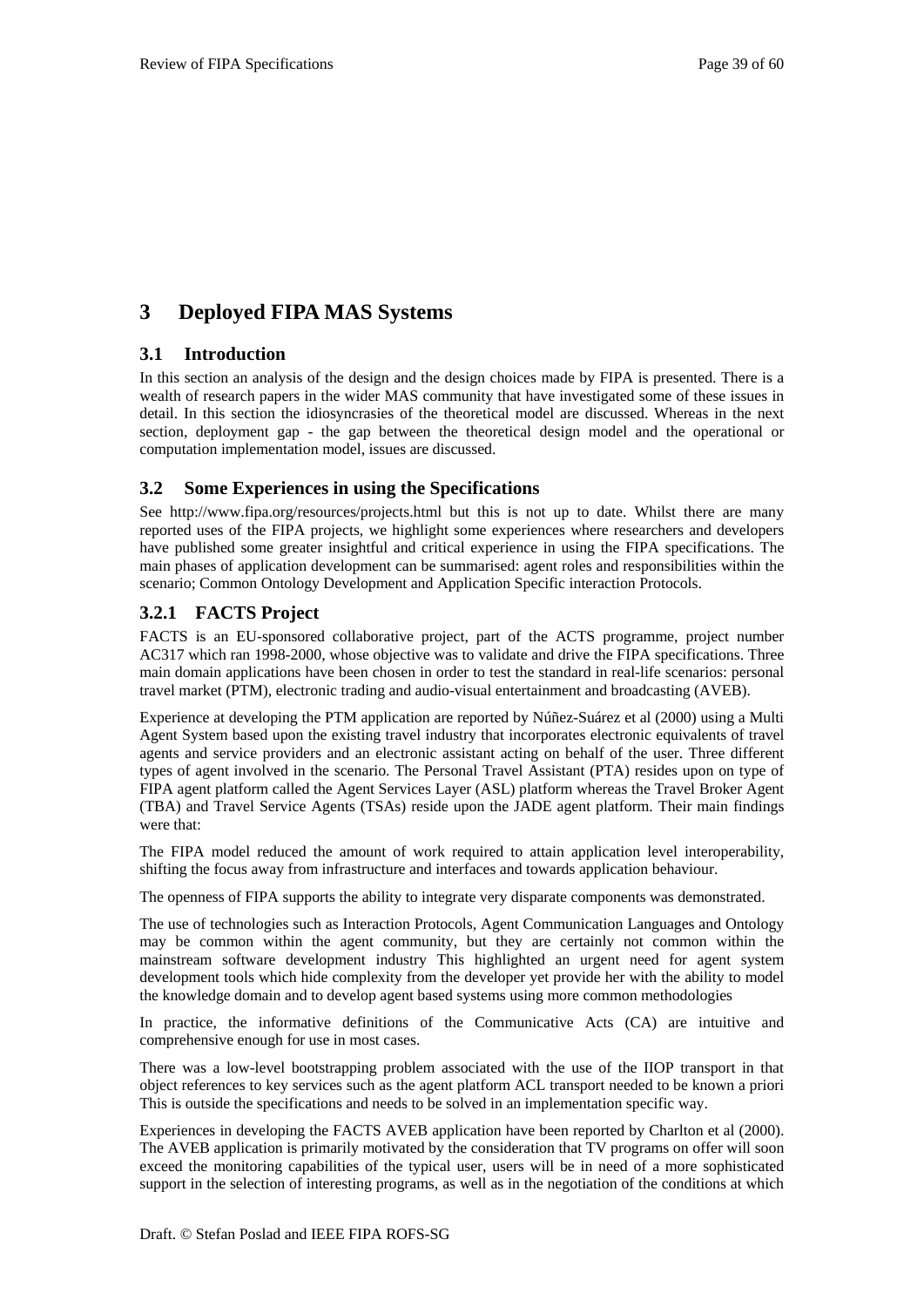programs and services are purchased. A MAS solution was developed to support this requirement. Their reported findings can be summarised as:

ACL semantics is based on this mental agency which represents the private context of an agent, applications tend not to implement these semantics as computational modes of these are complex to build and operate, for example there may be a limited distinction between intentions and desires in implementation.

ACL semantics based upon a social agency or organisational model can be used to overcome the problems of mental agency model. It will need to separate out domain independent concerns from domain specific concerns. Currently, in many systems, the social agency is more implicit and related to the ad hoc explicit interaction a MAS supports. Note since this time, FIPA has specified a set of predefined interaction protocols with an associated social agency model.

Error handling is a concern, if agents are autonomous, they can delay responding, causing the sender to be uncertain what has happened. Since this report, FIPA has added time-out fields to the protocol headers. Also there is a limited support to debug and monitor platforms. Since this time, Agent platforms have built added debugging tool support.

# **3.2.2 MARINER Project**

The EU-funded MARINER project is concerned with developing a FIPA compliant agent system for load control in intelligent networks. In MARINER scenario 1, quantifier agents are concerned with periodically computing the cost of an IN service to another type of allocator network element agents. Pitt and Mamdani [1999] report their experiences of using the FIPA specifications within the MARINER project. Their primary criticisms of the FIPA ACL standards are firstly, that it is not clear whether the ACL semantics should be interpreted as an informative specification providing guidance to developers, or as a normative specification providing conditions that the agents themselves are responsible for satisfying. Secondly, that any communication semantics will vary depending on the context and therefore be difficult to standardise. They argue that interaction protocols or conversations should arguably be the focal point for standardisation of the ACL as this can provide the context for communication. They also the following design guidance:

- Design for error: to handle ACL exceptions that are expected to arise because of the autonomy, concurrency, non-determinism, asynchrony, and possible non-termination of distributed communication to improve robustness.
- Separation of concerns: cleanly separate the communication context semantics from the content semantics but yet allow the two to be interlinked when needed.
- Classify speech acts and where possible evolve new speech acts from old ones. Even if the semantics of the individual CAs are not so useful for interoperability, they provide a useful structured framework for discussing design issues of CAs, differentiating CAs and deriving new CAs and CA frameworks in an evolutionary way.
- Concentrate on conversations.

# **3.2.3 Agentcities Project**

The main objective of the Agentcities.rtd of the EU FP5 funded project was to create a global open system to provide the conditions in which to test FIPA based agents, services and other technologies, such as delegation, coordination, modelling of dynamics and, in particular, communication based on formal semantics (Willmot, 2002). The main achievements were (Agentcitie.RTD, 2002):

Agentcities Network Architecture: defined an architectural model for the development and deployment of large-scale networks of autonomous service components. The network architecture is divided into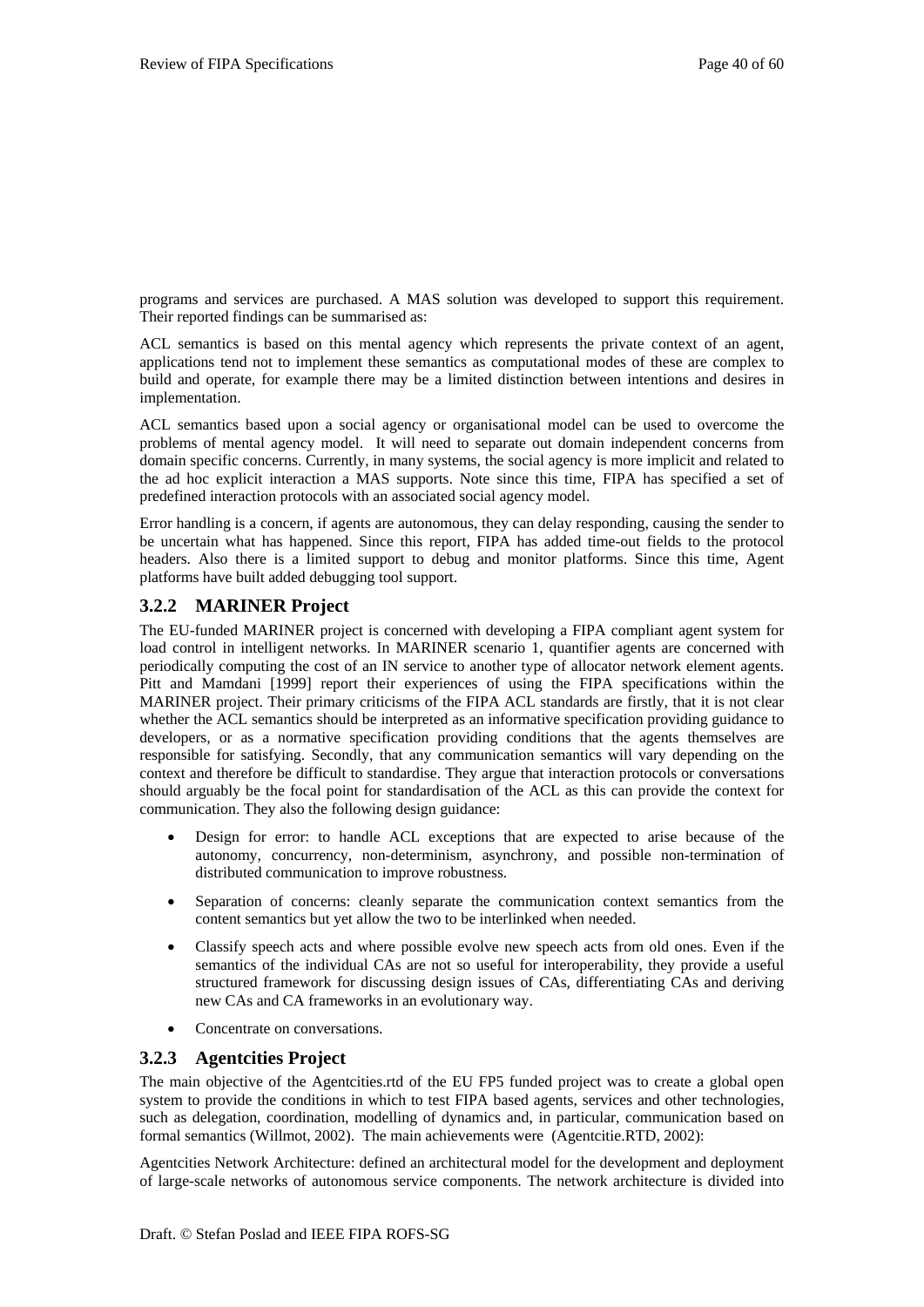three levels: A high level description of the key elements and structures to be found in the open service networks; Reifications of these high level models to a number of technology sets and particular interface definitions; Specification of deployed instances of networks including operational policies, structural descriptions and bindings to particular service instances

Service Interoperability: Agentcities.RTD provided a reference model for semantic interoperability in open environments into which different technologies can be inserted and which can be reused in different technology environments such as agent, systems, Grids and e-Business Frameworks and so forth).

Service Composition: Agentcities.RTD developed a framework for service composition in an open environment that was instantiated using the FIPA standards and a number of open-source & proprietary software toolkits into functioning use cases.

Test suite for FIPA-compliant Agent Platforms: a tool was created online to test the main interoperability features of FIPA platforms.

Ontologies and services Agentcities:RTD defined Ontologies and trialled services in the following domains: Auction Houses, Banking, shows, Ticketing and Market Places, Security, Restaurant, Cinema, Hotels, personal information management, Geographic Information, Transportation and Evening Organizer and Event Organizer

Live Network: An Agentcities testbed network was actively used by a wide range of organisations and this usage is supported by a range of network services which enable: service advertisement/discovery, identity management, communication as well as basic management.

There was also an associated Agentcites.Net project that allowed even more services and agents to be hooked up and tested.

# **3.3 FIPA Tools and software APIs**

Application developers rather than having to develop their own software implementations of the FIPA specifications typically use agent toolkits and layer their application software on top. This eases development and the amount of testing assuming the agent toolkits undergo some form of evaluation. During the lifetime of FIPA, several tens of FIPA agent toolkits have been developed that have implemented sets of FIPA specifications. Here we mention some of the main open source initiatives: JADE (Bellifemine, 1999), FIPA-OS (Poslad, 2000) and ZEUS (Nwana, 1999) that were used in the FIPA interoperability tests. In addition, a JCP or Java Community process developed JAS, the Java Agent Service, JSR87, reference API for the FIPA abstract architecture specification that has been implemented in the KAoS agent toolkit (Bradshaw, 2004). These toolkits typically support implement and provide APIs and tools as follows:

- APIs and implementations of codecs to parse FIPA ACL messages in accordance with the FIPA CA library and other related ACL specifications a
- APIs to support for agent management as defined in [FIPA0023] rather than support for the abstract agent architecture.
- Different types of Agent templates for producing agents which can then communicate with each other using different facilities;
- Multi-layered support for agent communication;
- Message and conversation management to support interaction protocols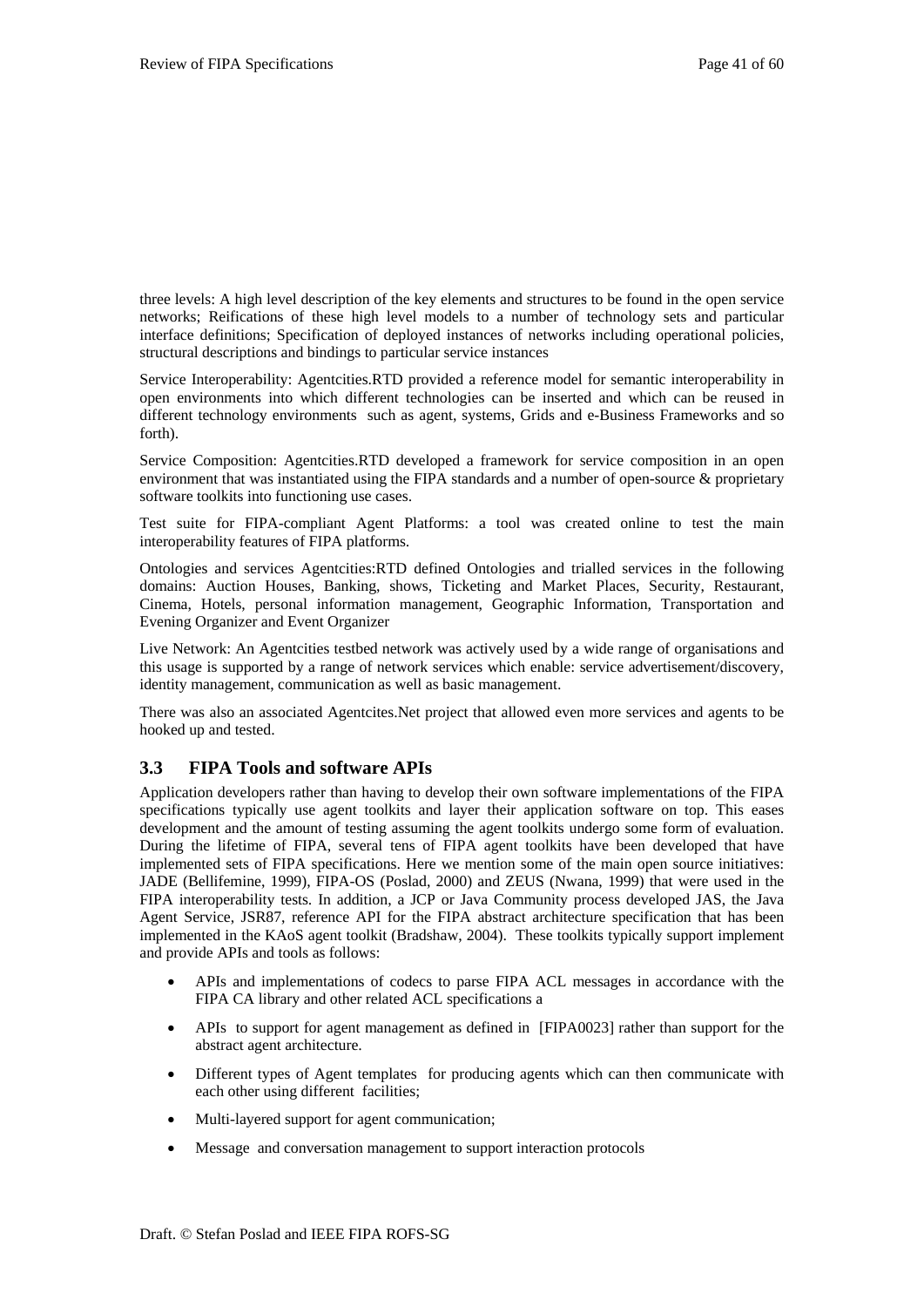- Dynamic platform configuration to support multiple agent platforms, multiple types of persistence (enabling integration with legacy persistence software) and multiple encodings.
- Abstract interfaces and software design patterns
- Diagnostics and visualization tools

### **3.3.1 Others**

### **3.3.2 How toolkits deal with the ACL semantics and other theoretical properties**

Software APIs and parsers for computational models of the specifications can be readily developed to exchange ACL messages and the associated sub-layer protocols at a syntactical level. One of the key technical challenges is how to implement software that can handle the ACL messages at a semantic level. Putting aside for the moment, the concerns about the validity and verifiability of the CA semantics, some researchers (Louis and Martinez, 2004) have reported their efforts to develop a computation framework to handle the CA semantics that has been implemented as an add-on to JADE. This framework has four elements: an activity loop to send and receive messages, reflexive operations to access and update their beliefs, a Semantic Representation (SR) to process messages with beliefs expressed in FIPA-SL and Semantic Interpretation Principles (SIP) to produce and consume SRs. They consider 3 main ways to implement their model: using a dedicated inference engine for modal logic but these tend to be not publicly available; to use a general purpose rule engine to help process messages but this requires some mapping the semantic model to the rule engine rules and finally to develop their a proprietary ad hoc rule engine. Note that their framework focuses on belief transfer but not intention transfer although they claim that the latter can be easily added.

An alternate approach is that most agent applications developers choose in practice is not to use and implement the CA semantics but to use some informal semantics based upon the interaction context. The intentional semantics of an agent that is the meaning of the CA will be determined by the state of an agent is in, in relation to a priori agreed interaction protocol (IP), and the type of the next received CA or sent CA. In (Pitt and Bellifemine, 1999b), a JADE implementation of such IP driven intentional semantics is described.

# **3.4 Interoperability testing and FIPA compliance**

It is not so useful in practice when dealing with a protocol suite such as FIPA or the IETF TCP/IP protocols to speak of compliance in the sense to the whole set of protocols but rather to be concerned with compliance to specific protocols. Certain individual protocols may be core such as using an FIPA ACL syntax where as other protocols are domain specific such as using an interaction protocol or even the use of the formal semantics for the set of FIPA CA, although the latter point is somewhat controversial.

Several authors, such as Wooldridge (2000), Pitt (1999), Louis (2004) have pointed that conformance to the specification only requires the sender to respect the feasibility condition in order to send the message but does not require the recipient of a message to respect the rational effect part of the CA semantics. There are other challenges to do with the intentional model mentioned earlier. There is also the further issues of the computation tractability when verifying open service interaction, where a system that interacts with its environment and whose behaviour depends on this interaction, an issue not considered in the above references. These issues make computational models and conformance testing of MAS to the formal semantics, challenging in practice.

The concern of application developers and users is less on whether or not the application communication can be formally verified against some underlying theoretic model but more on whether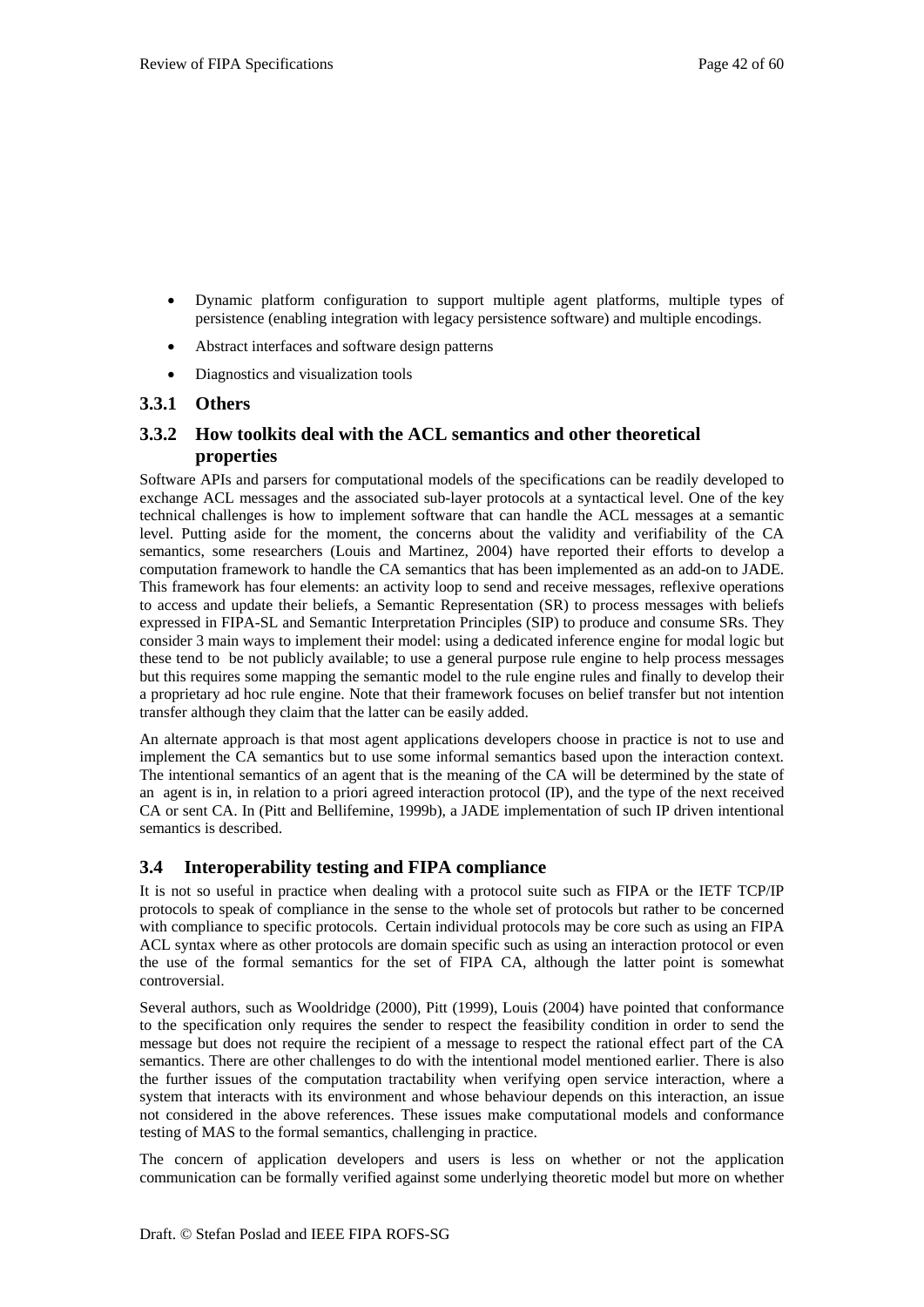they can apply a model and that model performs as expected and that the computation implementations of the models, not the theoretical models, can be evaluated to pass a series of tests. The construction of these ad hoc tests and the specification of the test conditions and test properties is application specific.

There are several ways implementations of the specifications are tested in practice. The specifications are tested as part of the experimental phase in progressing a specification from preliminary via experimental to standard. Specifications are testing as part of good development practice within specific projects that used these specifications. In addition, several specific tests of the specifications were carried out as follows at selected FIPA meetings such as the London FIPA meeting in 2001 where the interoperability between the JADE, FIPA-OS and ZEUS three platforms was tested. The specifications tested included: Agent Management (FIPA0023), Message Transport Service or MTS (FIPA0067), MTP for IIOP (FIPA0075), MTP for HTTP (FIPA0084), Agent Communication Library (FIPA0037), String ACL Encoding (FIPA0070), Bit-efficient ACL Encoding (FIPA0069), FIPA-SLO part of the SL content language ((FIPA0008), FIPA-Request Interaction Protocol (FIPA0026) and FIPA-Query Interaction Protocol (FIPA0027 ). The results of the testing were two-fold. It illustrated the advancement of the FIPA specs as interoperability was more efficient and was able to test more of the specifications than the previous event in a 1999 FIPA meeting. FIPA specifications were considered fairly thorough, in that, only minor changes were necessary to enable the "core functions" to be tested.

# **4 Features and Constraints of the Models**

#### **4.1 ACL Model features**

The FIPA-ACL model is flexible in the sense that a more abstract model and notation is used for a specification of parts that are then grounded or reified using particular concrete models. This is has the advantage over grounding a model using the particular technology of the day in the it makes the specifications less fragile but this can introduce increased interoperability problems.

There are alternatives for different parts of the layered model given in Figure 3.

- FIPA-ACL Syntax
- Transport protocol: IIOP, HTTP, bit-efficient
- Content Language: SL, SL-1, SL-2, SL3. Talk about other candidate ones that were considered but never standardised such as W3C RDF and a constraint language,
- Interaction protocol instances: FIPA agents are also allowed to interact without using a standard FIPA IP
- CA instances
- Domain Ontologies

The following components of the ACL models have no alternatives

Semantics of individual CA must use the BDI semantics

*Technology specific versus technology neutral model*: The advantages of having a single protocol choice at each sub-layer may make boot-strapping and interoperability easier but there may be no optimum choice across multiple domains, e.g., at the time the first set of FIPA specifications were produced in 1997, one of the dominant distributed computing models was the OMG CORBA or Common Object Request Broker Architecture and its main transport protocol was the IIOP protocol.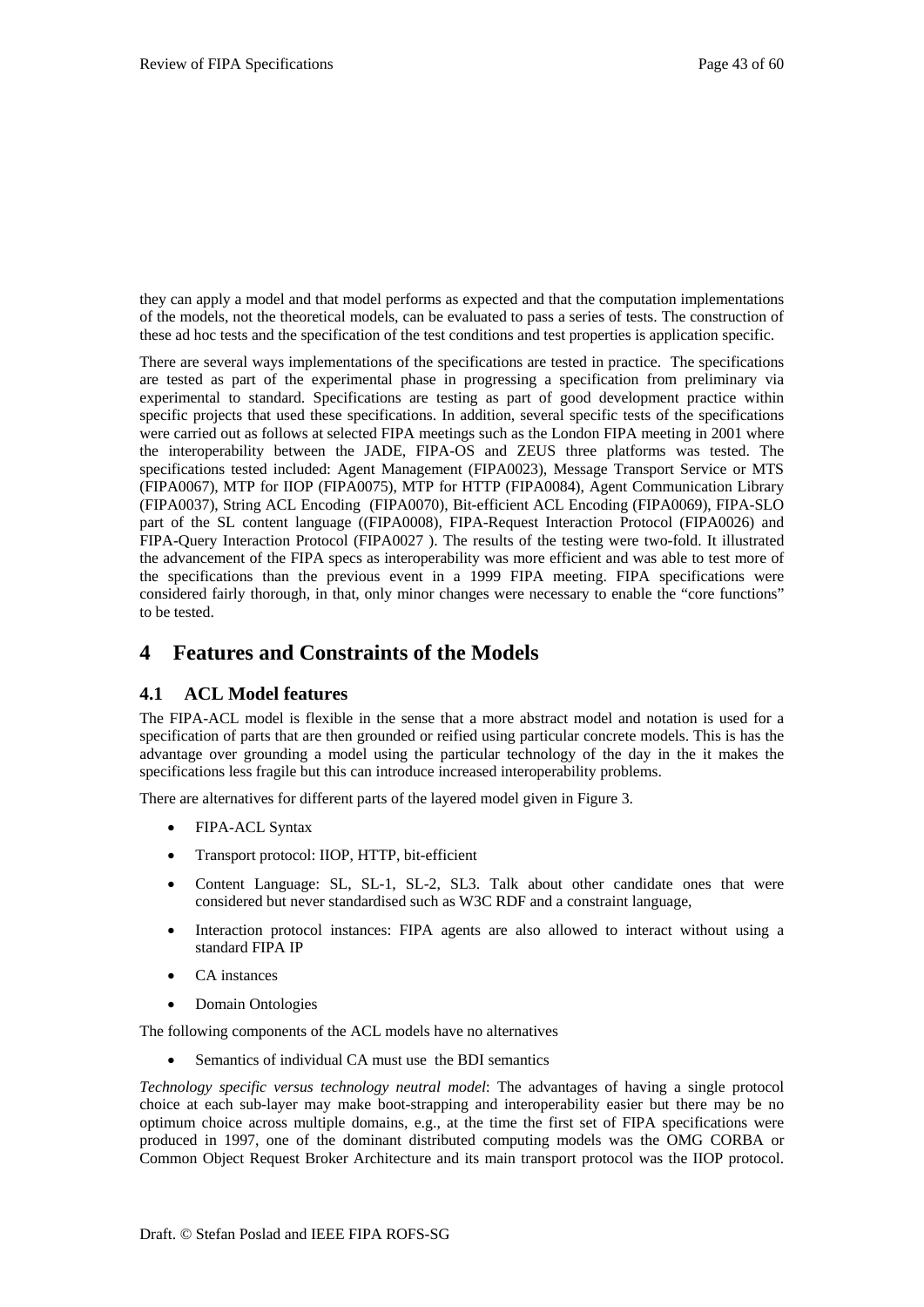However this protocol was difficult to use in low bandwidth wireless environments and in highthroughput transaction processing environments.

*Semantics and conceptualisation for the whole ACL model*: There is no holistic conceptual structure to link concepts in one sub-layer protocol of the FIPA-ACL to be interlinked to those in another, e.g., to make it easier to check that the request CA contains a sub-action , that a query CA contains a free variable to hold the results of an information query. This lack of holistic structure is further complicated by the lack of a common representation for the different conceptualisations at different communication sub-layers. Cranfield et al (2005) have proposed an Ontology that can be used to interlink the concepts in different ACL sub-layers in order to have an on-line representation of the structural semantics of the whole ACL

# **4.2 CA Model Features**

# **4.2.1 Use of BDI semantics for CA**

The CA semantics have been formally defined in terms of a modal logic, See section 2.2.1. This section consider the semantics for the communication itself as opposed to the semantics of the specific content being communicated such as knowledge exchange or task sharing. There are several advantages for using such a formal model for communication such as greater expressiveness. For example, the ability to differentiate between that an agent knowing some specific action or set of actions that achieves a goal versus that agent may believe the goal can be achieved without knowing a specific set of actions to help achieve it (Louis and Martinez, 2004).

*FIPA CA semantics as viewed by the sender's mental attitude or BDI Model*. Although there are principles for transferring the mental attitude in terms of belief and intention from the sender to the receiver inherent in the model, the actual interpretation of the sender's intentional effect in the receiving agent is considered to be relative to each agent and customisable by each agent. The process of actually interpreting the sender's intent via messages at the receiver, such as using some FIPA specific BDI rule engine, is not specified by FIPA although this has been proposed and discussed several times in FIPA meetings.

*Meaning of CA varies dependent on the context:* any interaction between intelligent entities such as using an intentional stance to articulate the meaning of communication between agents is likely to be heavily context dependent. An attempt to standardise communication is likely to work for some, but not all, contexts. Examples of this include: an agent that needs to be not strictly sincere, an agent that wants to confirm a previous arrangement, an agent that is continuously updating information; an agent that wants to withdraw specific information to selected agents rather than disconfirm information (Pitt & Mamdani, 1999). Reed et al (2002) also present a similar argument not to fix the semantics of individual CA absolutely but to specify a framework that allows some dimensions of a CA to vary and be fixed at run-time. They propose an approach they call semantic fixing in which the preconditions of a CA, the postconditions of a CA and CA beleifs can be varied and controlled depending upon the position an agent takes and its freedom to act in relation to norms that are established during contract type interaction. Additional sub-interactions are however needed, that may involve multiple rounds and voting in order to agree on the semantics of the CA between parties. This however can significantly increase the computation overhead to the interaction and the approach proposed to fix the semantics may not be universal.

*Agents act sincerely*. The assumption in the interaction is that agents act sincerely – they always speak the truth and believe each other. Agents cannot seek to lie about their beliefs that they are communicated as being true when the sender knows they are indeed false. This can happen in many types of ecommerce and trade. This assumption is used in many MAS models as it is easier to design cooperative interaction when this is assumed to be true. It has been argued that if FIPA agents use the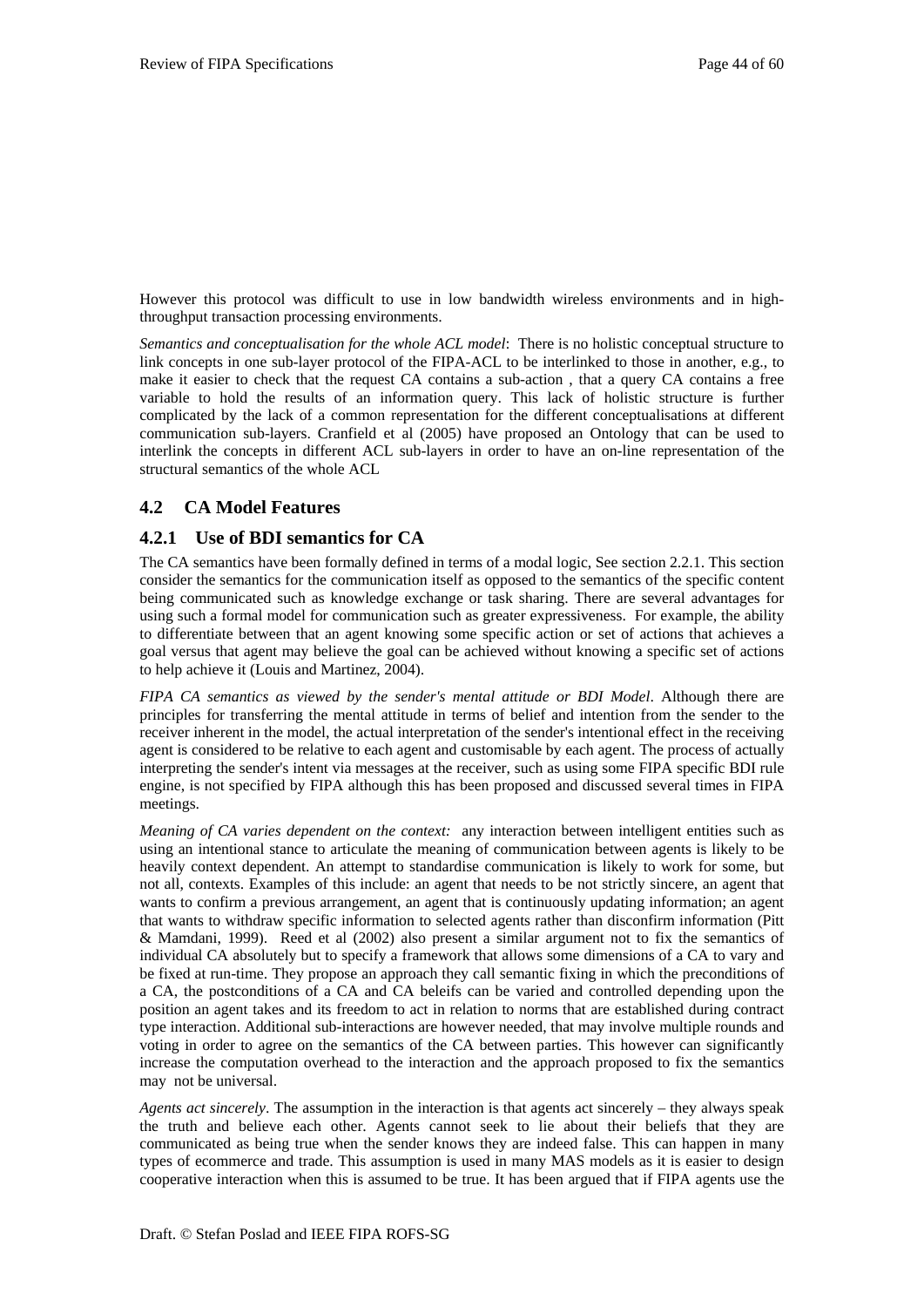BDI semantics they are too limited for use in ecommerce, however, note that the FIPA agents often use other semantics such as IP protocol semantics

*Other criticisms and limitations of the BDI mode*l: There are a number of different variations of BDI theories in terms such as the number and choice of modalities, e.g., intention being entailed as a modality or defined as a first class modality, BDI models have incomplete axiomisations and can be computational complex or even intractable. BDI model focuses on private belief and intention transfer between individuals rather and don't take into account third party or societal interaction and associated constraints. BDI models seldom focus on pragmatic issues such as belief and intention managements in an open system that make the model computationally complex or even intractable for example, how beliefs are established, how to deal with inconsistent, partial, probalistic, conflicting, cyclic and precedence of beliefs.

#### **4.2.2 Use of alternative (to BDI) semantics for FIPA-ACL**

*Third-party semantics based upon social commitments*. As the FIPA ACL semantics can be considered to focus on transferring the sender's mental attitude to one or more receivers but models of society or third parties are not considered (Singh, 1998). In this model agents play different roles within society and these roles define associated social commitments that constrain how agents playing a role must act and communicate. For example, one agent can allocate a task to other agents, which is consistent with its mental attitude but the task may not be allowed because of organisational constraints, the agent does not have the authority to carry out the task even although it has the capability to do so.

*Use of IP Semantics*: The FIPA Interaction Protocol model makes a rudimentary attempt at a social model in the sense that the interaction is related to the organisational roles of the interacting parties and the semantic of each CA in an IP is interpreted within the context of the IP.

*Contract programming model semantics*: Agent communication can be specified without being formally specified. There are many proprietary MAS that interact in closed systems in this way. For example, KQML or Knowledge Query Meta Language) model uses a type of programming by contract model to specify its semantics in terms of a preconditions, post-conditions and completion conditions for each of the KQML CA. Establishing the preconditions, specifies a filter or constrains for triggering event handling. The post-conditions describe the states of the interacting parties assuming successful completion and the completion conditions define the state of what actually happened.

*Commitments based upon social conventions*. Jones (2003) further discusses that agents' commitments amounts, ultimately, to confusing two kinds of norms called "preservative" and "constitutive". The first are the kind that control antecedently existing activities, e.g. traffic regulation, while the second are the kind that create or constitute the activity itself, e.g. the rules of the game. Hence Jones argues for a model of communication acts based not on intentions, or commitments, but on public conventions.

*Semantics for a wider environment*. In many MAS models such as the FIPA ACL model, agents are viewed to act in an agent centric model where only other agents reside. In practice, agents must operate within a non-agent computation and networked infrastructure. Agents must also interact with active and passive analogue entities such as humans, buildings and other environment objects. Traditionally, the way this interaction has been designed is that agents must invoke non-ACL interfaces, such as service interfaces to do this, but the semantics of how a sender's mental attitudes perceive operations resulting in inexplicable failures is not defined.

*Semantics coverage*. Some language constructs such as the Temporal constructs Before and After are implicitly referenced but not formally defined. In addition, the semantics are underspecified in the sense that whilst receiving agents receive CA concerning the intentions and beliefs of the sender, they are free to carry out do internal actions, such as changing beliefs, that can be consistent or inconsistent with the act. Also, the sender agent receives no information that the intended effect of (i.e. goal of, or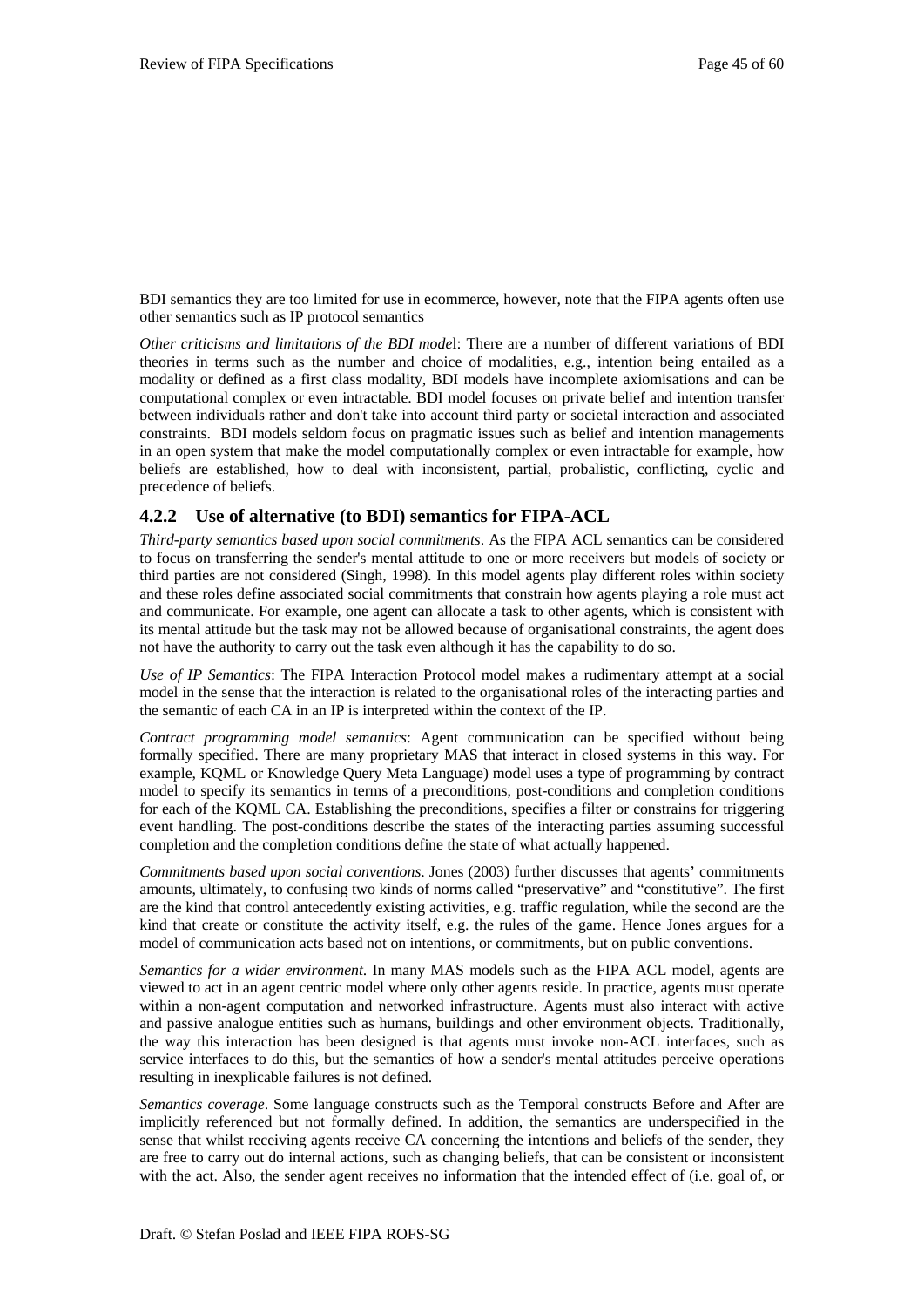reason for doing) that action has resulted (Pitt 1999). Hence Wooldridge (2000) argues that the semantics are not verifiable.

### **4.2.3 The choice of CAs for the standardised set**

FIPA has standardised a core set of CA, the FIPA CA library that it considers useful. In comparison to much of distributed computing that primarily uses a request reply pull type of interaction, it is apparent that FIPA's richer set of communication primitives potentially supports far more flexible interaction. In addition, the semantics of each CA has been specified to act as a mentalistic CA. Examples of types of CA missing from the FIPA core set include:

The lack of expressive CAs to support communication beyond sender mentalistic functions

FIPA CAs are mostly assertives and directives such as queries and exercitives; commisives can be simulated (for example, an agree with the request interaction is used as something akin to promise to try to fulfil the request in the future; there are no permissive or prohibitive type directives that are often used to manage (authorise access to) infrastructure components; there are no declaratives or poetic expressive CA (Singh, 1998).

Labrou et al (1999) argue that FIPA CA to support facilitation such as broker, recommend and recruit are missing. However, since that time (1999) the FIPA CAs propagate and proxy have been included and the brokering and recruitment IPs have been defined.

Although, FIPA CAs include some phatic functions to help manage and control the communication such as refuse, failure, not-understood, agree and cancel several researchers argue that this set should be richer. FIPA for example does not support specifications for basic commands such as poll and check and for controlling modalities such as blocking, immediate, etc. (Charlton, 2000), (Elio, 2005).

KQML has two sub-types of assertive type of CA, tell (a message to create, delete or modify information and reply (a synchronous message to answer an earlier message) whereas the FIPA-CA only includes inform.

KQML has types of CA for managing knowledge such as insert, uninsert, tell and untell, delete one, and delete all.

This is not meant to be an exhaustive list.

# **4.2.4 CA Set extensibility**

CA model of extensibility is promoted by defining new sub-actions rather than defining new CAs, by composing new composite CAs out of existing ones.

#### **4.2.5 CA Use to Share Semantic content**

Knowledge engineering applications often focus on the specification of a static shared agreed conceptualisation for a domain, a domain Ontology. It is then assumed that the domain conceptualisation will act as a silver bullet to support interoperability within that domain. In practice, knowledge sharing is messy because there are multiple communities that define over-lapping conceptualisations within a domain, between domains, that conceptualisations become oriented to applications and user viewpoints. Domain models are also living and need to evolve to meet new requirements for their use. For these reasons, defining a domain model is not enough, protocols are needed to support knowledge exchange and its management - the FIPA ACL model is a powerful communication model for knowledge exchange.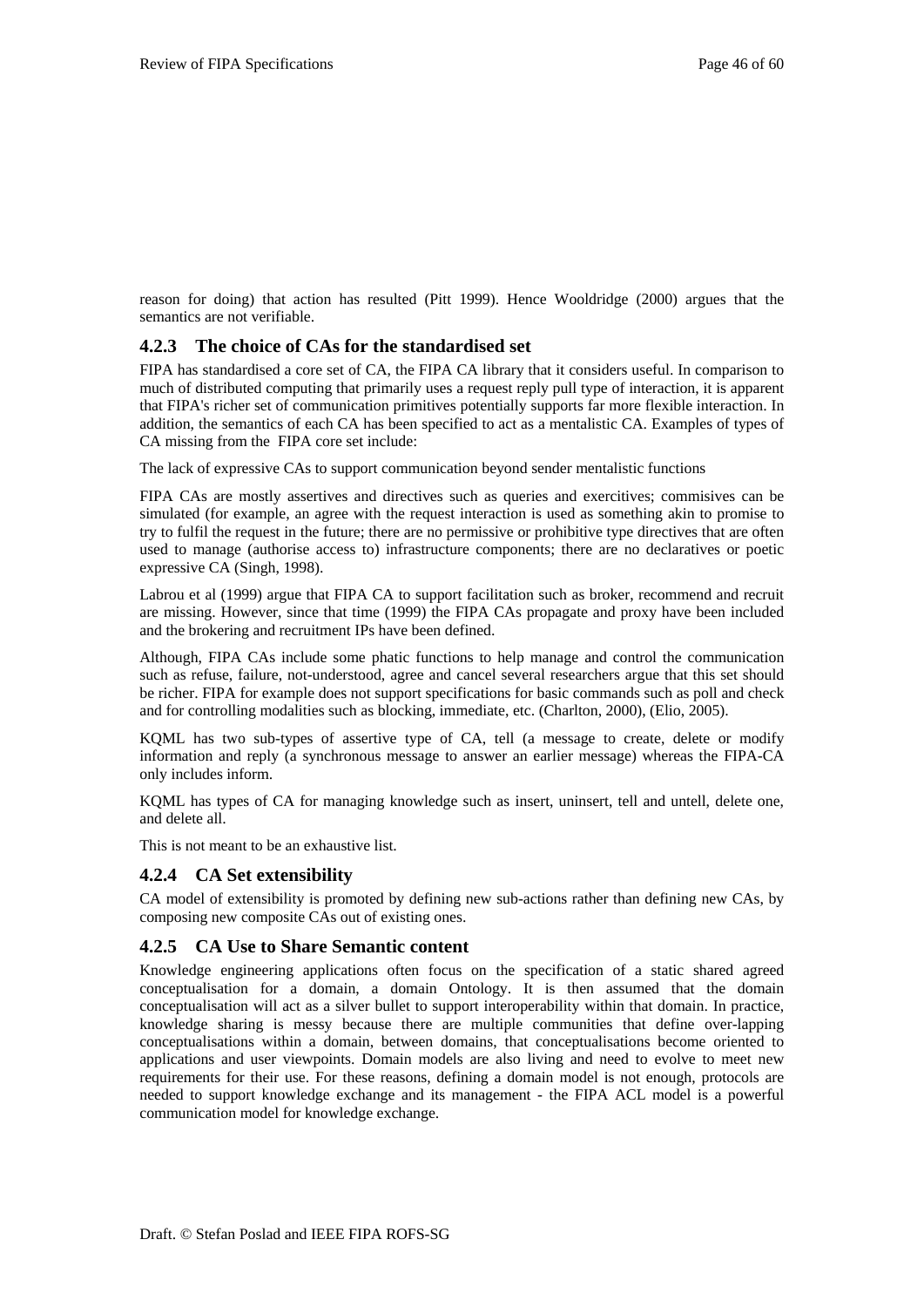# **4.3 Patterns of CA: IP Model features**

### **4.3.1 Semantics of IP**

In practice, an individual CA is used in patterns. A designer of agent systems has to decide whether or not to let the semantics of the individual messages determine the semantics of the conversations versus letting the semantics of the individual messages being determined to some extend by the characteristics of the interaction and able to vary between different conversations. FIPA has decided on the former approach.

# **4.3.2 IP Flexibility and Extensibility**

The simplest way to design interactions is to use pre-specified protocols or interaction stereotypes. Agents can nevertheless engage in meaningful conversation with other agents, simply by carefully following the known protocol that relates to each other's roles in the interaction and organisations. FIPA has standardised a set of stereotypical conversations or IPs that have some limited flexibility so that conversations can be cancelled by the initiator, can be refused or can be failed by other participants. At the application level, the IP model is also extensible because interactions can be nested inside other interactions, for example, one interaction may need to initiate an authorisation with another authority in order to undertake some requested action.

A more flexible approach is to generate interactions on the fly depending on the current status and communications context but this is computationally intensive and often avoided in practice.

#### **4.3.3 Choice of IPs for the standard set**

There are several other useful candidates for Standard IPs, for example to support unmediated agent introductions, voting.

In the proposal (that did not complete the path to become a standard) for a FIPA Borda Count IP (Hopkins, 2002), the initiator agent attempts to find a consensus choice that represents the true preferences in a group's election. The participant agents in the group election constitute collective rational behaviour in the sense that they have rankings, which are complete and transitive. The term "Borda Count" derives from the mechanism proposed by Borda [Borda, 1781], who recommended this election system that gave a better representation of what the people really want (better than the 'one man, one vote' system and the pairwise comparison). Using the Borda Count mechanism means that, in principle, points are allocated to a collection of alternative strategies. In a collection of X alternatives, X points will be allocated to the most preferred strategy, X-1 to the next best, and so on down to the least preferred strategy, which is allocated one point. The protocol requires that all voters have to rank their preferences among the X alternatives, except if the Borda Count calculator decides otherwise. The protocol is used then at a central location to add up the allocated points. The preferences are collected centrally to rank the scores given to each strategy, and to select the strategy with the maximum score as the winner. This specification presents a version of the Borda Count mechanism in which co-operating agents find a most preferred choice within a set of alternatives.

Many distributed computing models including MAS models require the used of mediators such as directory services and brokers to match service requestors to service providers and mediate between the two during the service. Whilst this level of an indirection has the advantage that it support dynamic service provider user matching and can provide a well-know contact point for services, these same two characteristics can also be viewed as disadvantages in these sense that the contact point can be designed to be a single point of failure and it adds another level of indirection of asking a mediator for information about another agent characteristics. If an acquaintance or hello interaction protocol, an agent could be introduced to or ask another about its characteristics without going through a thirdparty. There are many situations where this would be beneficial because two agents may want more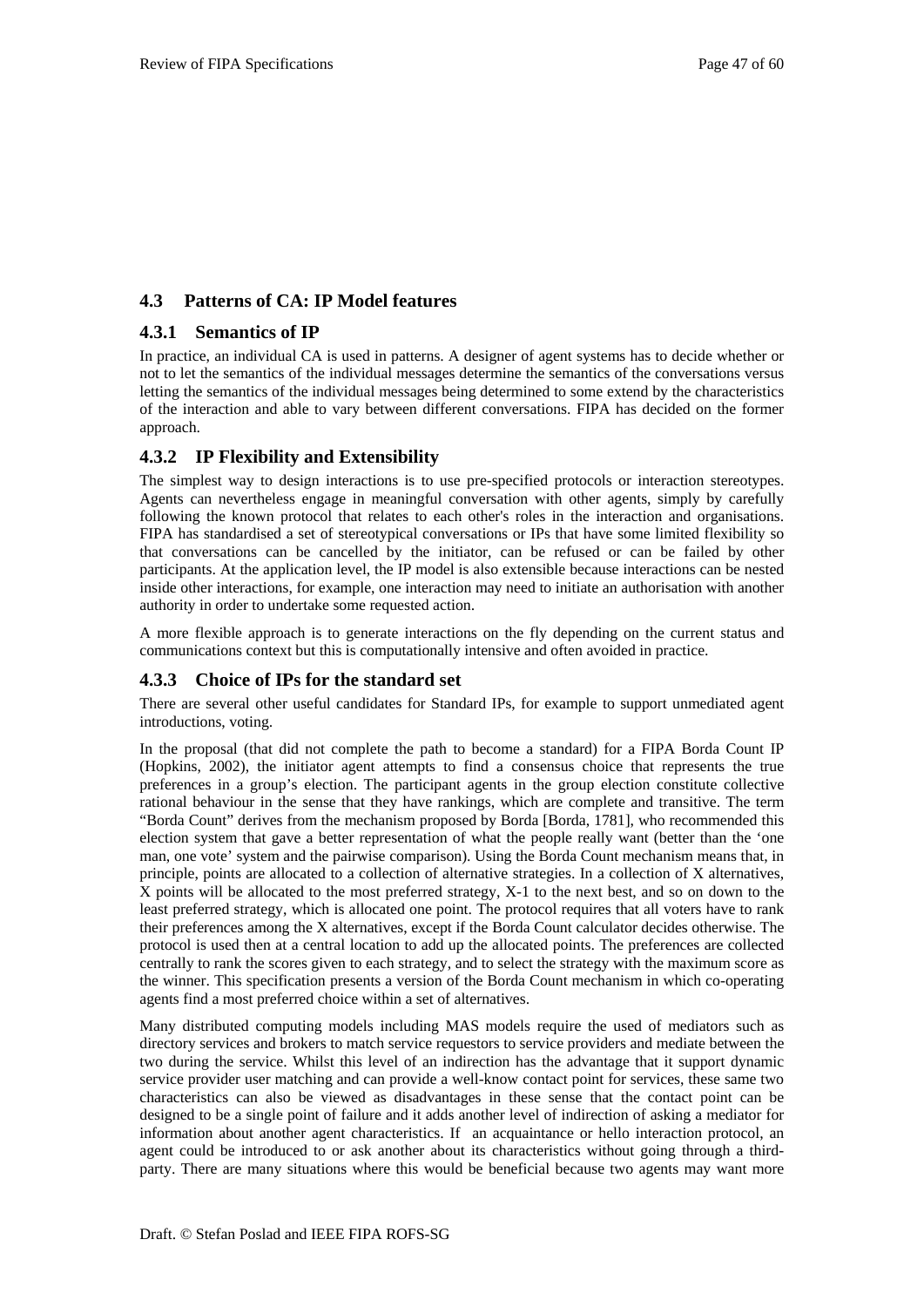privacy when interacting or one agent may be interested in cross-checking about each others' characteristics since they last met.

Variations of particular protocols such as CN have been proposed (Give refs here). Need to decide how to deal with variations of IPs.

Phatic communication aspects such as the effects of cancelling actions, asynchrony, abnormal or unexpected IP termination and how to explicitly signal the switch to nested IPs are not explicitly addressed. There is also a issue concerning the semantics of the cancel CA this is defined to cancel any single CA that has duration. This causes problems when we want the CA to affect a IP that has duration that is made up of individual CAs that have no significant duration, we can't cancel (prevent from completing) an act that is already done, e.g., register instance of the request CA in the Subscription IP. IPs may need to be designed at an individual level to be reversible.

#### **4.3.4 IP Model Notation and Expressivity**

Although the AUML has a level of expressivity for modelling agent interaction, others have argued such as (Cranfield, Purvis ???) that the guard conditions for key stages of the interaction are not adequately defined and that other models such as Coloured Petri-nets may be a better option for this. However, the inherent parallelism of Petri-nets makes them difficult to verify (Chaib-Draa and Dignum, 2002) A further concern is that the AUML is not in a declarative form for computation and for the dynamic specification and distribution of new interaction patterns.

#### **4.4 Architectural and Service Model features**

The service model should support open services. This extensibility and openness is desirable at two distinct levels of granularity: at the agent level and at the agent component level, the service components that underpin the agent. An important design decision is whether to model a service as groups of agents, as single agents or as agent components. In the early versions of the specification (1997-1998), the message transport specification was modelled as an agent. At first sight this seemed to offer great flexibility: because the transport agent is an agent, all agents can interact with it in a standard way and with a potentially very flexible and semantically rich ACL messages. But there is a downside – efficiency. To transfer a single message between agents always required sending at least two messages, one to ask the agent transport agent to send a message, the other for the agent transport to actually send the message. Hence, in later FIPA specifications, the message transport is a non-agent service.

At the agent component level, it is desirable that the interface between the agent component and the agent does not bind the agent to a single particular instance of the agent component. For example, let's consider the agent transport as an agent component. In early versions of the Agent Transport Specification, FIPA specified the use of a single so called base-line message transport, the Object Management Group IIOP transport, which was ideal for use in low volume transaction, wire-line, private networks (without firewalls). However when FIPA agents were being considered for use via firewalls, for high-transaction processing and for wireless environments, the IIOP transport was considered to be less than ideal. It then became clear that agent component interfaces needed to neutral and abstract, e.g., the Agent transports specification and the Abstract Architecture specification. can support multiple message transport protocols.

There are several restrictions of the current agent management and middle services. Many MAS models such as the Abstract Architecture model mandates the use of a directory service but they not be needed for peer-to-peer action. The agent management interface is defined using a frame-based Ontology. The current directory service modelled as the DF agent in the agent management specification does not support additional types of query or subscribe interaction, DFs can't be federated, and support service agent registrations of other types of agent o service agents such as user agents. The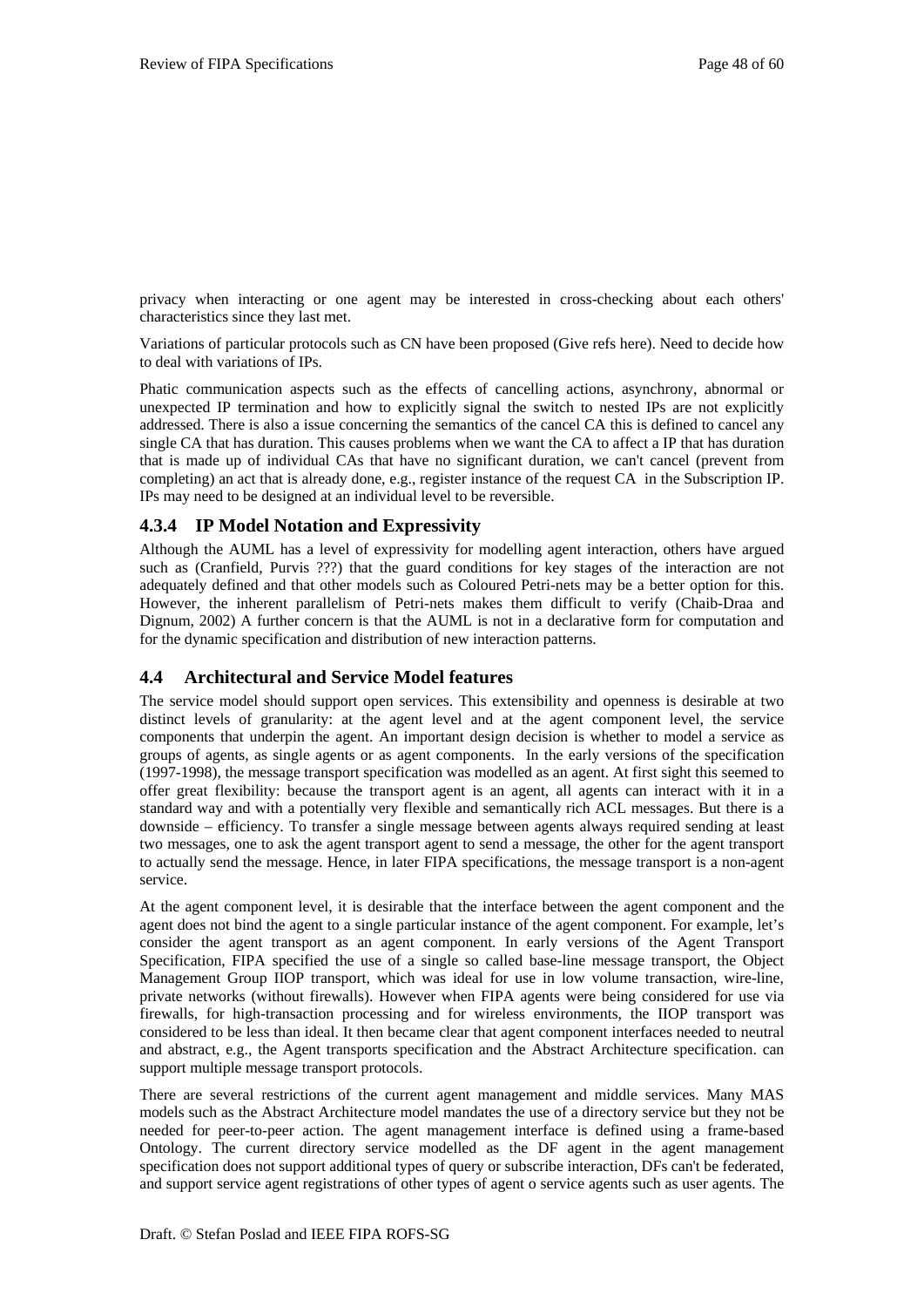Service ontology for an agent specified the interaction protocol an agent supports but it does not include the agent role within the interaction. The DF service ontology also does not define competence or reliability of the service provider

Transport issues include the assumption of a reliable transport so that messages cannot get out of order. Fields such as an in-reply-to field has been added to the ACL message header to support message management by defining an identifier for an instance of IPs, there is no standard syntax for structure for such fields specified.

# **5 Uncompleted FIPA specifications and Candidates for future FIPA Standard specifications**

Developing specifications for standardisation is often a somewhat risky process in practice. Many specifications have been proposed in many different standards organisations that become obsolete and do not gain a critical mass of users. Lack of adherence to complete the process of turning a specification into a standard is often a reason why many worthy ideas for standardisation of specifications – sometimes there is a lack of commitment to see proposed ideas to completion to a standard. Other reasons include the time may not be right or that design options may be controversial and the specifiers may not come to a agreement. Specifiers may be more interested in specifying specifications rather than also developing reference implementations for them.

Todo : A classification of such models: non semantic interfaces and architectures for non-agent software

# **5.1 Semantics**

#### **5.1.1 Semantics based upon linguistic approach**

#### **5.1.2 Semantics based upon an institutions and policies**

- **5.2 Agent management**
- **5.2.1 Agent Security management**
- **5.2.2 Agent Configuration Management**

#### **5.3 Mobile Agents (MA)**

The focus in this article is what were the past experiences by FIPA in the realm of mobile agent, how does the concept of a mobile agents interlink with other FIPA specifications and what is the motivation for a new effort to develop mobile agents. In the past, mobile agents has been regarded by some researchers as a disjunctive type of agent to the intelligent communicating, FIPA, agent type that is static [TODO, ADD REF]. However mobile agents need to communicate with each other and the ACL model is a useful model to support this and ACL agents could advantageously utilise agent mobility, e.g.,, some aspects of agent mobility such as agent invocation could be abstracted to more general agent management models for agent configuration. In [FIPA0087], agent mobility was supported using an a management service specific ontology, the Agent Mobility Ontology, rather than being defined at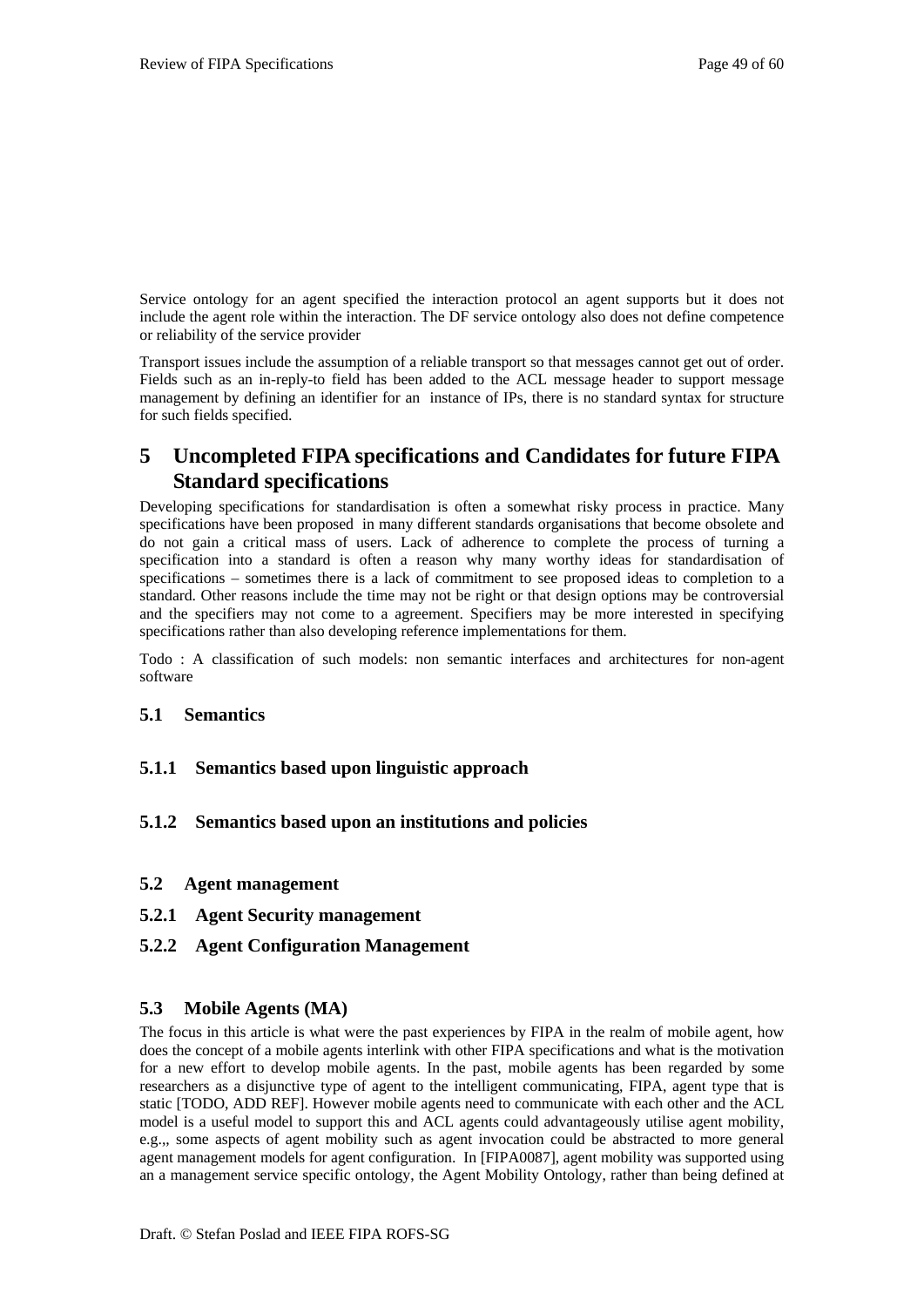the CA level in terms of new mobility specific CAs. Not also that FIPA has separated support for agent migration, cloning and invocation in [FIPA0087] from support for ubiquitous computing type agents and mobile devices such as in the FIPA Nomadic Application Support Ontology Specification [FIPA0014] .

# **5.3.1 Basic Concepts**

Mobile Agents are agents that are able to migrate from one host to another. Mobile Agents are able to communicate with each other. Agent Platform provides access to local resources through services. Mobile agents are often modelled at the implementation level to consist of code, data, state and meta-Information. There are different types of agent mobility: agent migration, mobile agent states; mobile devices and mobile computation. Agent migration

Mobile agent states is often used with agent cloning of the agent clone, a cloned agent can then be imprinted with an agent's memory or states. Mobile devices are more portable, low resource computation platforms that enable users to access remote services on route using a wireless connection. Mobile computation is similar to remote access and allows one system to run a computation on another system to utilize resources on remote system.

The motivation for Mobile Agents is that they can provide significant advantages regarding: using disconnected operations, use of temporary short on-line network connections leading to lower bandwidth consumption, low latency interaction; complex computations can be offloaded or delegated and it is natural kind of software distribution.

The open issues and future work for mobile agents includes: Migration between heterogeneous platforms; Interoperability for mobile code; Security concerns of mobile code; Representation of mobile code; How to develop mobile agents.

# **5.3.2 FIPA's past experiences with Mobile Agents**

 FIPA activities for Mobile Agents started in 1998 and were considered to be a sub-part of agent management (FIPA TC1). A first specification was produced at the end of 1998 called the "FIPA Agent Management Support for Mobility Specification" This was updated as part of the 2002 drive towards FIPA standards [FIPA0087] but this did not become a standard because of a lack of a reference implementation. [FIPA0087] is similar to the 2000 OMG Mobile Agent Facility (MAF) specification but is a more abstract model that can be grounded using MAF. The main features of [FIPA0087] are:

- Optional: Mobility features do not need to be supported by an agent or agent platform.
- Abstraction: This specification does not mandate: ·the use of any explicit technology for supporting mobility.or any implementation; Mobile agent security is not currently addressed by this specification. ·The specification defines extensions that are necessary to the AMS to support mobility.
- Simple Mobility vs. Full Mobility Protocols: An agent can use a high level protocol and delegates mobility to an agent platform AP vs. An agent directs the mobility protocol itself and does not delegate responsibility to the AP.
- Mobility Life Cycle: [FIPA0087] specification extends the existing life cycle given in [FIPA00023] by adding a new state (Transit) and two new actions to enter and leave that state (Move and Execute).
- Mobility Protocols: a number of standard protocols were defined to cover various forms of agent mobility such as: Agent migration (agent transport between two agent platforms),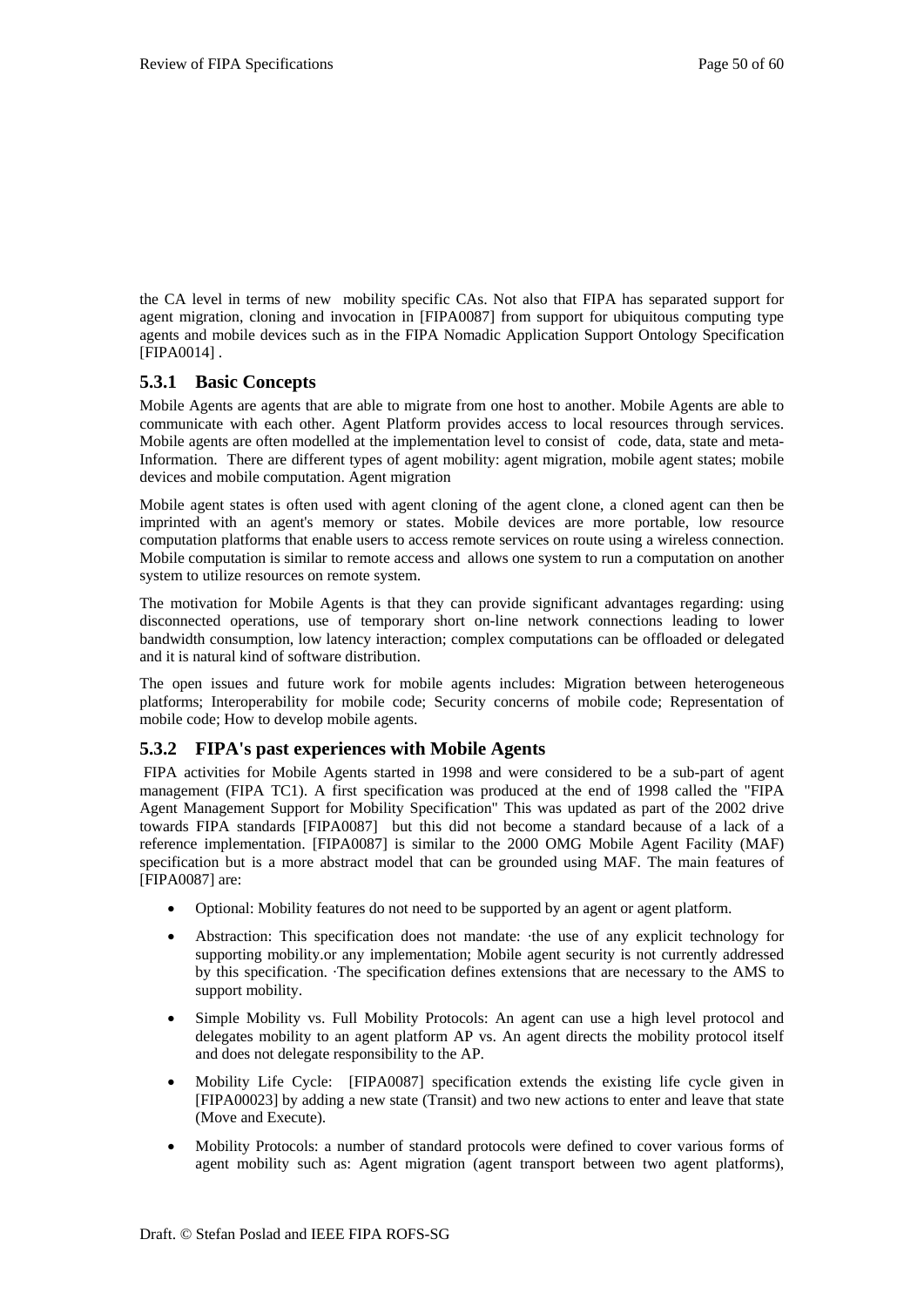Agent cloning (self-copy onto a given platform), and Agent invocation (creation of an agent on a given platform).

- Agent Profiles: Since a mobile agent can be transported between APs in a variety of formats it can make a number of demands upon an AP for a required set of conditions to be met before such an agent can be executed. Each of these dependencies can be expressed as part of the meta-information of a mobile agent within the :profile parameter.
- Agent Mobility Ontology: this uses a frame-based representation and extends the FIPA-Agent-Management ontology defined in [FIPA00023]. It defines the agent mobility protocols actions such as move, transfer; protocol exceptions such as mobility-unsupported, profileunsupported, agent-already-present; Mobile agent profiles

### **5.3.3 Features and Limitations of the old FIPA MA model and suggested improvements**

 Current FIPA model only partially covers the main challenges of mobile agent systems development. Regarding code and data relocation [FIPA0087] provides two mobility protocols (simple mobility and full mobility), and three mobility cases (agent migration, agent cloning, and agent invocation). All these protocols assume that the moving agent initiates the mobility process. There are certain cases, however, where the process may need to be initiated by the agent platform where the moving agent resides. For instance, in nomadic applications, it is not unusual to have some agents running on a resource-limited mobile host (i.e. a laptop, PDA...). If this host is running out of battery or is about to lose its connectivity, agents running on it could be transferred to an agent platform on an alternative host to allow them to continue execution. Though this could be achieved via direct request to the involved agents, a transfer mobility case where an agent platform may accomplish the migration in a transparent way seems to be more appropriate. This could involve extensions to both [FIPA00014] and [FIPA00087], and some contributions to the P2P Nomadic Agents Working Group.

Issues like agent location and agent tracking are not covered by [FIPA0087]. How to discover the platform where an agent resides, or how to make a message to reach an agent who is migrating or has already migrated to another platform when the message arrived, or simply how to locate an agent by its AID, or simply how to uniquely name a mobile agent are issues that need to be addressed. Tracking of mobile agent itineraries may be needed for certain applications.

At the moment, cloning is considered just a special case of mobility, where the agent at the source platform does not terminate when its code and state are transferred to the destination agent platform. However, cloning may be used to provide state integrity and consistency between hops of a mobile agent. An agent may migrate from its home agent platform (HAP) to another leaving a clone at the source platform. The clone at the HAP may remain suspended as long as the migrating agent is "alive", and resume execution if it is destroyed. After the migrating agent has completed the task that originated the migration, or between the different hops within the agent route, both instances of the agent may be synchronized to address any status inconsistencies.

[FIPA0087] mobility protocols assume that, when an agent moves, "agent code (and possibly state)" is transferred from the source agent platform to the destination. Actually, there may be cases where code transfer is not necessary, if the moving agent code is available at the destination platform or that platform has means of getting it from another source. [FIPA0087] mobile agent description should be extended to allow including not only the code-base of the agent, but also how to access it from available repositories. This is important in nomadic applications, where agents may need to be transferred from mobile devices, which are usually battery and bandwidth limited.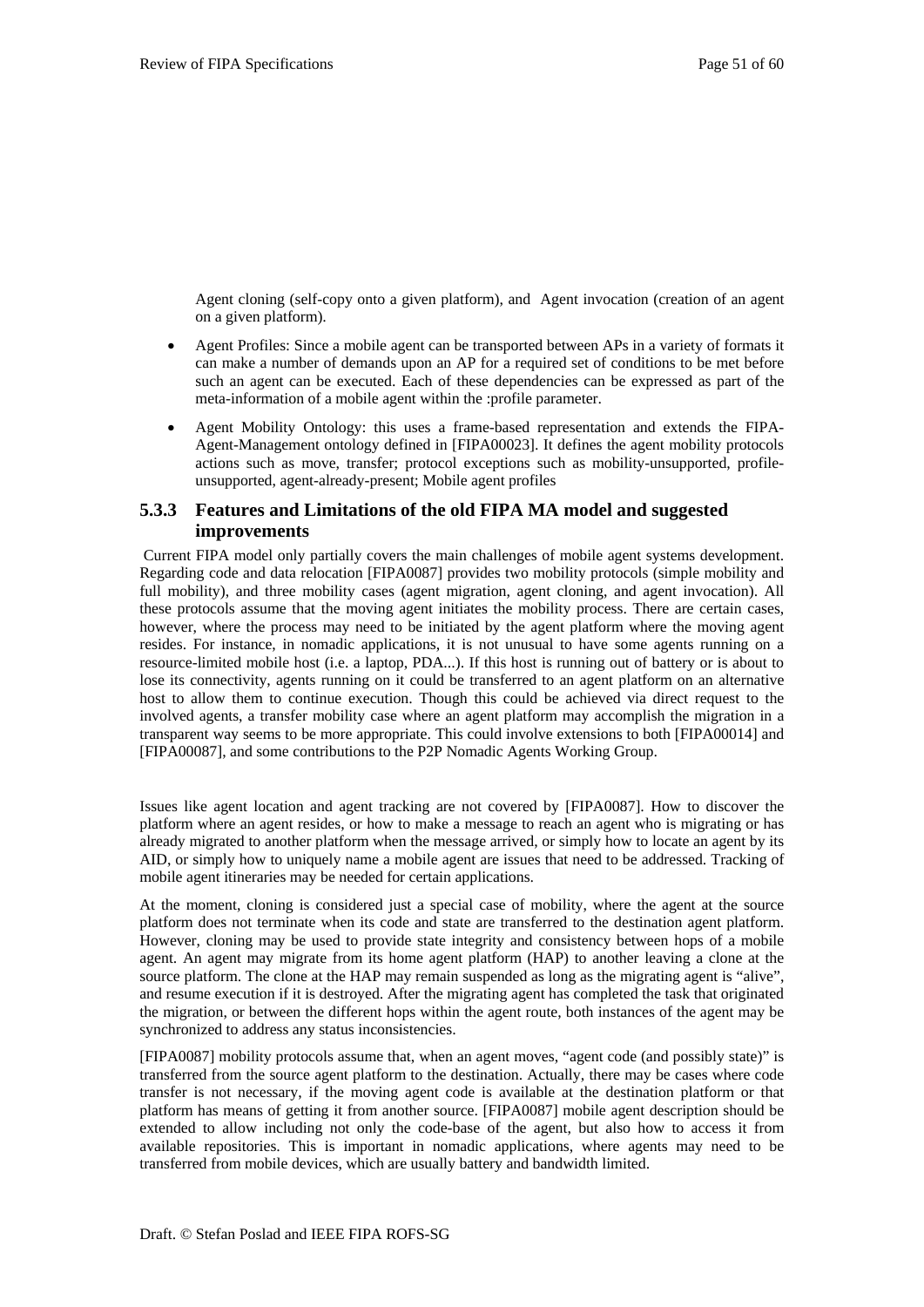Agent profiles defined in [FIPA0087] allow expressing requirements over an agent platform to execute a given mobile agent. Current profile specification allows expressing requirements based on the agent system (type and version), the language the mobile agent is coded in, and the operating system of the destination agent platform. In some cases, however, an agent may need to impose higher-level requirements over the platform it is moving to. In particular, one of the key benefits of mobile agents is the possibility of taking advantage of locality of services to make an efficient usage of resources. For instance, an agent needing to retrieve a large amount of data from a database may move to the host where the database resides and perform its queries locally. Considering that, on agent-based systems, access to local resources on machines will most likely be performed through services provided by stationary agents on those machines, mobile agent profile specification could be extended to allow to express (maybe through the use of a :service parameter) which services the agent need to be provided at the platform.

Finally, [FIPA0087] specification does not cover security at all. The use of mobile agents raises numerous security considerations [Jansen and Karygiannis, 2000], and these considerations need to be addressed before any solution based on mobile agents can be deployed in real, production environments. Traditionally, security in multi-agent systems has been regarded as a secondary issue to be developed once the system was complete, or has been assumed to be provided by lower or upper layers in the architecture. However, security in mobile agents is complex and critical enough to need to be considered at the first stages of the specification. Furthermore, security protocols and policies must be standardized to allow different platforms to interoperate.

# **5.4 Ubiquitous Computing**

# **5.4.1 Basic concepts**

The focus of distributed computing is shifting away from manual one-to-one client-server type human personal computer interaction to include more varied interaction, such as peer to peer, ad hoc and mesh type interaction, with a wider variety of heterogeneous, fixed, mobile and untehered computers and communication devices, that are possibly embedded, that range in size and ability. This latter type of ubiquitous computing interaction highlights added challenges for MAS design.

# **5.4.2 FIPA's past experiences with UC**

Confronted with these circumstances of accessing heterogeneous high and low resources devices and networks, the nomadic end-user would benefit from having the following functionality provided by the infrastructure: information about expected performance, agent monitoring and controlling the transfer operations, and adaptability. The ability to automatically adjust to changes in a transparent and integrated fashion is essential for nomadicity; nomadic end-users are usually professionals in areas other than computing. Furthermore, today's mobile computer systems are already very complex to use as productivity tools. Thus, nomadic end-users need all the support that a FIPA agent-based distributed system can deliver and adaptability to the changes in the environment of nomadic end-users is an important issue.

During 2000-20002, several MAS research projects were initiated that investigated the use of agents to enhance mobile, wireless applications and services. Two prominent ones were the EU FP5 projects, CRUMPET and LEAP that lead to the development of MAS designs and implementations such as Micro-FIPA-OS and JADE-LEAP [TODO ADD REFS] for use in mobile and wireless environments. These projects also led to the development of several standard specifications:

- [FIPA0069] FIPA ACL Message Representation in Bit-Efficient Specification
- [FIPA0088] FIPA Agent Message Transport Envelope Representation in Bit Efficient Specification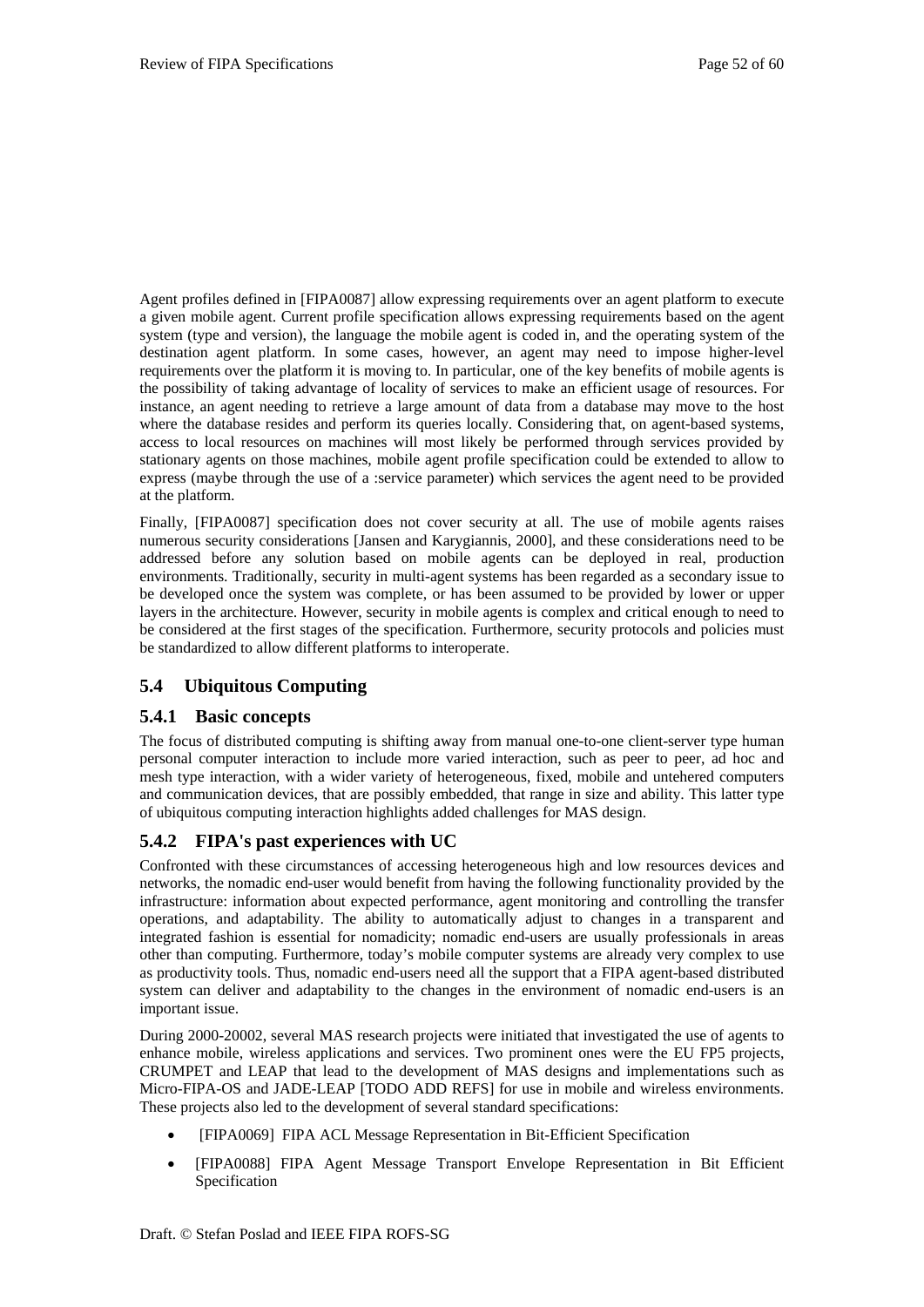- [FIPA0014] FIPA Nomadic Application Support Specification
- FIPA0091] FIPA Device Ontology Specification.

One main focus was to develop encodings for ACL message that could be used in lower bandwidth wireless environments, the so called bit-efficient encodings. Whereas the Nomadic Application support specification defines agent middleware to monitor and control a Message Transport Protocol (MTP) and the underlying Message Transport Connection (MTC) so that content can adapt to the QoS of the available network. The FIPA device ontology (specification) can be used by agents when communicating about devices to provide the information to enable adaptation to device characteristics to take place.

In addition, the following specifications were produced that did not make standard status:

- [FIPA00095] FIPA Agent Discovery Service Specification
- [FIPA00096] FIPA JXTA Discovery Middleware Specification
- [FIPA00092] FIPA Message Buffering Service Specification

# **5.4.3 Features and Limitations of the old FIPA UC model and suggested improvements**

Todo.

# **5.5 Human Agent Interaction (HAI)**

#### **5.5.1 Basic concepts**

There are many possible focuses for HAI that can make the field quite a broad one:

- 1. Human-agent communication for decision making
- 2. Learning
- 3. Interfaces to gather human input and convert them into some agent language
- 4. Personal Agent: an assistant that acts on behalf of a human owner
- 5. *User Agent*: An agent which interacts with a human user.
- 6. *User Model*: A user model contains assumptions about user preferences, capabilities, skills, knowledge, etc, which may be acquired by inductive processing based on observations about the user. User models normally contain knowledge bases which are directly manipulated and administered.
- 7. *User Dialog Management Service* (UDMS): An agent service in order for FIPA agents to interact with human users; by converting ACL into media/formats which human users can understand and vice versa, managing the communication channel between agents and users, and identifying users interacting with agents.
- 8. User *Personalization* Service: An agent service that offers abilities to support personalization, e.g. by maintaining user profiles or forming complex user models by learning from observations of user behavior.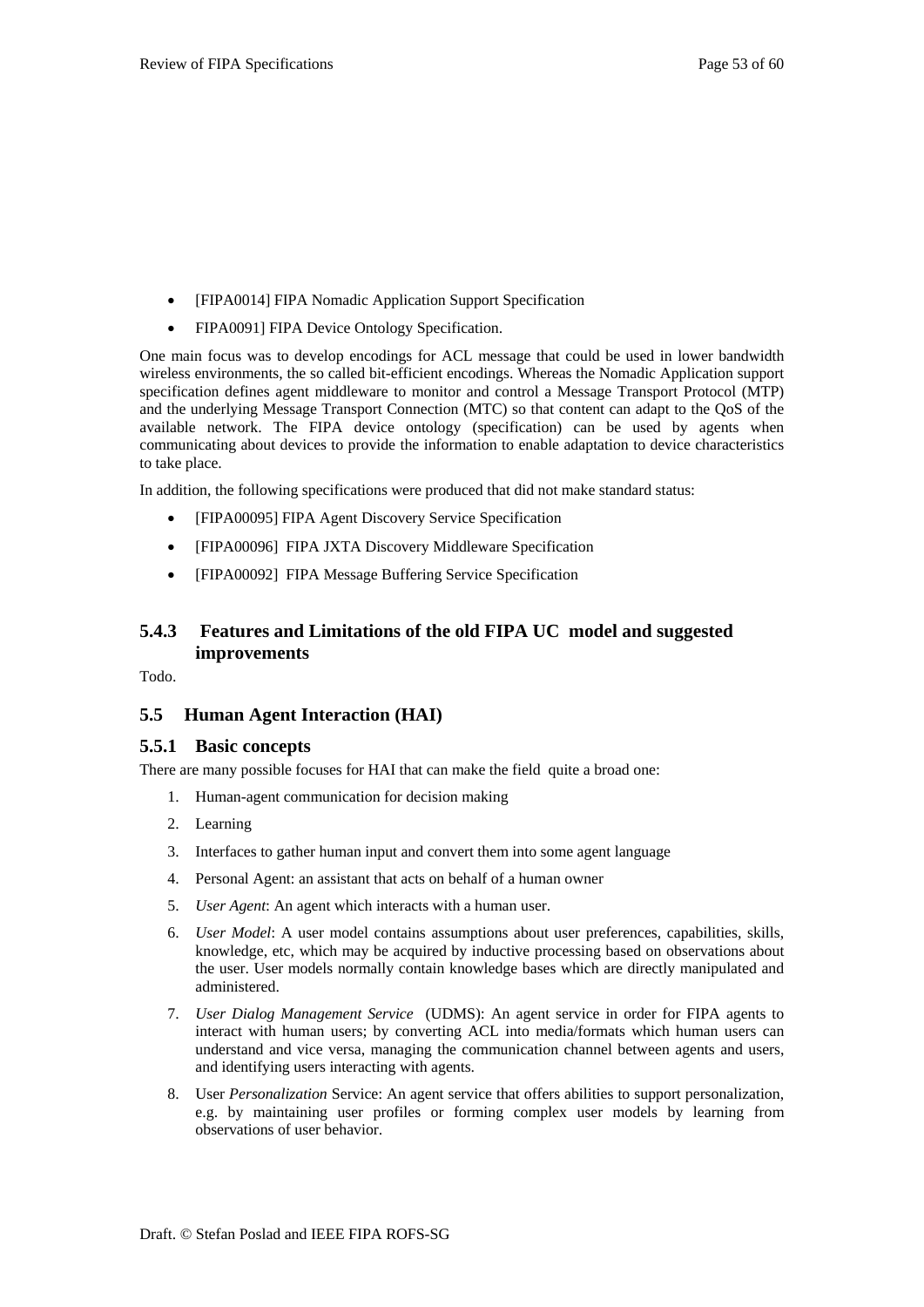### **5.5.2 FIPA's past experiences with HAI**

FIPA activities with HAI started in 1998 in FIPA TC8, it focuses on points 7 and 8.. A first specification was produced at the end of 1998 called the " Human-Agent Interaction " This was updated as part of the 2002 drive towards FIPA standards [FIPA0004] but this did not become a standard because of a lack of a reference implementation.

Figure 15 illustrates the different entities and relationships between entities that are considered crucial to the human-agent interaction process. The figure mainly consists of two parts: on the upper side (which may be regarded as the "user world") there is the user and the interfaces that are available to the user, while on the lower side, we have the "agent world" where agents operate and communicate [FIPA0004].



In the user world, a User Dialog Management Service (UDMS) provides two interfaces. One is user interface for human user which serves as interface to a device: a graphical user interface to a computer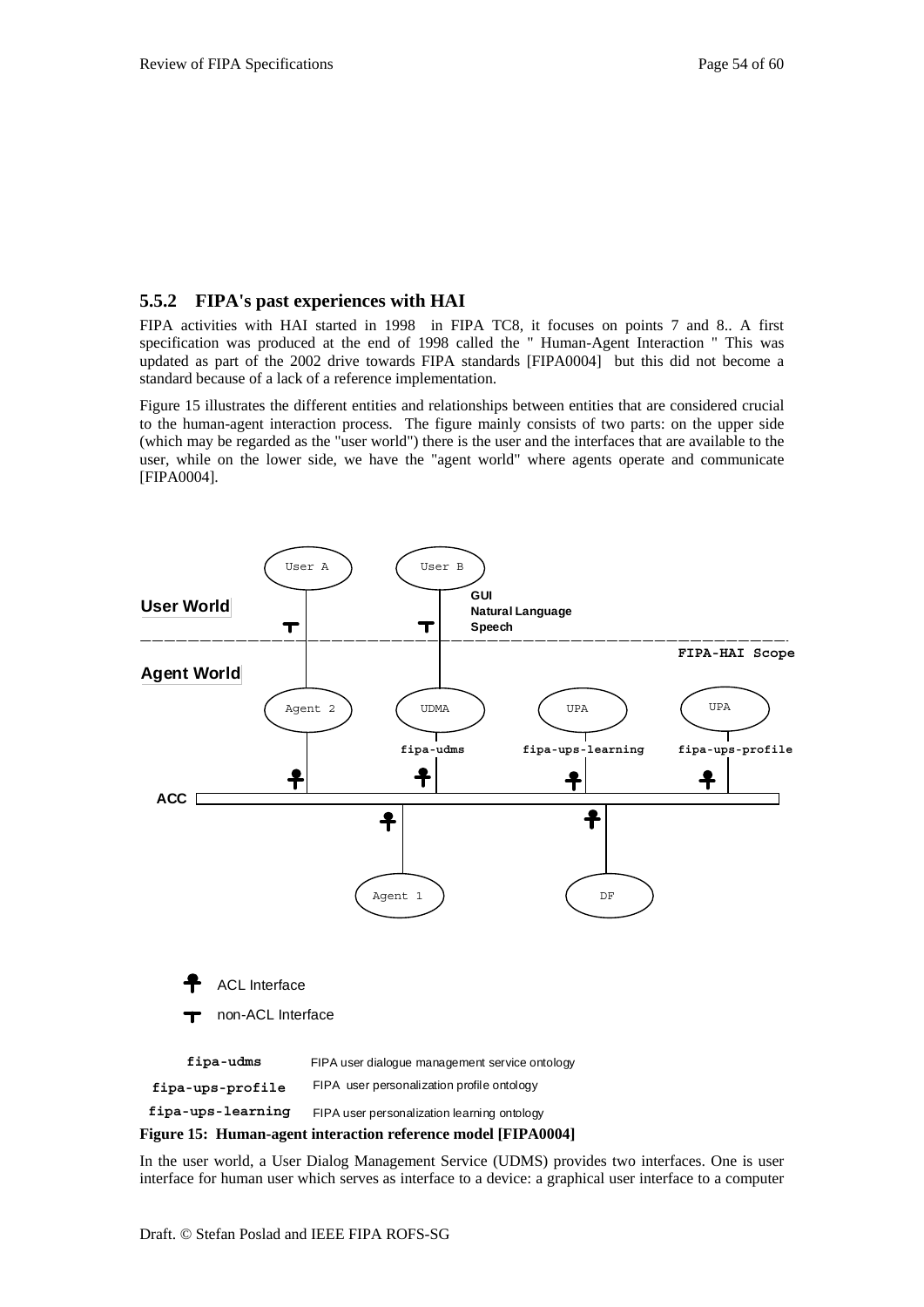with its direct manipulation possibilities, a voice interface to a mobile phone, a gesture-based interface to a PDA, etc. Another is agent interface which interacts with agents using the ACL. So, user dialogue management service translates between user action and the ACL. Internal process of the system is due to implementation, FIPA does not standardize a specification of it. Thus, from the point of view of agents, interacting with the users is not different from interacting with agents [FIPA0004].

In the Agent World, interaction is possible between users and agents via Via UDMS. Note that no specific functionality is associated with the term "user agent". Any agent that interacts with a human user shall be subsumed by this term. A crucial part in the intelligent and user-supportive behavior of an agent is played by the model of its user. A user model contains assumptions about user preferences, capabilities, skills, knowledge, etc, which may be acquired by inductive processing based on observations about the user. User models normally contain knowledge bases which are directly manipulated and administered. In the model, as illustrated in Figure 15, a User Dialog Management Agent (UDMA) interacts with a User Personalization Agent (UPA) via ACC in order to delegate the tasks of user model acquisition, representation, and provision. This agent offers its services to the whole agent world. In particular, one of such services concerns user model learning, which may be exploited to form knowledge about the user from observations, while the other concerns user profiling, i.e., maintaining explicitly formulated knowledge about the user in data-base- or knowledge-base-like formats [FIPA0004].

Each of the main components of the HAI model, the UDMA and UPA have use-cases defined, e.g., One UDMA can interact with one user, multiple UDMA can interact directly with one user, perhaps because the user wants to use multiple types of UI, or a user can use a broker to interact with multiple UDMAs, finally the multiple UDMAs can interact with multiple users.

# **5.5.3 Features and Limitations of the old FIPA HAI model and suggested improvements**

The HAI agents such as the UDMA are defined in terms of a frame-based ontology, fipa-udms and use existing FIPA CAs rather than defining new CAs. Several key challenges for the design of HAI are:

- How much to represent and constraint human natural language so that it can be mapped to agent interaction: FIPA0004 uses a SKDL, Structure Knowledge Description Language but it is not clear that the process is for converting natural written and spoken text into SKDL; the mapping from SKDL to FIPA-ACL/content language and Ontologies are not clear; multilingual aspects and internationalisation are not considered.
- How to map between user dialogues and agent dialogues: an example is given in FIPA0004 but no explicit process is given .
- How to interleave human interaction with agent interaction.

# **5.6 Services and SOA**

# **6 FIPA and its relationships with other distributed computing standards**

# **6.1 XML Web and Web-services**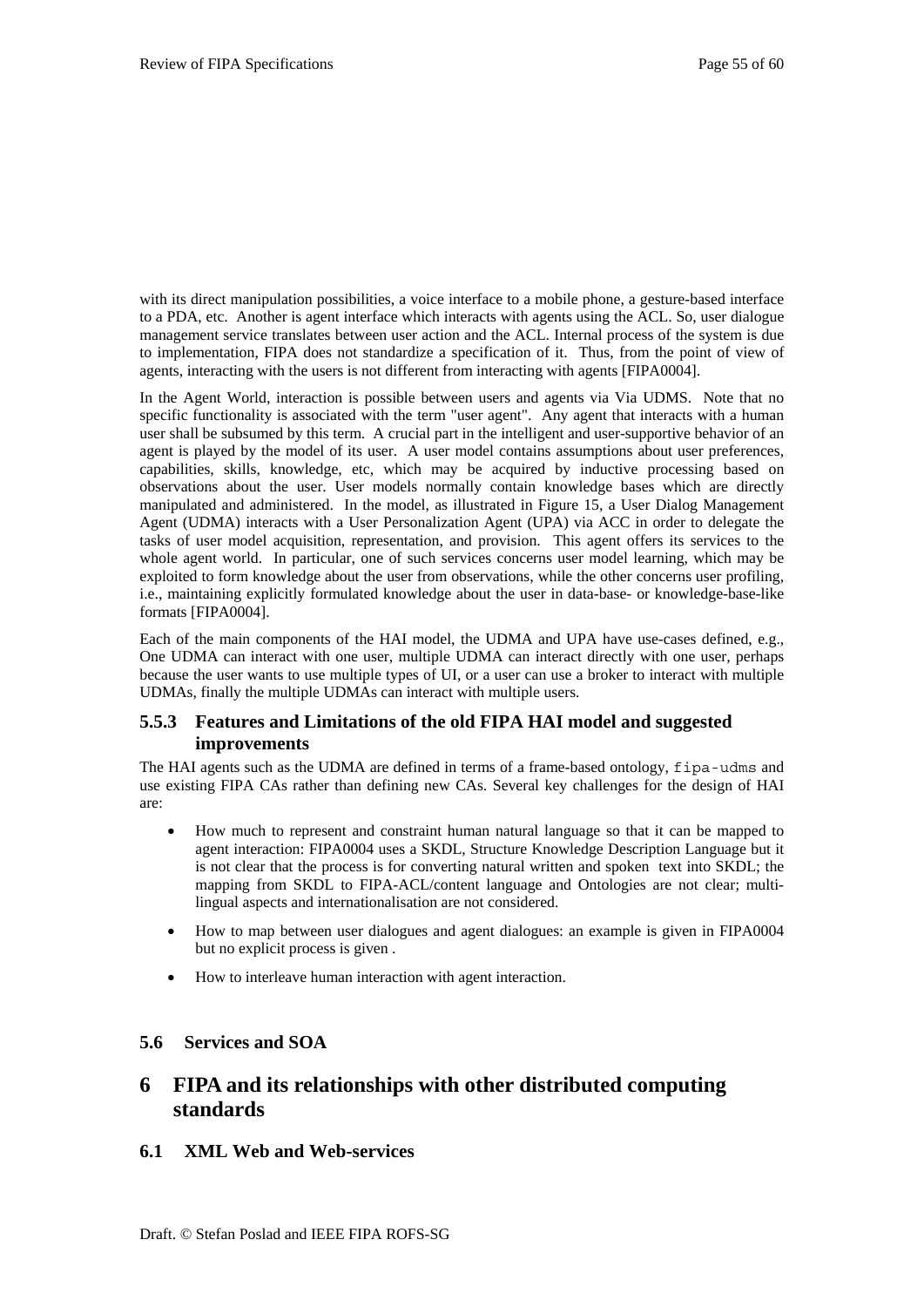# **6.2 GRID**

# **6.3 Semantic Web and Web Services**

# **6.4 IETF TCP/IP**

# **7 End Discussion**

# **7.1 Summary of the Features and Strengths of the FIPA MAS model**

We end this section by summarising the strengths and features of the FIPA model. The features of the FIPA ACL model are:

- 1. Set of MAS design models that can lead to computation models of logic-based and semantic models, that are abstract and flexible enough to be independent of specific technologies but yet able to be grounded using specific technologies
- 2. Specifications of a rich set of CA, communication primitives that support information sharing information created, information queries and task sharing.
- 3. There is a Formal semantics to define each CA and some computational models of these have been built and tested, although most computation models of the CAs rely on the semantics of the CAs to relate to the pattern of use of the CA
- 4. Specifications of Interaction Patterns of the CAs that support cooperative and competitive, push and pull interaction, one to one and one to many interaction, information and task sharing.
- 5. Specifications of a generic Architecture model and service model.
- 6. Specifications have been tested in practice and demonstrated that they enable interoperability and open service invocation.
- 7. Holistic framework that interlinks semantic knowledge-based content with a semantic communication protocols and communications context for exchanging the content
- 8. Development life-cycle for specifying, experimenting with implementations and standardising mature implementations,
- 9. A range of tools including open source ones that implement the specifications
- 10. Widely deployed specifications have been used in numerous applications and projects. See appendix A.

# **7.2 Future work**

There are several opportunities to improve features of the FIPA specifications that for example restrict the ability to: synthesise new CAs and IPs, to be able to statically and dynamically vary the semantics of the CAs and IPs and to specify more flexible agent middleware service interaction in directory services. Further theoretical work is needed that is tied to further experimental validation if these issues are to addressed in practice.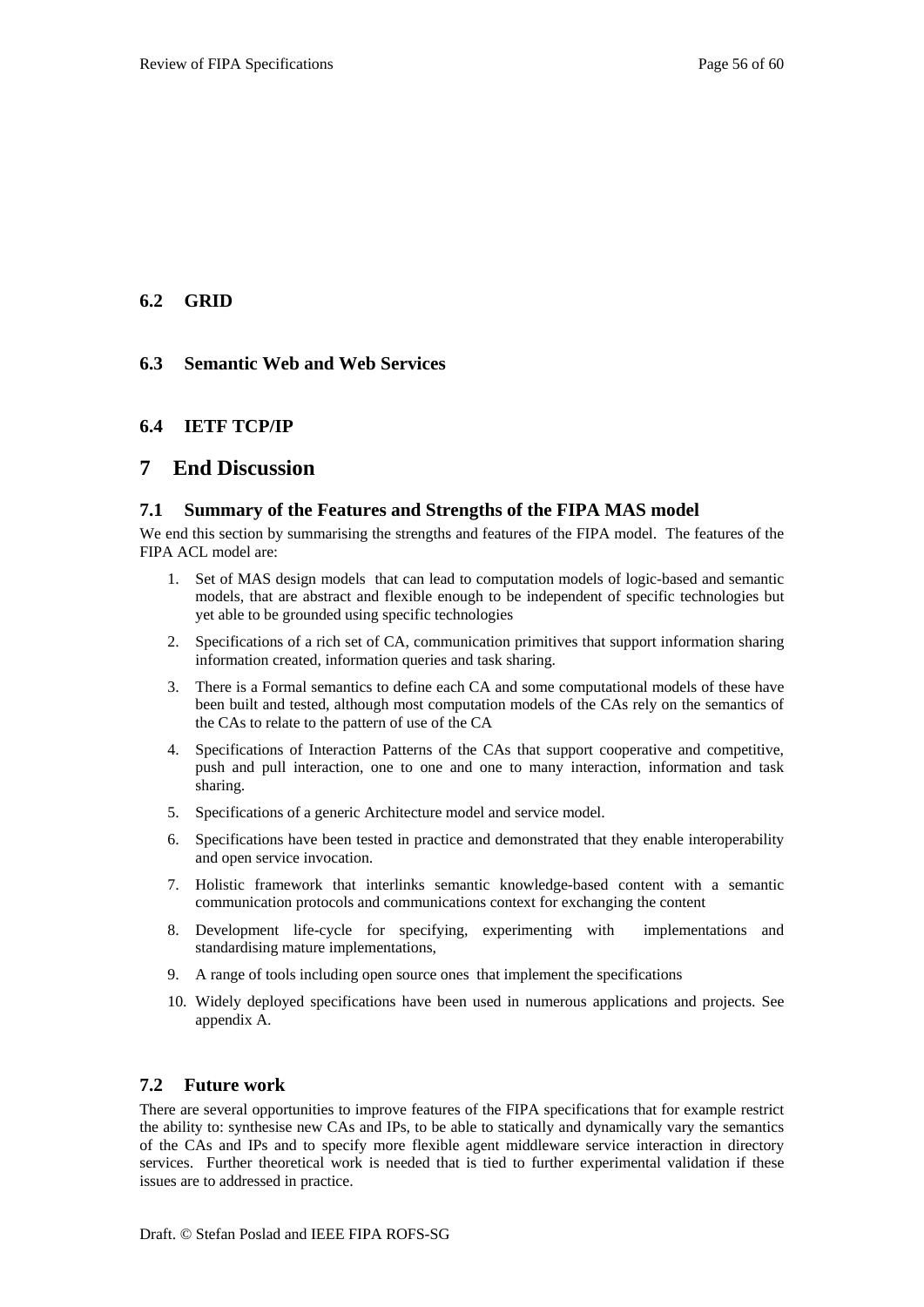For a MAS model that specifies the interoperability of agents to be become widely deployed, the tradeoff between theoretical and pragmatic issues must be carefully balanced. It needs to consider the concerns requirements of and to support multiple stake-holders, not just the theoreticians that develop the underlying theoretical models but also the computation model specifiers, application and tool developers and business and academic end-users. There needs to life-cycle to allows theoretical and pragmatic models to propose specifications, that can be evaluated in practice as well as theoretically, that can identify those specifications with effective computation models and mature through iterative interaction.

Methodologies

Pervasive computing agents: need greater autonomy, need to have mutual models of the situated environment.

(Web) Service Agents

Human

Others.

### **7.3 Recommendations**

The following recommendations are made:

That FIPA develop a specification of CAs that can support multiple heterogeneous types of agent communication to support the exchange of knowledge, mental attitudes, human interaction, non-agent computation and network interaction. This implies that MAS need a multi-lateral view of CA semantics rather than a single one such as mentalistic attitudes.

That FIPA should specify a process of developing domain specific MAS models in practice as a complementary life-cycle development to a top-down process of working from a general abstract MAS architecture, to help identify the theoretical MAS models that are usable and useful in practice.

That FIPA should develop specifications to aid the design, implementation, reconfiguration, maintenance and management of MASs.

Enable parameters and constraints of communication protocols to be explicitly modelled such that more flexible and richer interaction can occur.

# **7.4 Final conclusion**

Standard communication specifications naturally have heir critics. Often, there is a variety of stakeholder interests in specifying standards leading to standards that may be either considered to be too expressive or not expressive enough for designers and implementers to use or that are difficult to embed in existing infrastructures. In addition, standards may need adjustment or not work well in specific applications. There are also those who argue that standards may not be able to always guarantee consistent design and interoperability. These points are true for standardisation in general, not just for MAS standards.

However, these challenges should not distract from the benefits of standards as a key enabler to support interoperability and open service interaction in practice and to lead to a critical mass of users and uptake. Good standardisation is about striking an optimal balance between developing expressive, flexile, abstract models of key behaviours versus being able to reify models in a constrained way, to successfully deploy them.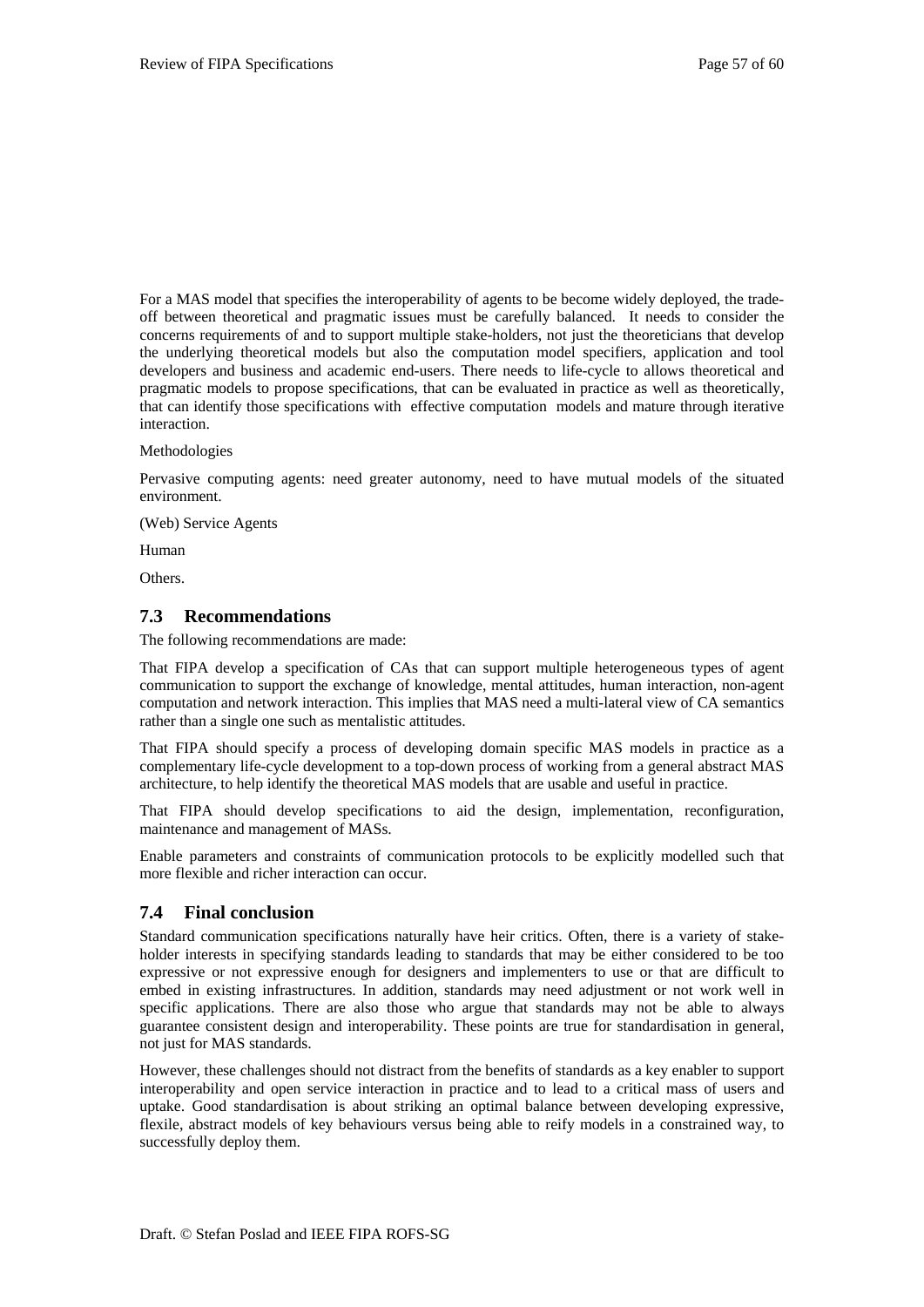# **8 References**

Agentcities.RTD Project Deliverable D1.4 (2002) Final Report. Available from http://www.agentcities.org/EURTD/, accessed 2006-04-01.

Bellifemine, F., Poggi, A., Rimassa, G. (1999) JADE - A FIPA-compliant agent framework. Proc. PAAM'99, London, April 1999, 97-108.

Bradshaw, J.M., et al. (2004) Making Agents Acceptable to People. In Intelligent Technologies for Information Analysis: Advances in Agents, Data Mining, and Statistical Learning, N. Zhong and J. Liu, eds., Springer-Verlag, , pp. 355–400.

Charlton, P, Cattoni, R, Potrich, A and Mamdani, E, (2000) Evaluating the FIPA Standards and its Role in Achieving Cooperation in Multi-Agent Systems. In: Multi-Agent Systems, Internet and Applications, HICS-33 Software Technology Minitrack, USA.

Cranefield, S., Purvis, M., Nowostawski, M., and Hwang, P. (2005) Ontologies for Interaction Protocols", In *Ontologies for agents: theory and experiences*, V. Tamma, S. Cranefield, T. Finin, and S. Willmott (eds.). Basel, Birkhäuser (Whitestein Series in Software Agent Technologies), 1–17

Elio, R. and Petrinjak A. (2005) Normative Communication Models for Agent. Autonomous Agents and Multi-Agent Systems, Kluwer Academic Publishers, 11( 3): 273-305.

Ehrler, L. and Cranefield, S. (2004) Executing Agent UML diagrams, Proceedings of the Third International Joint Conference on Autonomous Agents and Multi-Agent Systems (AAMAS'04), ACM Press, 906–913.

[FIPA0001] Standard Specification No. SC00001, FIPA Abstract Architecture Specification. Available from http://www.fipa.org/specs/fipa00001/index.html

[FIPA0087] Obsolete Specification No. O00004, FIPA Human Agent Interaction Specification. Available from http://www.fipa.org/specs/fipa00004/index.html

 [FIPA0008] Standard Specification No. SC00008, FIPA SL Content Language Specification. Available from http://www.fipa.org/specs/fipa00008/index.html

[FIPA0014] Standard Specification No. SI00014, FIPA Nomadic Application Support Specification. Available from http://www.fipa.org.

 [FIPA0023] Standard Specification No. SC00023, FIPA Agent Management Specification. Available from http://www.fipa.org.

[FIPA0026] Standard Specification No. SC00026, FIPA Request Interaction Protocol Specification. Available from http://www.fipa.org.

[FIPA0027] Standard Specification No. SC00027, FIPA Query Interaction Protocol Specification. Available from http://www.fipa.org.

[FIPA0028] Standard Specification No. SC00028 , FIPA Request When Interaction Protocol Specification

[FIPA0029] Standard Specification No. SC00029, FIPA Contract Net Interaction Protocol Specification. Available from http://www.fipa.org.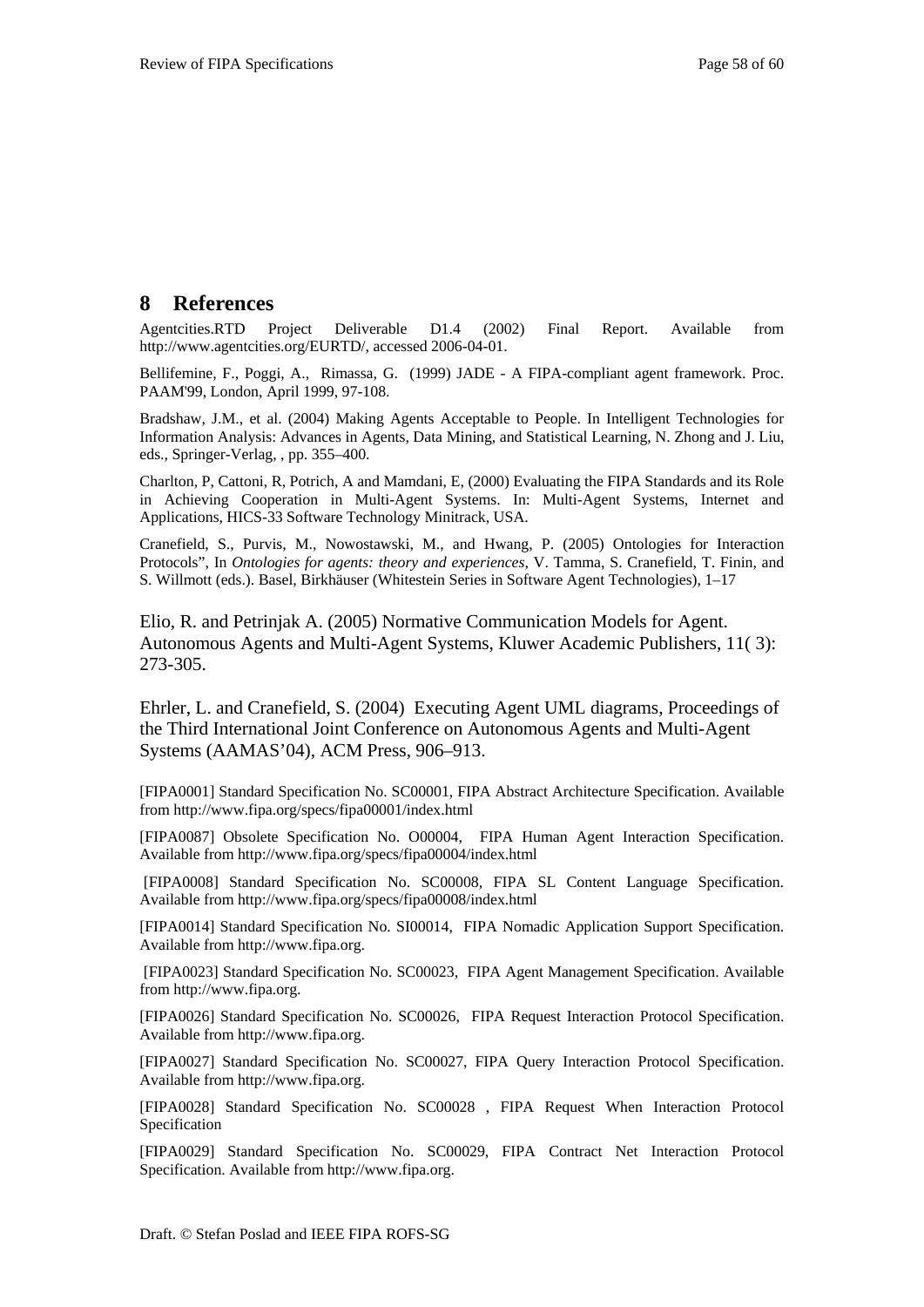[FIPA0030] Standard Specification No. SC00030, FIPA Iterated Contract Net Interaction Protocol Specification. . Available from http://www.fipa.org.

[FIPA0033] Standard Specification No. SC00033, FIPA Brokering Interaction Protocol Specification. Available from http://www.fipa.org.

[FIPA0001] Standard Specification No. SC00034, FIPA Recruiting Interaction Protocol Specification. Available from http://www.fipa.org.

[FIPA0035] Standard Specification No. SC00035, FIPA Subscribe Interaction Protocol Specification. Available from http://www.fipa.org.

[FIPA0036] Standard Specification No., SC00036, FIPA Propose Interaction Protocol Specification. Available from http://www.fipa.org.

[FIPA0037] Standard Specification No. , SC00037, FIPA Communicative Act Library Specification. Available from http://www.fipa.org.

[FIPA0061] Standard Specification No., SC00061, FIPA ACL Message Structure Specification. Available from http://www.fipa.org.

[FIPA0067] Standard Specification No., SC00067, FIPA Agent Message Transport Service Specification. Available from http://www.fipa.org.

[FIPA0069] Standard Specification No., SC00069, FIPA ACL Message Representation in Bit-Efficient Specification

[FIPA0070] Standard Specification No., SC00070, FIPA ACL Message Representation in String Specification. Available from http://www.fipa.org.

[FIPA0071] Specification No., SC00071, FIPA ACL Message Representation in XML Specification. Available from http://www.fipa.org.

[FIPA0075] Standard Specification No. SC00075, FIPA Agent Message Transport Protocol for IIOP Specification. Available from http://www.fipa.org.

[FIPA0084] Standard Specification No., SC00084, FIPA Agent Message Transport Protocol for HTTP Specification. Available from http://www.fipa.org.

[FIPA0085] Standard Specification No. SC00085, FIPA Agent Message Transport Envelope Representation in XML Specification. Available from http://www.fipa.org.

[FIPA0087] Deprecated Specification No. DC00087, FIPA Agent Management Support for Mobility Specification. Available from http://www.fipa.org/repository/fipa98.html

 [FIPA0088] Standard Specification No. SC00088, FIPA Agent Message Transport Envelope Representation in Bit Efficient Specification. Available from http://www.fipa.org.

[FIPA0009] Standard Specification No. SI0009, FIPA Device Ontology Specification. Available from http://www.fipa.org.

[FIPA0094] Standard Specification No. SC00094, FIPA Quality of Service Specification. Available from http://www.fipa.org.

Hopmans, G. and Braspenning, P. J. Reaching consensus in agent systems with the Borda Count Interaction protocol. A proposal for a new FIPA Interaction Protocol (2002) Multi-agent Interoperability MAI'02 Workshop at the 25th German Conference on Artificial Intelligence (KI2002), Aachen, Germany.